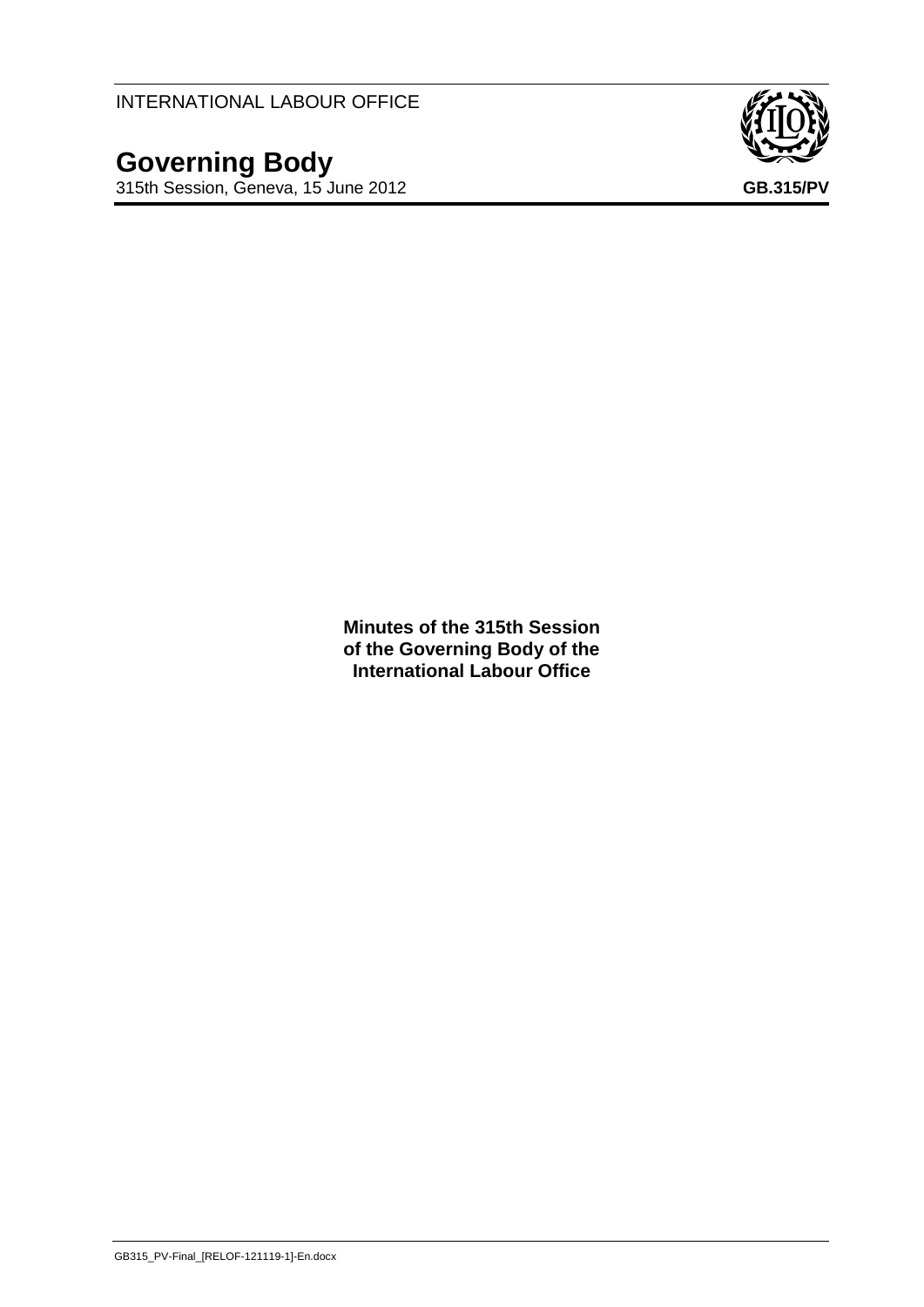### **Minutes of the 315th Session of the Governing Body of the International Labour Office**

The 315th Session of the Governing Body of the International Labour Office was held in Geneva on Friday, 15 June 2012, with Mr Gilles de Robien of France as Chairperson.

The list of persons who attended the session of the Governing Body is appended.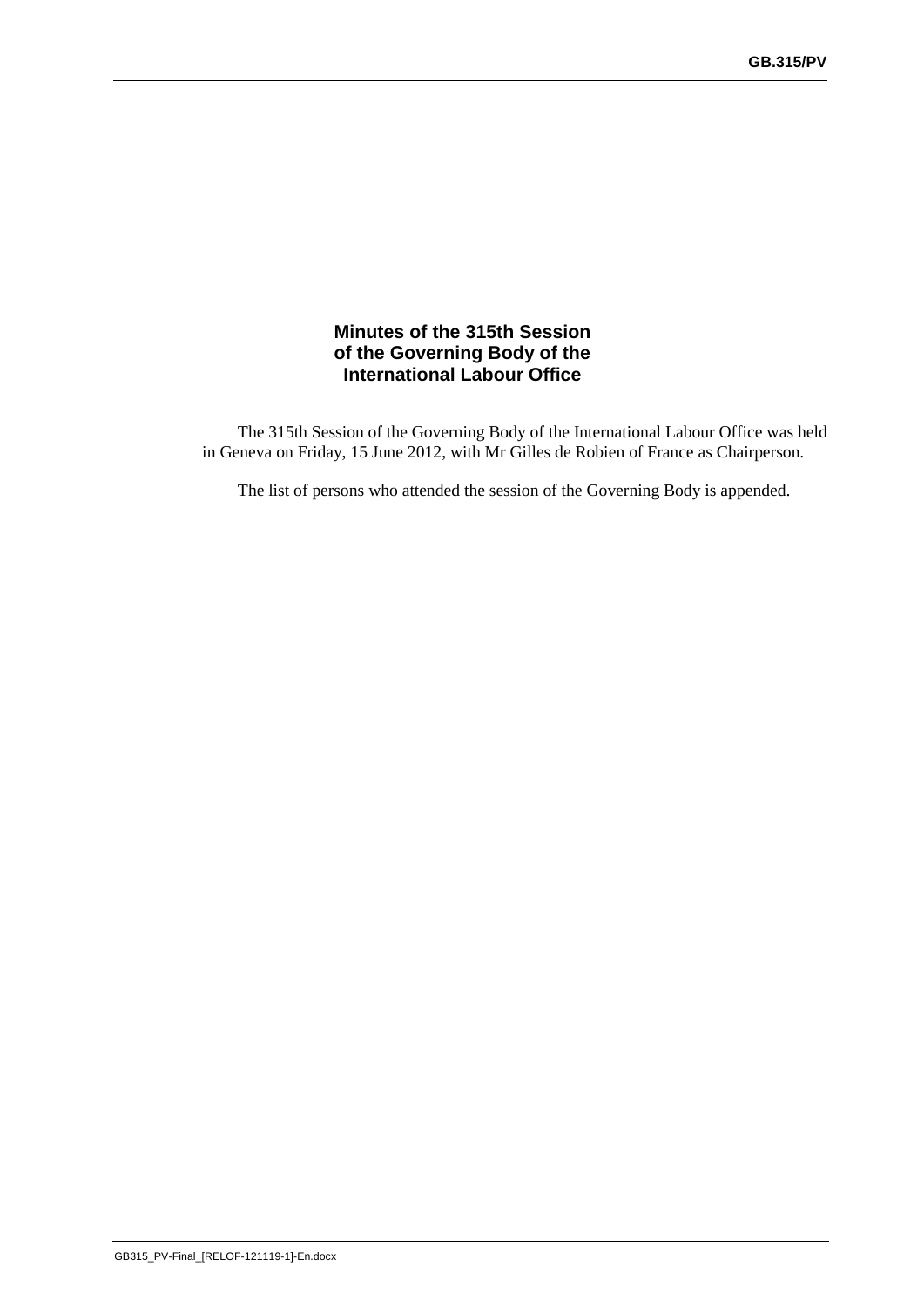# **Table of contents by order of item on the agenda**

| <i>Item</i><br>No. | Document<br>No.                        | Title                                                                                                                                        | Page | Decision/<br>outcome<br>paragraph<br>No. |
|--------------------|----------------------------------------|----------------------------------------------------------------------------------------------------------------------------------------------|------|------------------------------------------|
|                    | <b>Institutional Section</b>           |                                                                                                                                              |      |                                          |
| 1                  | GB.315/INS/1                           | Election of the Officers of the Governing Body for 2012-13                                                                                   | 1    | 3, 7                                     |
| 2                  | GB.315/INS/2                           | Approval of the minutes of the 313th Session of the Governing Body                                                                           | 4    | 24                                       |
| 3                  | GB.315/INS/3                           | Reports of the Committee on Freedom of Association                                                                                           | 5    | 57, 59                                   |
| 4                  | GB.315/INS/4                           | Follow-up to the discussions in the Committee on the Application of<br>Standards of the 101st Session of the International Labour Conference | 10   | 75                                       |
| 5                  |                                        | Agenda of the 103rd Session (2014) of the International<br>Labour Conference                                                                 | 13   |                                          |
| 6                  | GB.315/INS/6 and<br>GB.315/INS/6(Add.) | Report of the Director-General: Obituaries                                                                                                   | 13   | 88                                       |
|                    | GB.315/INS/6/1                         | First Supplementary Report: Update on the headquarters building<br>renovation project                                                        | 15   | 93                                       |
|                    | GB.315/INS/6/2                         | Second Supplementary Report: Appointment of<br><b>Assistant Directors-General</b>                                                            | 16   | 94                                       |
|                    | GB.315/INS/6/3                         | Third Supplementary Report: Documents submitted for information only                                                                         | 16   | 95                                       |
|                    | GB.315/INS/6/4                         | Fourth Supplementary Report: Report form for preparing the General<br>Survey on Convention No. 131 and Recommendation No. 135                | 17   | 97                                       |
| 7                  | GB.315/INS/7                           | Timing of the Governing Body sessions                                                                                                        | 17   | 99                                       |
| 8                  | GB.315/INS/8                           | Composition and agenda of standing bodies and meetings                                                                                       | 18   |                                          |
|                    |                                        | Committee of Experts on the Application of Conventions and<br>Recommendations: Reappointments                                                | 18   | 100                                      |
|                    |                                        | Global Dialogue Forum on the Future Needs for Skills and Training<br>in the Oil and Gas Industry (Geneva, 12-13 December 2012)               | 18   | 101, 103                                 |
|                    |                                        | Global Dialogue Forum on the Effects of the Global Economic Crisis<br>on the Civil Aviation Industry (Geneva, 20-22 February 2013)           | 20   | 104, 106                                 |
|                    |                                        | Ninth European Regional Meeting (Oslo, 8-11 April 2013)                                                                                      | 22   | 109                                      |
|                    | Tunisia                                |                                                                                                                                              | 24   |                                          |
|                    | Panama                                 |                                                                                                                                              | 24   |                                          |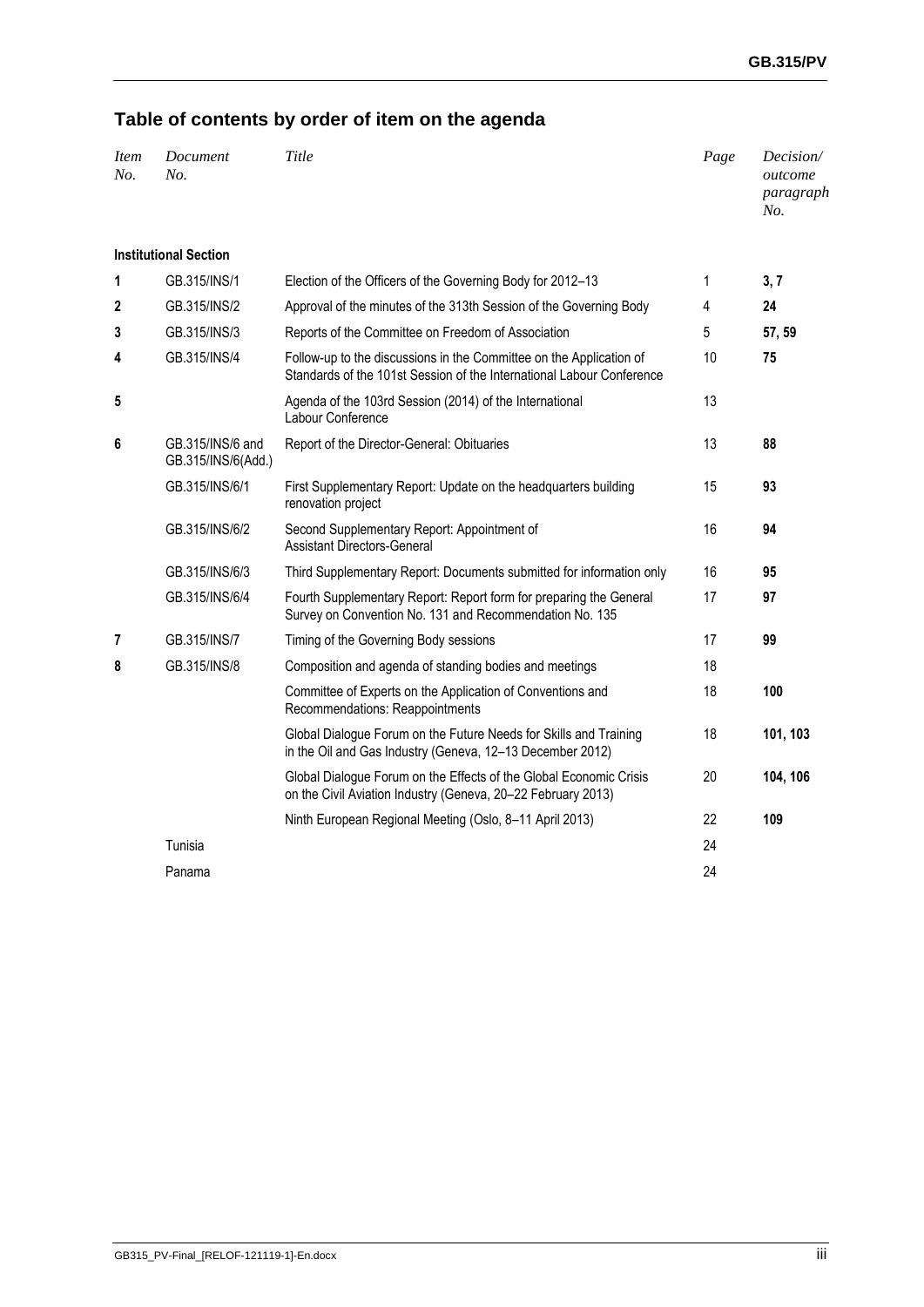# **Institutional Section**

# **First item on the agenda**

**Election of the Officers of the Governing Body for 2012–13** (GB.315/INS/1)

- **1.** *The Regional Coordinator for Western Europe* put forward the candidature of Mr Gilles de Robien, Government representative of France, as Chairperson of the Governing Body for 2012–13.
- **2.** *The Employer and Worker spokespersons* endorsed the candidature of Mr de Robien.

### *Decision*

- **3.** *The Governing Body elected Mr Gilles de Robien, former Minister, Ambassador with responsibility for promoting social cohesion, Government representative of France, to the post of Chairperson of the Governing Body of the ILO for the period from June 2012 to June 2013.*
- **4.** *The outgoing Chairperson* thanked the Governing Body for its support throughout the year. One of the year's major achievements had been the election of the next Director-General in a process that was a model of transparency and democracy, and one that would certainly be emulated by other international agencies holding such elections. A second achievement had been the implementation of the reform package adopted by the Governing Body in March 2011. The November 2011 and March 2012 sessions had been held since then, and members had greeted the new system enthusiastically. The Conference, in recognition of the remarkable changes taking place in Myanmar, had taken the very significant decision to lift or suspend the restrictions imposed on the country by the resolution on the widespread use of forced labour in Myanmar, 1999, and the resolution concerning the measures adopted by the Governing Body under article 33 of the ILO Constitution on the subject of Myanmar. This implied action on the part of the Governing Body, as the resolution lifting and suspending the restrictions requested the Director-General to prepare a report for the 316th Session of the Governing Body on ILO technical cooperation priorities for Myanmar as well as information on the implementation of the joint strategy for the full elimination of forced labour in Myanmar, the operation of the new labour legislation, including freedom of association, and on the impact of foreign investment on decent working conditions in the country  $-$  a point strongly stressed by Aung San Suu Kyi in her address to the Conference. The Conference had also asked the Governing Body to hold a discussion at its 317th Session, in March 2013, on arrangements for consideration of all relevant issues concerning Myanmar at the 102nd Session of the Conference (2013). The Governing Body thus had the means of ensuring that the ILO and the Government of Myanmar continued to work together constructively to make sure legislative improvements became reality. The outgoing Chairperson thanked the secretariat for its strong support. He reiterated his thanks to the Governing Body, with particular thanks for the backing he had received from the Asia and Pacific group.
- **5.** *(The outgoing Chairperson received the gavel of the Governing Body, Mr Gilles de Robien took his place as Chairperson.)*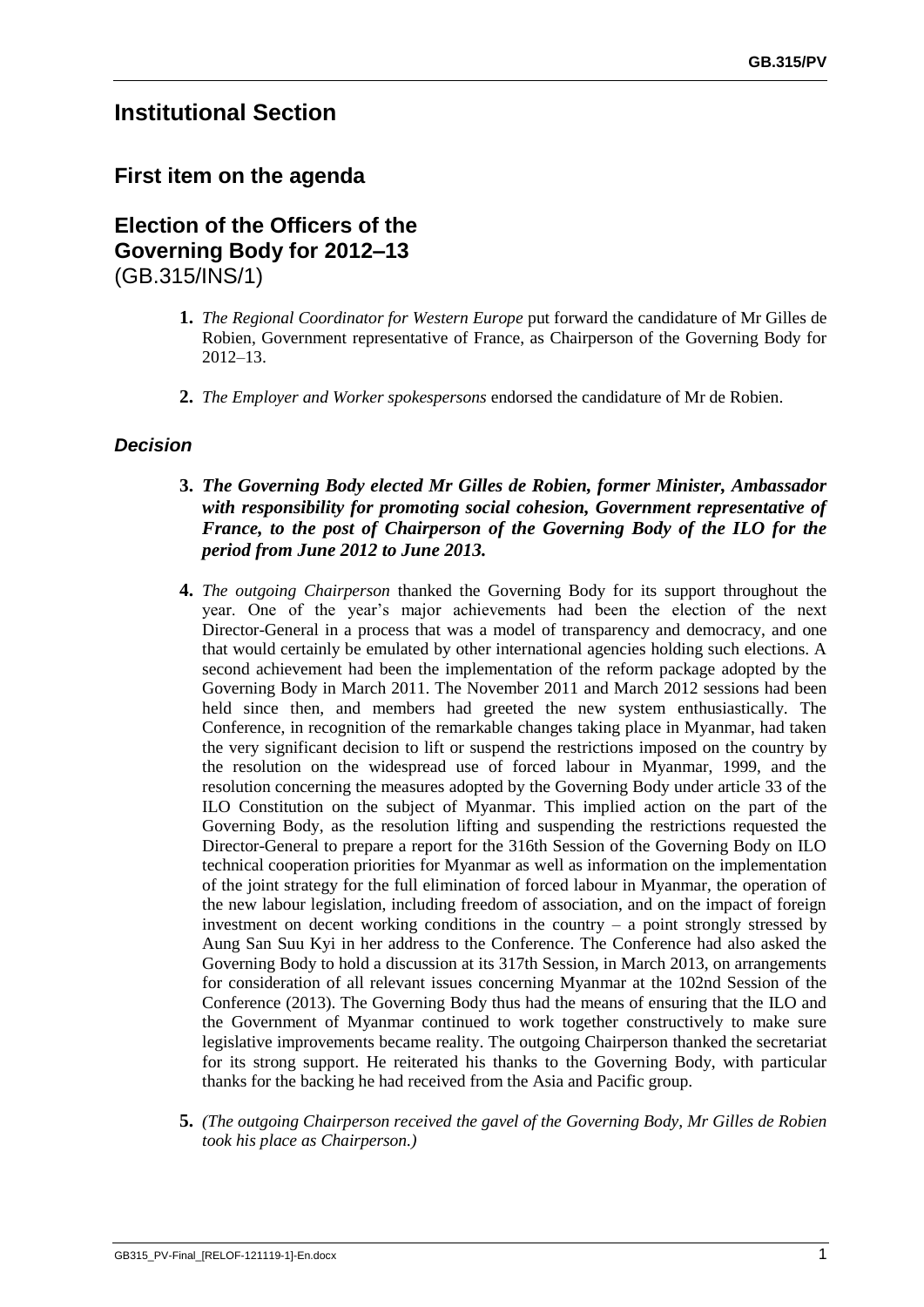**6.** *The Chairperson of the Governing Body* expressed thanks for the honour bestowed on him, and congratulated his predecessor for the excellent work achieved during his tenure. He stressed that it was high time that the functions of the Governing Body assumed their true importance. The Governing Body was an essential governance body of the Organization: it had to manage the Office, in liaison with the Director-General, but it also had to define the policy of the institution. The year ahead held many difficult challenges, including the follow-up to the report of the Committee on the Application of Standards, the preparation of the budget for the next biennium, the reform of the Conference and the arrival of the new Director-General. The Chairperson would do all in his power to enable Mr Ryder to take up his post in the best possible conditions, with the full support of the Governing Body. He and Mr Ryder had been adversaries for the post of Director-General. Time had moved on and it was now the hour of unity. The Chairperson would now work to ensure that the Organization could find a new rhythm, with a new Director-General and a new team, to pursue the work of Juan Somavia. The world remained in crisis, and the ILO must answer the expectations placed on it by ensuring it had the means to do so: increased professionalism, excellence in analysis and greater effectiveness in its support to constituents. In closing, the Chairperson dedicated his period of tenure to Mr Philippe Séguin, former Chairperson of the Governing Body and Government representative of France. He asked the Director-General to share with the Governing Body the message that he would be transmitting to the G20 Summit at Los Cabos, in Mexico.

### *Decision*

- **7.** *The Governing Body re-elected Mr Daniel Funes de Rioja (Employer, Argentina) as Employer Vice-Chairperson of the Governing Body, and Mr Luc Cortebeeck (Worker, Belgium) as Worker Vice-Chairperson of the Governing Body, for the 2012–13 period.*
- **8.** *Speaking on behalf of the Group of Latin American and Caribbean Countries (GRULAC),* a Government representative of Brazil congratulated Mr de Robien on his nomination as Chairperson. Mr de Robien's professional and ministerial experience, and his knowledge of the G20 process, made him an ideal candidate. He could count on the full support of the regional group. He also extended congratulations to the Employer and Worker Vice-Chairpersons. GRULAC wished to thank profoundly Mr Greg Vines for his work as Chairperson; he had overseen the implementation of the reform package. Such transitions were often delicate, but his calm leadership had been largely responsible for the success with which the reform had met. He had moreover contributed greatly to the election process of the new Director-General, and GRULAC was particularly grateful for the time Mr Vines had consecrated to consultations with the groups to discuss the modalities of the hearings and elections, such as to ensure equality between the candidates for the first time in 93 years.
- **9.** *Speaking on behalf of the Africa group*, a Government representative of Niger praised the departing Chairperson's great professionalism and his ability to build consensus. She welcomed the nomination of Mr de Robien, laying stress on his political experience and his presidency of the 99th Session of the International Labour Conference. She extended congratulations to the two Vice-Chairpersons.
- **10.** *A Government representative of Pakistan* congratulated the three elected Officers and pledged his Government's support to Mr de Robien. He thanked the outgoing Chairperson for his work.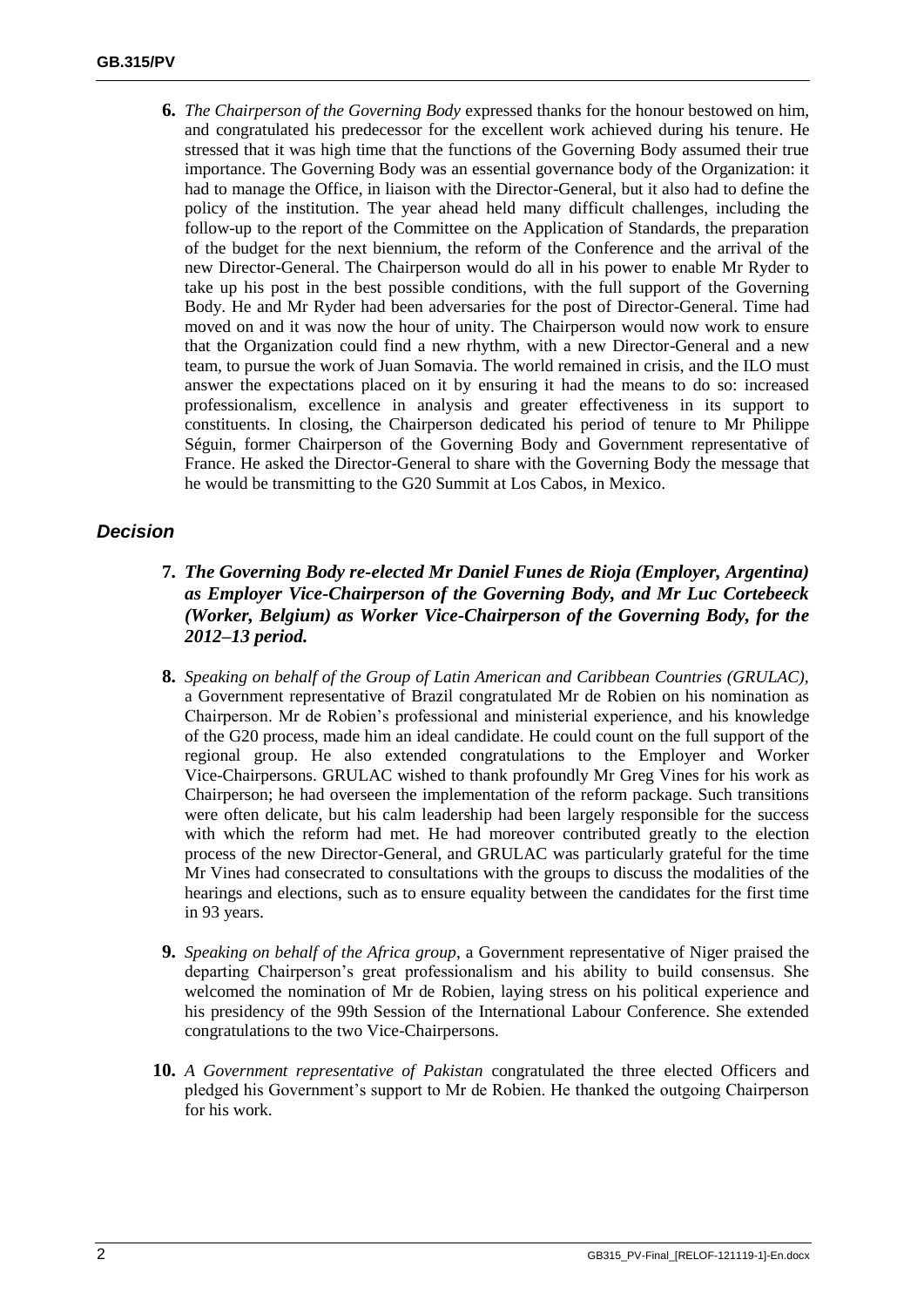- **11.** *The regional coordinator for Western Europe* pledged the support of the group to Mr de Robien and congratulated the two Vice-Chairpersons. Mr Vines had been requested to address the Western European group on the challenges of chairing the Governing Body. Mr de Robien's candidature had emerged from this process.
- **12.** *Speaking on behalf of the Asia and Pacific group (ASPAG)*, a Government representative of the Islamic Republic of Iran warmly welcomed Mr de Robien on behalf of the group. He thanked Mr Vines and congratulated the two other elected Officers.
- **13.** *Government representatives of Hungary, India and China* joined their voices to those congratulating the elected Officers and the departing Chairperson.
- **14.** *The Director-General* noted that the very warm applause that accompanied Mr Vines as he stepped down from the chair bore witness to the esteem in which he was held by the Governing Body.
- **15.** Turning to the incoming Chairperson, he stressed the very strong impression he had of Mr de Robien's deep conviction of the values of the ILO during his time in the Governing Body and at the Cannes G20, where his voice had been central to the decisions taken. His unwavering desire had been to make the ILO stronger. The words he had just spoken bore witness to this desire. He was also a staunch defender of tripartism. His presidency of the Conference had been particularly impressive, where he had been obliged to an extent to stand in for the Director-General, who had been prevented from attending the Conference that year, due to a back problem.
- **16.** The Director-General paid tribute to three staff members who would shortly be departing from the organization: Mr Assane Diop, Ms Maria Angelica Ducci and Mr Joe Thurman.
- **17.** Mr Thurman was leaving the ILO after a career of 39 years at headquarters and in the regions. His contribution to strategic budgeting, results-based management and his profound institutional knowledge had been invaluable. He had latterly been responsible for Management and Administration Sector.
- **18.** Mr Diop had led three ministries in Senegal prior to coming to the ILO: the Ministry of Health, the Ministry of Employment and then again the Ministry of Health. This experience had given him a deep knowledge of social security and occupational safety and health, and made him well acquainted with government and trade unions. He had proved the ideal Executive Director of the Social Protection Sector.
- **19.** Ms Ducci had been with the ILO for 27 years, working at headquarters and in Latin America. She had been a pioneer of gender issues before they had become so important a subject. She had been the Director-General's right hand as the first woman to be Head of Cabinet, and had shown exemplary professionalism, while never losing her sense of humour.
- **20.** In response to the Chairperson's question concerning the G20 Summit, the Director-General informed the Governing Body that the ILO had been participating in the meeting of Labour and Employment Ministers, in the Development Working Group and of course in the Sherpa meetings. The first step would be to present the *Conclusions on the youth employment crisis: A call for action* to the G20 and, as the G20 was already considering the issue of youth employment, there would be an immediate connection with the work of the Conference. The Summit had also already recognized the ILO's work on the social protection floor, and the unanimous adoption of the resolution concerning efforts to make social protection floors a reality worldwide would again feed into the G20 decisions.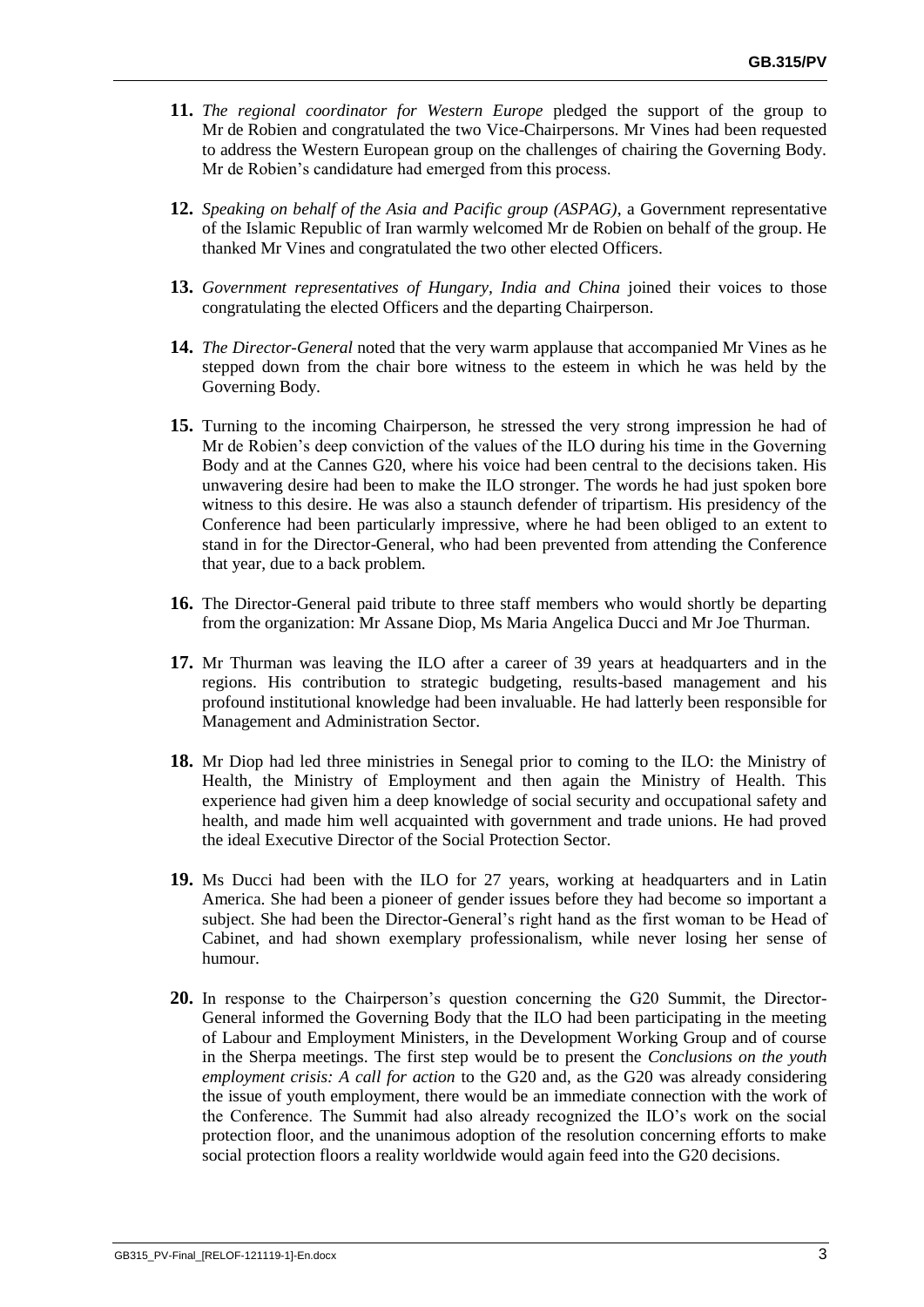- **21.** The Cannes G20 (3–4 November 2011) had requested the ILO to prepare, with the International Monetary Fund (IMF), the World Bank and the Organisation for Economic Cooperation and Development (OECD) a report on boosting jobs and living standards in G20 countries. This was important for the ILO, as it showed that Finance Ministers at the G20 wished to hear the Organization's voice in the sphere of economic and employment policy. The report had been well received and would certainly influence the outcome documents of the Summit. Finally, Mexico had placed much importance on sustainable development, the environment and the green economy. The ILO had prepared a special report for the Summit giving a sectoral analysis of the implications of moving towards a greener economy, and showing how different sectors would be affected differently. One fundamental point was the impact that moving to a greener economy would have on job creation. Changing to green technologies would generate employment and would also affect jobs. There would be big pros, and some smaller cons: the ILO acknowledged this. There was a parallel with the positive and negative aspects of trade. For many years, it was felt that trade was good and should be promoted to the maximum – however, trade also led to delocalization and a number of other problems. It was essential that the role of the ILO should be understood from the outset in the move to a greener economy, and that social dialogue should be at the service of the transition, at company level and at sector level. These were the contributions that this ILO would be making to the Los Cabos Summit.
- **22.** *The Worker Vice-Chairperson* stressed the importance of the G20 process, and the role the ILO was called to play in it. He congratulated the Chairperson and his Employer counterpart, and extended thanks to Mr Vines, whose balanced approach he had greatly appreciated. He associated his group with the Director-General's tributes to Mr Diop, Ms Ducci and Mr Thurman.
- **23.** *The Employer Vice-Chairperson* joined in congratulating both the departing and incoming Chairpersons and his Worker colleague. He also offered his best wishes to Mr Diop, Ms Ducci and Mr Thurman. With regard to the G20, he noted that the Director-General had explained the almost imperceptible manner in which the ILO agenda had become the world's agenda. He also mentioned the B20 Business Summit and the L20 Labour Forum and the role of workers and employers in ensuring that policies adopted recognized the need for a virtuous circle of production and labour. It thus appeared to him essential that the ILO and the social partners maintain a voice in the G20 process, since the agenda of the G20 should be the agenda of the international community. The voice of the ILO would make it possible to exert influence on the major themes pertaining not only to the financial agenda but to the real economy agenda and their social effects. For this reason; it was important that the voice of labour and of employers should be heard at the upcoming session in Los Cabos.

# **Second item on the agenda**

# **Approval of the minutes of the 313th Session of the Governing Body** (GB.315/INS/2)

**24.** *The Governing Body approved the minutes of its 313th Session, as amended.*

(GB.315/INS/2, paragraph 2.)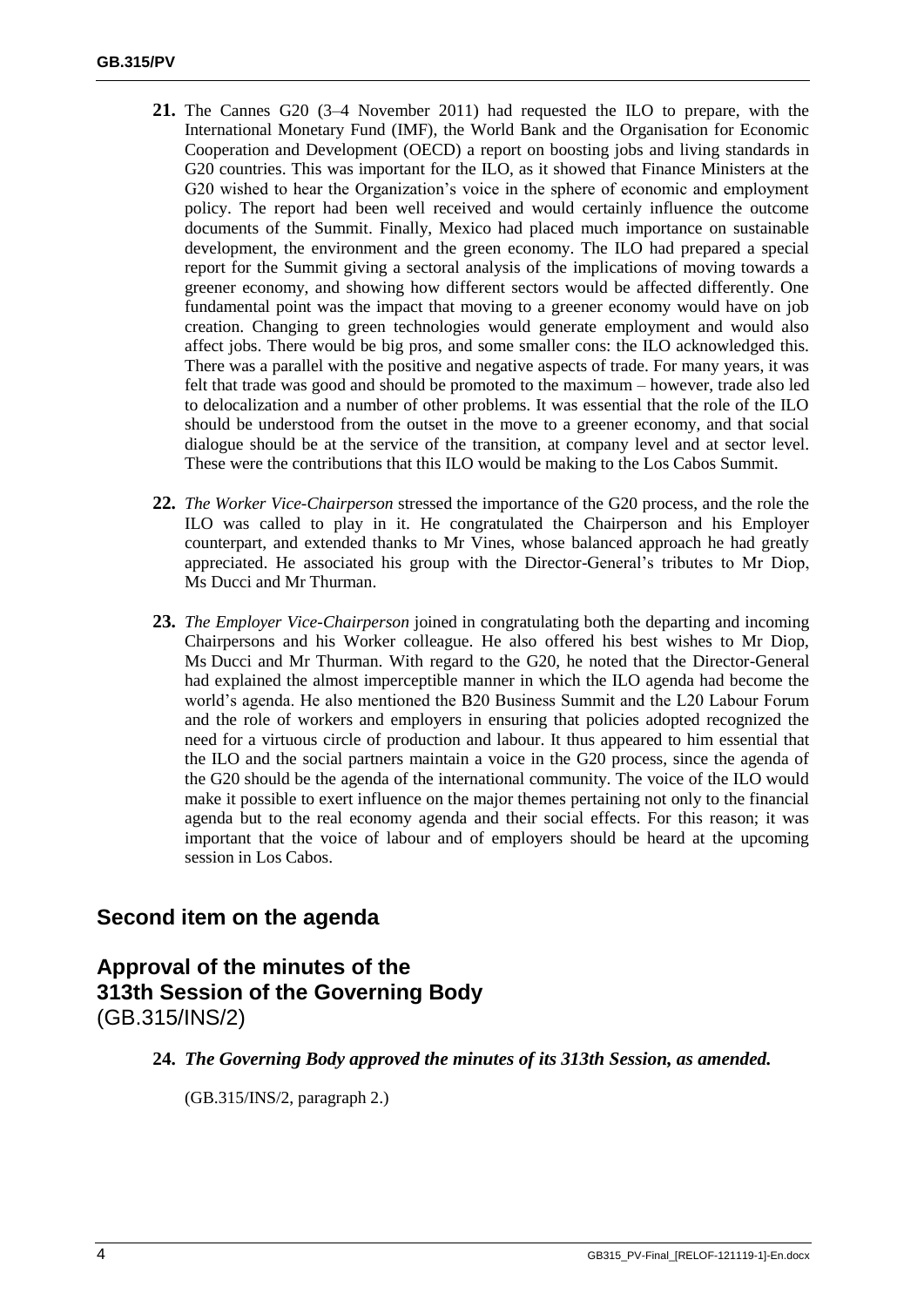# **Third item on the agenda**

# **Reports of the Committee on Freedom of Association**  (GB.315/INS/3)

### **364th Report**

- **25.** *The Chairperson of the Committee* stated that, out of the 164 cases submitted to the Committee, 36 cases were examined on their merits. In some cases, despite the time that had elapsed since submission of the complaints, the Committee had not received the observations of the governments. It accordingly requested that these governments transmit their observations pertaining to the following cases as a matter of urgency: Cases Nos 2726 and 2817 (Argentina); 2318 (Cambodia); 2808 and 2812 (Cameroon); 2894 (Canada); 2814, 2885 and 2904 (Chile); 2796 and 2880 (Colombia); 2620 (Republic of Korea); 2871, 2878, 2879, 2896 and 2903 (El Salvador); 2723 (Fiji); 2708 and 2869 (Guatemala); 2794 (Kiribati); 2902 (Pakistan); 2648 (Paraguay); 2713 and 2797 (Democratic Republic of the Congo); and 2860 (Sri Lanka).
- **26.** As regards the follow-up of its recommendations, the Committee examined 11 cases in which the governments had kept it informed of the measures taken to give effect to its recommendations and noted with satisfaction the positive developments in four cases. In particular, the resolution of Case No. 2423 (El Salvador) in relation to the security officers' right to organize, which had been pending for many years, through the granting of legal personality to a number of labour unions from the private security services. The Committee also noted with satisfaction that, in the case of the United Kingdom, mechanisms had been put into place to compensate for the strike prohibition of prison officers.
- **27.** The Committee wished to draw the attention of the Governing Body to cases it considered serious and urgent: Cases Nos 2445 and 2859 (Guatemala); 2508 (Islamic Republic of Iran); 2528 and 2745 (Philippines); 2712 (Democratic Republic of the Congo); and 2727 (Bolivarian Republic of Venezuela).
- **28.** Both Cases Nos 2445 and 2859 (Guatemala) involved allegations of murder, death threats and acts of violence against trade unionists and their families. Despite the time that had elapsed, the Government had not yet submitted all of its observations and the Committee requested that it do everything in its power to shed light on these murders, determine responsibilities and punish the guilty. It hoped that, in the near future, those responsible for carrying out planning and instigating these acts would be identified, tried and severely punished in order to dissuade any reoccurrence of such offences against trade unions.
- **29.** Case No. 2712 (Democratic Republic of the Congo) was brought to the attention of the Governing Body as a result of the Government's lack of cooperation. In the absence of information, despite repeated urgent appeals, the Committee issued an appeal to the Government to accept a high-level mission in order to collect detailed information on all pending cases. It also urged the Government to hold an independent inquiry without delay and submit a report so that the facts could be examined on the basis of the necessary information.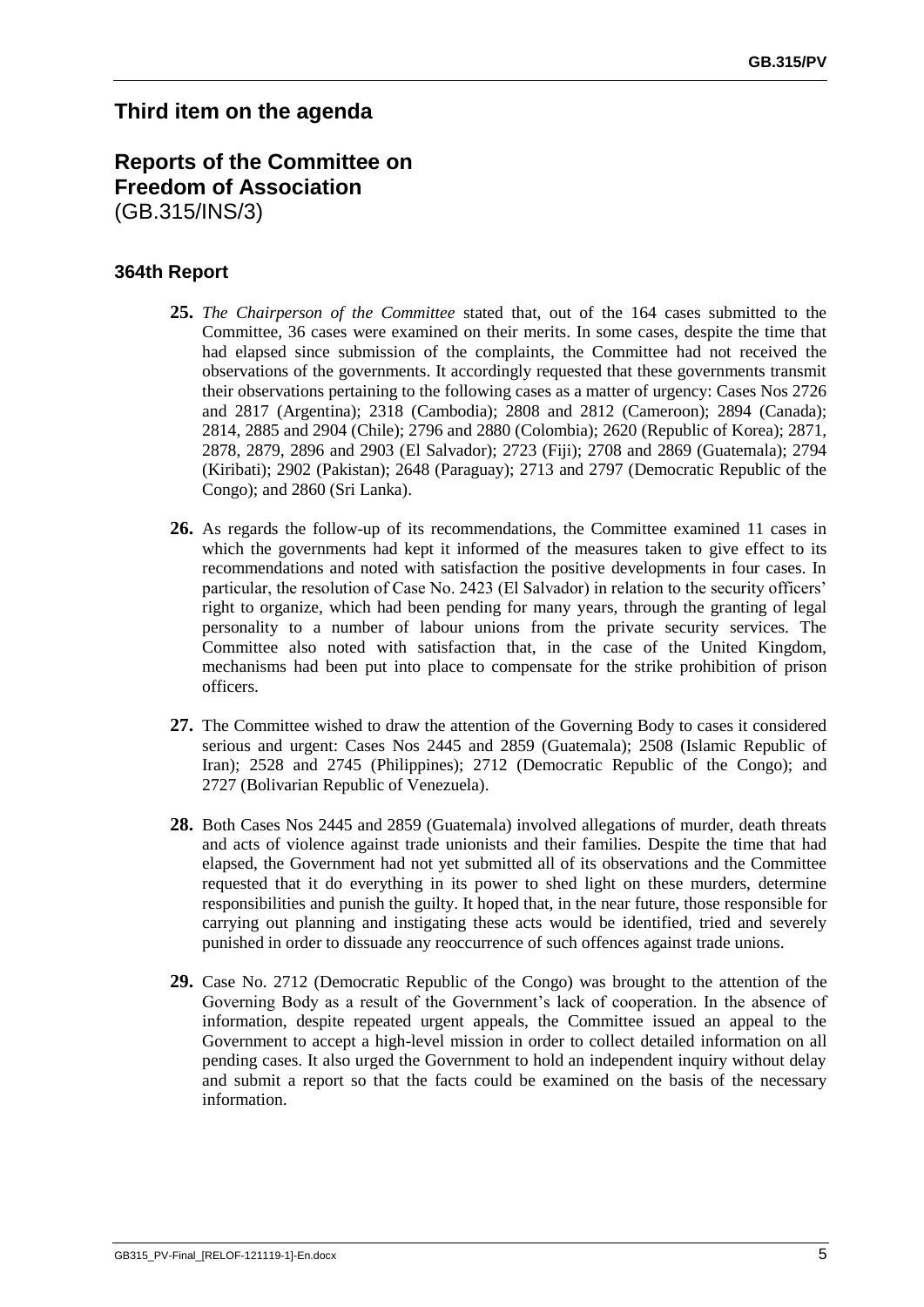- **30.** Case No. 2508 (Islamic Republic of Iran) was a long-standing case that concerned union leaders of the Tehran Vahed Bus Company (SVATH) union. The previous year, the speaker had been pleased to announce the release of Mr Mansour Osanloo, President of SVATH. This year, he was pleased to announce the release of Mr Madadi, Vice-President of SVATH. While welcoming these developments, the Committee regretted the time that had elapsed prior to the definitive release and commented that recently, another member of the SVATH had been sentenced to six years in prison for campaigning against the regime. At the legislative level, the Committee noted that, once again, amendments to labour legislation had been submitted to Parliament. It regretted that it had not had the chance to review the proposed amendments and hoped that they allowed union pluralism.
- **31.** Both Cases Nos 2528 and 2745 (Philippines) related, in particular, to allegations of violations of civil liberties, threats and intimidation, and killings of trade unionists. Regarding Case No. 2528, the Committee welcomed the measures taken by the Government and encouraged it to follow-up on its actions in order to ensure a climate of justice and security for trade unionists. However, it underlined that the absence of judgments against the guilty parties created a situation of impunity which reinforced the climate of violence and insecurity and was therefore extremely damaging to the exercise of trade union rights. The Chairperson was pleased with the fact that, since the Committee had reviewed this case, the Government had drawn attention to an important judgment that convicted four security guards for the murder of a trade unionist during a peaceful strike. This was the first major step taken to fight against a climate of impunity. Furthermore, the Government had recently adopted directives intended for the Minister of Labor and Employment, the Interior Minister, the Minister of Defence, the Minister of Justice as well as for the armed forces and the national police in relation to the exercise of workers' rights.
- **32.** The Chairperson drew the Governing Body's attention to serious and urgent Case No. 2727 concerning the Bolivarian Republic of Venezuela. The Committee urged the Government to encourage the initiation of investigations into the murders of a number of trade union leaders and delegates. It hoped that this information would be available before the next review of this case. As regards the six detained union leaders, the Committee urged the Government to take the necessary measures to ensure their immediate release and to reverse all proceedings.
- **33.** *Speaking on behalf of the Employers' group*, an Employer member said that he supported the serious and urgent cases that the Committee had brought to the attention of the Governing Body, including the cases concerning the Islamic Republic of Iran, Guatemala, the Philippines and the Democratic Republic of the Congo, as well as Case No. 2727 (Bolivarian Republic of Venezuela). While the Government did not respect trade union freedoms nor those of the employers' association FEDECAMARAS in previous cases, it did not respect workers' rights in the current case.
- **34.** The Employers urged the governments concerned to give effect to the conclusions and recommendations of the Committee or, at the very least, provide the necessary information to help improve the dialogue between the government and the Committee. They also encouraged the governments to be in contact with the employers' organizations, which could help establish the necessary link with enterprises.
- **35.** The Employers' group wished to bring a certain number of cases to the attention of the Governing Body. Specifically, Case No. 2847 (Argentina) which highlighted the principle that salary deductions for strike days did not give rise to objections from the point of view of freedom of association principles. Case No. 2873 (Argentina) exemplified the need for balance between trade union rights to demonstrate and the existence of other constitutional rights. This case underscored the need to protect the property and civil rights of people affected by labour disputes. Case No. 2882 (Bahrain) was a serious and urgent case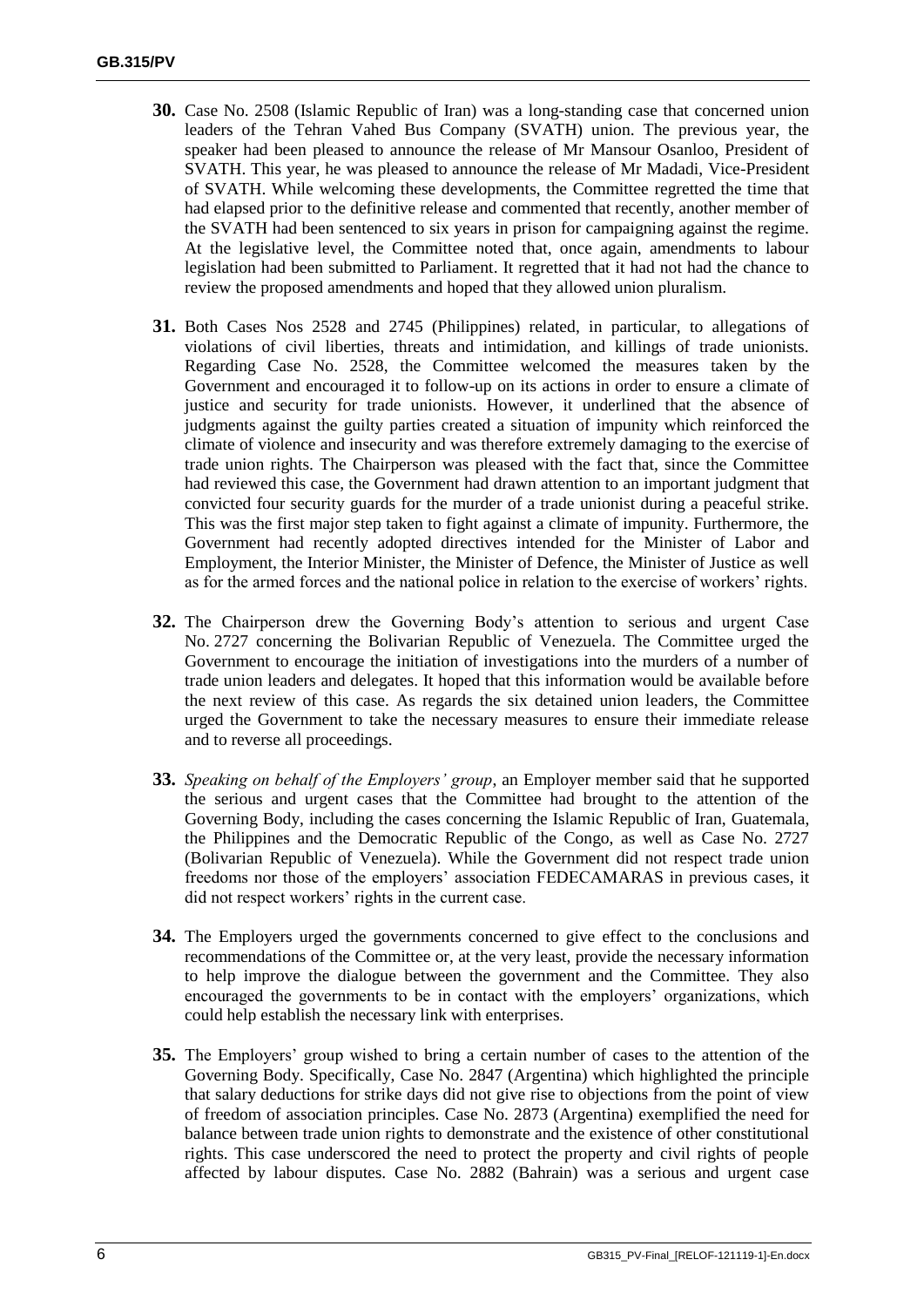regarding workers' rights within the context of the Arab Spring. The Employers felt that the Committee had dealt with this case carefully and showed that respect of the principle of freedom of association was very important for restoring human rights following civil unrest. Case No. 2739 (Brazil) put forward an interesting matter regarding the collection of assistance contributions from non-unionized workers where union security clauses were authorized, regardless of whether those clauses were in conformity with the right not to unionize.

- **36.** In Case No. 2821 (Canada), the Committee reached conclusions related to the economic crisis. It reaffirmed that economic stability measures fell within the competence of governments but that existing collective agreements must be taken into account. In Case No. 2844 (Japan), the Committee indicated that it was not responsible for ruling on allegations related to restructuring plans, even when they involved collective terminations, unless they gave rise to acts of discrimination or anti-union interference.
- **37.** In Case No. 2823 (Colombia), the Committee underlined that issues related to the interpretation of the application of national legal standards related to workers fell within the competence of judicial authorities. In Case No. 2907 (Lithuania), it recalled that the solution to a legal conflict, as a result of a difference in interpretation of a legal text, should be left to the competent courts and that in this case the prohibition of strikes in such a situation did not constitute a breach of freedom of association. It was an important principle that should be kept in mind when reviewing future cases.
- **38.** The speaker drew the attention of the Governing Body to Case No. 2887 (Mauritius) that the Committee had extensively reviewed. The complaint was submitted by the employers, which showed that their freedoms were also protected by constitutional principles of freedom of association and collective bargaining. A very important principle was at stake which was that the governments must not interfere with collective bargaining in a way that would be detrimental to the autonomy of the negotiators or the terms of agreement concluded by private employers within a trade union.
- **39.** The Employer members welcomed the resolution of several significant cases by definitive reports. However, this was only possible if the governments provided pertinent information by the deadline and if the complaints submitted to the Committee clearly fell under the principle of freedom of association. The Employers continued to be concerned by the fact that certain cases either had little to do with freedom of association or dealt more with human resources matters within an enterprise or government, as was the case with Case No. 2861 (Argentina).
- **40.** The discussions held by the Conference Committee on the Application of Standards also had an impact on the work of the Committee on Freedom of Association. This year's discussions demonstrated that it was imperative to define in detail the role and mandate of the Committee on Freedom of Association as well as of the ILO's supervisory bodies. It seemed that there had been a misunderstanding regarding this point. More specifically, the Employers noted that, in this year's General Survey, the Committee of Experts had reinterpreted Convention No. 87 on the right to strike "essentially taking into consideration the principles established by the Committee on Freedom of Association". The Committee of Experts must base its explanations or interpretations of ILO provisions on interpretation methods, not on the results of work done by the Committee on Freedom of Association, thus transforming these results into legal obligations under Convention No. 87. The speaker hoped that the discussions and informal consultations that would take place within the Governing Body would enable clarification and increased transparency. He reiterated the Employers' group support for the Committee on Freedom of Association whose function of protecting and promoting the principle of freedom of association for ILO member States' employers and workers was of great importance.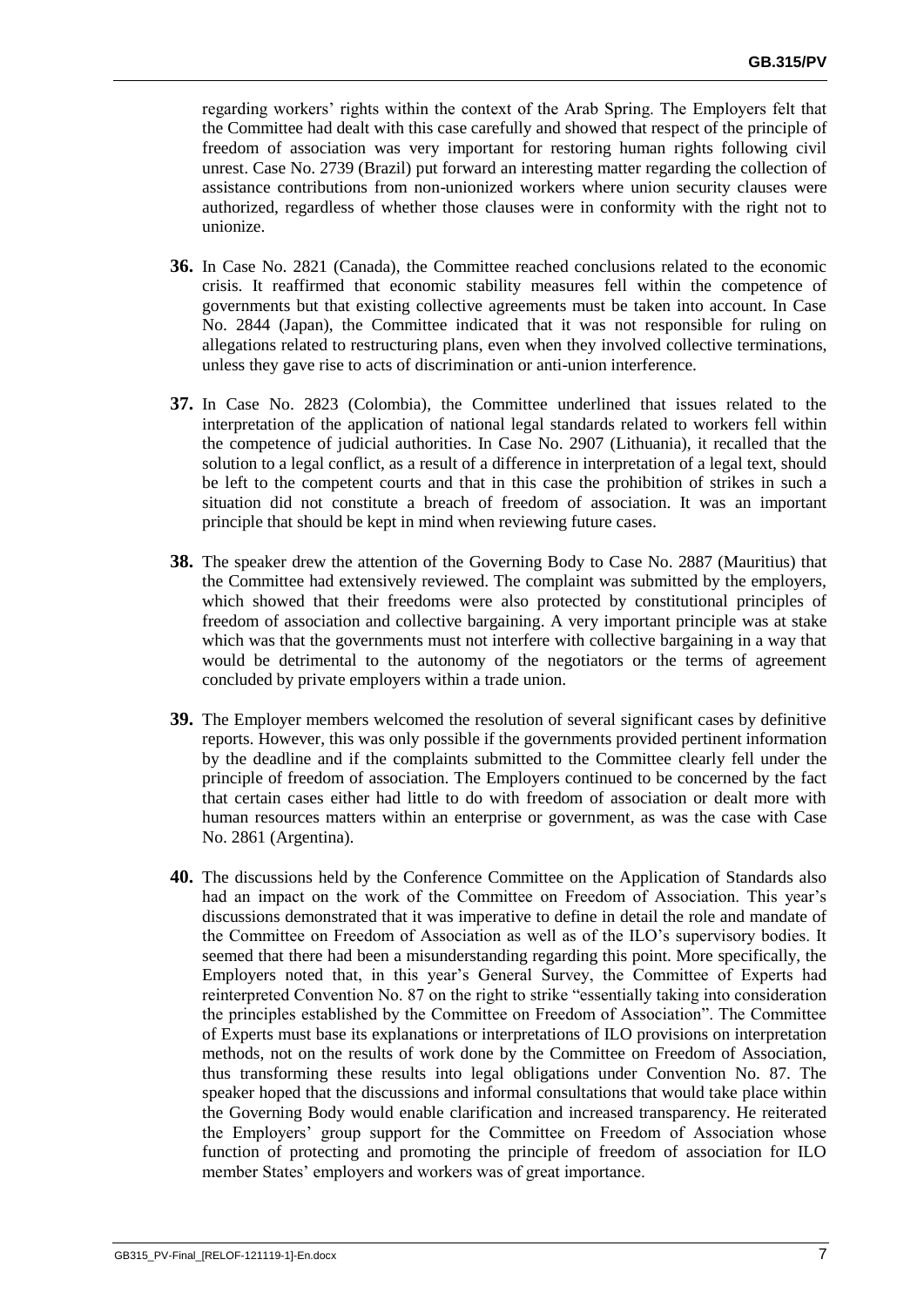- **41.** *The Worker Vice-Chairperson*, on behalf of the Workers' group, acknowledged the spirit that drove the work of the Committee on Freedom of Association, characterized by its commitment to tripartite social dialogue and its role in dealing with complaints and reaching consensual decisions. He recalled that, during the previous term, the Committee had reviewed its procedures and brought about several changes.
- **42.** Following a review of the governments' replies, in Case No. 2739 (Brazil), the Committee invited the Government to ratify the Freedom of Association and Protection of the Right to Organise Convention, 1948 (No. 87), and, in Case No. 2848 (Canada), it invited the Government to ratify the Right to Organise and Collective Bargaining Convention, 1949 (No. 98). The Workers felt that the ILO system of monitoring and supervising was also responsible for contributing to the promotion of the ratification and application of core labour standards related to freedom of association.
- **43.** During the 101st International Labour Conference, the consequences of the policies implemented to deal with the crisis on labour standards were raised. Complaints submitted to the Committee on Freedom of Association were heading in the same direction. Case No. 2821 (Canada) focused on the calling into question of collective bargaining rights within the context of a law on monitoring budget expenditure.
- **44.** During this session of the Conference, the right to organize and collective bargaining of terms of employment were reaffirmed as an integral part of human rights. Frequently, the Committee must recall that collective bargaining must take place in good faith in order to be genuine and constructive; otherwise, workers had no other option but to act collectively, by striking, which was inextricably linked to Convention No. 87 on the freedom of association. The Workers insisted that these rights had been hard won. The report contained a case related to the long-term imprisonment of trade union leaders who wanted to organize a strike in order to have their right to organize and bargain recognized. The Committee's relentlessness and tireless interventions resulted in the release of these workers. The right to strike was the last resort for workers who were refused collective bargaining and prohibiting it should be considered a violation of the principles of freedom of association and the right to collective bargaining; the Committee recalled this in Case No. 2908 (Lithuania).
- **45.** In Case No. 2862 (Zimbabwe), the right to strike must be aligned with the Freedom of Association and Protection of the Right to Organise Convention, 1948 (No. 87).
- **46.** The Committee examined the systems of collective bargaining originating from individual flexibility arrangements. The Workers recalled that collective protection should not be weakened by an attempt to protect employees from the influence exerted by an employer, citing Case No. 2698 (Australia). They also highlighted that Conventions Nos 87 and 98 were coupled with the Labour Relations (Public Service) Convention, 1978 (No. 151), and the Collective Bargaining Convention, 1981 (No. 154), which should be ratified as noted in Case No. 2823.
- **47.** Cases Nos 2865 (Argentina), 2891 (Peru) and 2765 (Bangladesh) concerned the allegations of interference that undermined freedom of association when governments intervened in a trade union's internal election process.
- **48.** In Case No. 2557 (El Salvador), the Workers welcomed the fact that the judicial dissolution of a trade union had led to a criminal conviction, but regretted that a trade union no longer existed in the enterprise concerned.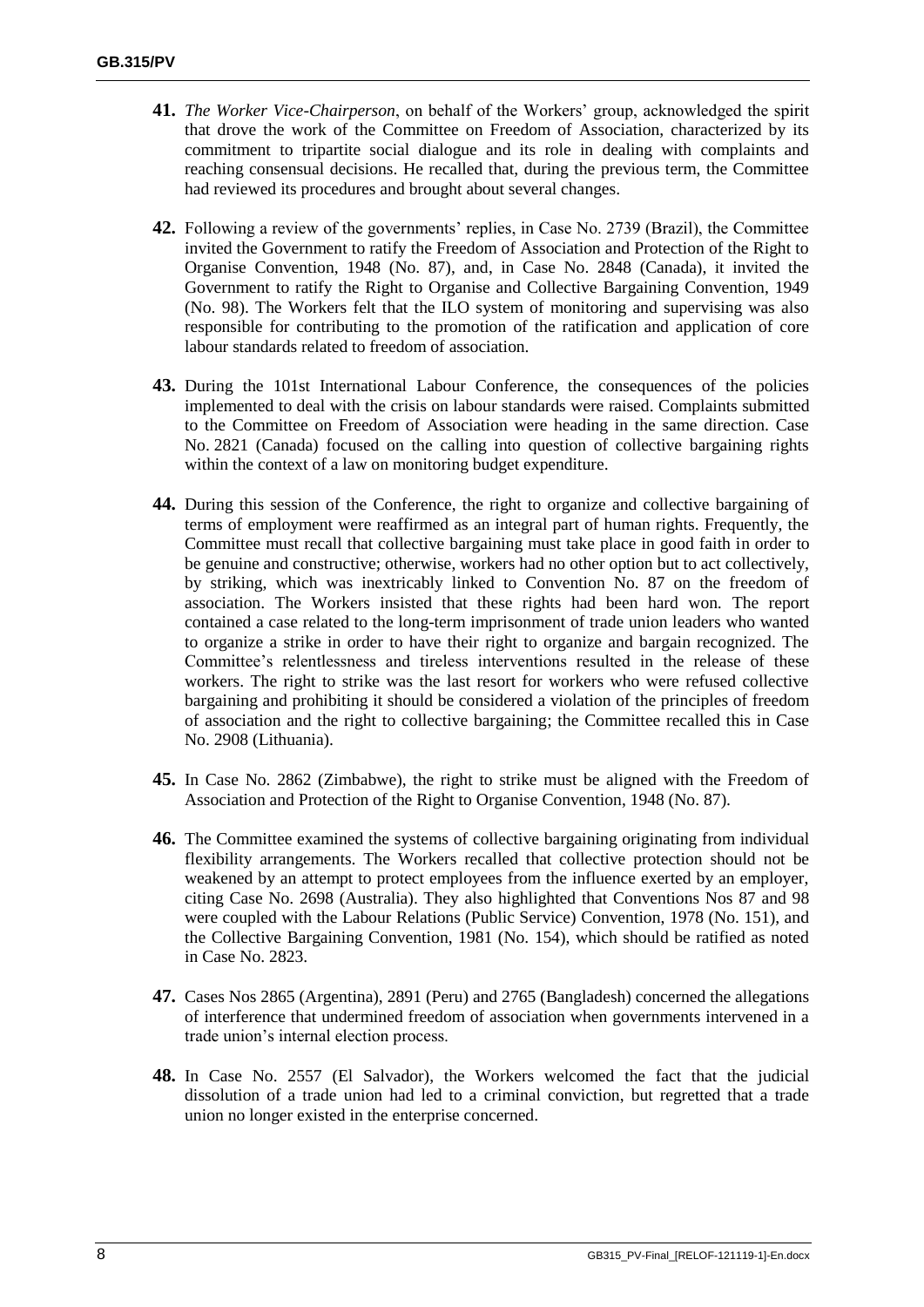- **49.** In Case No. 2822 (Colombia), negotiations led to the matter being settled. This was an opportunity to reaffirm, as underlined by the recurrent discussion of the Conference, that governments were not only responsible for ensuring that freedom of association and collective bargaining were respected, but also for ensuring their promotion. This was also reflected in the conclusions reached by the Committee in Case No. 2844 (Japan).
- **50.** The Committee regretted that, once again, the Government of the Democratic Republic of the Congo had not responded to the Committee's requests.
- **51.** Cases Nos 2855 and 2864 (Pakistan) concerned allegations of union discrimination, including the termination of employment of trade unionists and union leaders. It was the Government's responsibility to not only ensure the immediate reinstatement and the payment of adequate compensation to the persons concerned, but also to constitute sufficiently dissuasive national, swift, and impartial sanctions against such acts.
- **52.** Respect for fundamental rights at work implied an environment that was exempt from violence and uncertainty. Unfortunately, the Committee was presented with several serious and urgent cases, for example Cases Nos 2445 and 2859 (Guatemala) concerning murder allegations, Case No. 2727 (Bolivarian Republic of Venezuela) where an immediate inquiry needed to be conducted to identify those responsible for the alleged murders, and Case No. 2508 (Islamic Republic of Iran) where the Committee welcomed the release of Mr Madadi, following the release of Mr Mansour Osanloo, but regretted that another leader had been sentenced.
- **53.** Case No. 2528 (Philippines) was once again presented to the Committee due to allegations of killings, grave threats, harassment and militarization of the workplace. However, some progress had been made, such as the release of 19 workers, but the classification of too many murder cases must be deplored and the Committee insisted on the urgency of having procedures in place to fight against all climates of impunity.
- **54.** Case No. 2745 (Philippines), concerning export zones, underscored the importance of the ILO Tripartite Declaration of Principles concerning Multinational Enterprises and Social Policy.
- **55.** Case No. 2882 (Bahrain) dealt with grave allegations of discriminatory mass dismissals, as well as military intervention of peaceful demonstrations and arrests and acts of torture of trade unionists. The Workers' group hoped that the positive progress resulting from the social dialogue taking place among trade unions would be confirmed within the framework of the tripartite agreement concluded under the auspices of the ILO.
- **56.** *Speaking on behalf of GRULAC*, a Government representative of Brazil underscored the importance that the group placed on the work of the Committee and on the respect for freedom of association and the right to collective bargaining. He recalled the declaration made by the group in March, which was still applicable.

### *Decision*

**57.** *The Governing Body took note of the introduction to the report of the Committee, contained in paragraphs 1–81; approved the recommendations made in paragraphs: 106 (Case No. 2847: Argentina); 163 (Case No. 2865: Argentina); 211 (Case No. 2873: Argentina); 231 (Case No. 2881: Argentina); 308 (Case No. 2882: Bahrain); 317 (Case No. 2765: Bangladesh); 334 (Case No. 2739: Brazil); 390 (Case No. 2821: Canada); 431 (Case No. 2848: Canada); 449 (Case No. 2822: Colombia); 484 (Case No. 2823: Colombia); 501 (Case No. 2835:*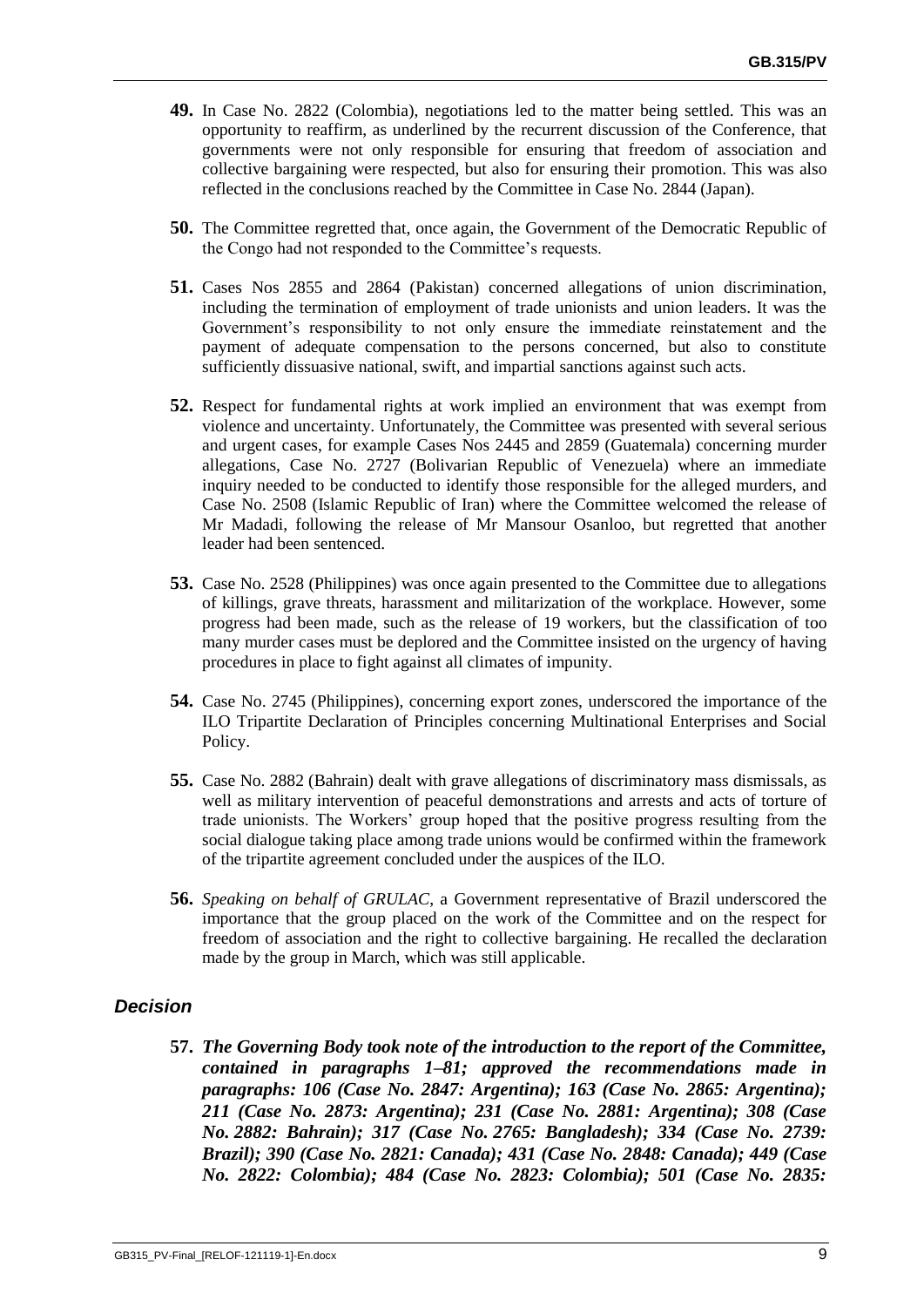*Colombia); 518 (Case No. 2203: Guatemala); 537 (Case No. 2445: Guatemala); 554 (Case No. 2859: Guatemala); 574 (Case No. 2899: Honduras).*

- **58.** *A Government representative of the Islamic Republic of Iran* reiterated his commitment to the ILO supervisory mechanisms. He underscored that the bodies concerned had the responsibility to check the veracity and reliability of the allegations against governments and in this way to restore the confidence of the constituents.
- **59.** *The Governing Body approved the recommendations made in paragraphs: 593 (Case No. 2508: Islamic Republic of Iran); 649 (Case No. 2844: Japan); 675 (Case No. 2907: Lithuania); 700 (Case No. 2887: Mauritius); 728 (Case No. 2901: Mauritius); 759 (Case No. 2694: Mexico); 771 (Case No. 2855: Pakistan); 788 (Case No. 2864: Pakistan); 828 (Case No. 2833: Peru); 875 (Case No. 2866: Peru); 896 (Case No. 2891: Peru); 912 (Case No. 2898: Peru); 970 (Case No. 2528: Philippines); 1008 (Case No. 2745: Philippines); 1018 (Case No. 2712: Democratic Republic of the Congo); 1059 (Case No. 2890: Ukraine); 1085 (Case No. 2727: Bolivarian Republic of Venezuela); 1124 (Case No. 2827: Bolivarian Republic of Venezuela); 1145 (Case No. 2862: Zimbabwe). The Committee adopted in full the 364th Report of the Committee on Freedom of Association.*

# **Fourth item on the agenda**

# **Follow-up to the discussions in the Committee on the Application of Standards of the 101st Session of the International Labour Conference** (GB.315/INS/4)

- **60.** *The Chairperson* said that the questions arising out of the 101st Session of the International Labour Conference included the following resolutions: the resolution concerning efforts to make social protection floors a national reality worldwide; the resolution concerning the youth employment crisis: A call for action; the resolution concerning the recurrent discussion on fundamental principles and rights; and the resolution concerning the measures on the subject of Myanmar adopted under article 33 of the ILO Constitution. There was also a document concerning the discussions that had taken place in the Committee on the Application of Standards, in particular with respect to the functioning of the Committee of Experts on the Application of Conventions and Recommendations and to the request that the Committee on the Application of Standards had made to the Director-General to refer certain questions to the Governing Body so that they could be considered during informal tripartite consultations prior to November 2012. The Chairperson indicated that the paragraphs referred to in paragraph 2 of the Office document were paragraphs 21, 54, 81–89, 99–103 and 133–224 of the report of the Committee on the Application of Standards.
- **61.** *The Employer Vice-Chairperson* supported the point for decision. It was of utmost importance to reconcile all the diverging opinions and to reach agreement on certain points, such as the mandate of the Committee of Experts and the scope of the right to strike.
- **62.** *The Worker Vice-Chairperson* accepted the point for decision and said that the support that the Office usually provided should be implicit in that decision.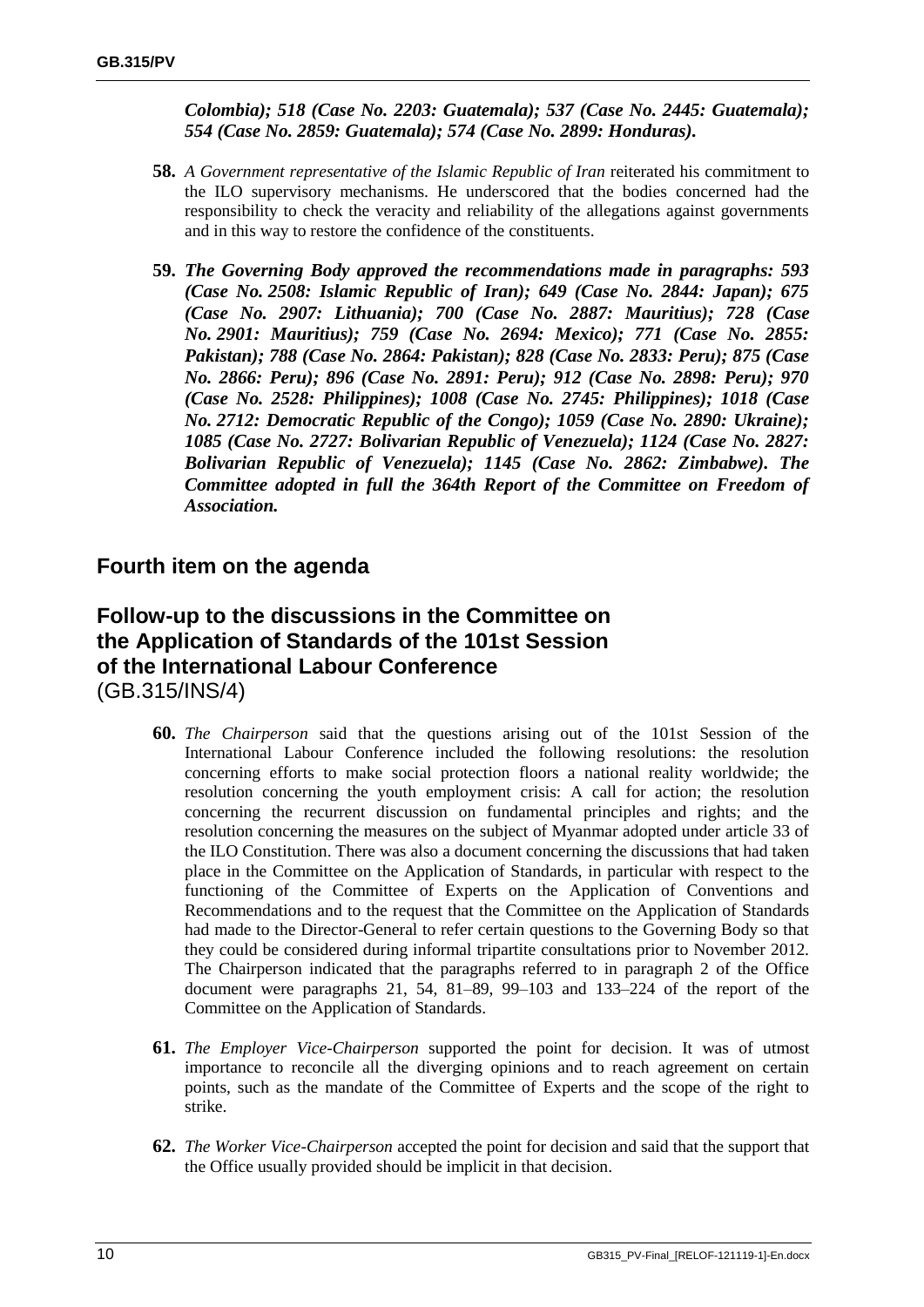- **63.** *The Chairperson* approved that proposal without reservation.
- **64.** *A Government representative of Brazil* reiterated, on behalf of the Government group, the importance attached to the follow-up to the discussions of the Committee on the Application of Standards. She stressed that sufficient time would be needed to conduct essential consultations with capitals and in regional groupings. On that understanding, the Government group supported the point for decision.
- **65.** *Speaking on behalf of the group of industrialized market economy countries (IMEC),* a Government representative of Canada expressed appreciation for the efforts that had been made to ensure that the Conference was a success. She highlighted the smooth functioning of the Committee on the Social Protection Floor, whose work had been facilitated by the balanced text prepared by the Office as a basis for discussion, respect for the agreed plan of work, a very competent Chairperson, the use of screens for the examination of amendments and the support provided to the three groups of constituents by the Office. She welcomed the adoption of an instrument on national social protection floors.
- **66.** IMEC would have preferred the results of the Committee on Youth Employment to be more concrete and focused. She trusted that in November a report on the Office's followup in that area would be submitted to the Governing Body. The technical difficulties experienced by that Committee gave the impression that some reforms that had already been agreed had not been fully rolled out across the Office. It had been decided by common accord that the technical committees would finish their work on the Friday of the second week. Due to a last-minute change to the original plan of work, many national experts had been unable to contribute to the final work of the Committee, such as the examination of 30 per cent of the amendments submitted.
- **67.** The question relating to the number of Government members on the Drafting Committee should not be revisited at each session of the Conference as it had already been decided that a multiple of four was needed to accommodate concerns relating to regional representation.
- **68.** Among the important outcomes of the Committee for the Recurrent Discussion on the Strategic Objective of Fundamental Principles and Rights at Work, the speaker highlighted the adoption of a framework for action for 2012–16, as well as the proposed follow-up and integrated action plan. She recalled, however, that the intention of the recurrent discussions was to assess the impact of the work of the ILO and to better understand the needs of the constituents. She trusted that future reports for the Conference would contain more information about concrete actions and results.
- **69.** Reiterating the statement made in plenary on behalf of IMEC, the speaker regretted that, for the first time in 86 years, the Committee on the Application of Standards had not examined individual cases. That was a very serious situation and one that must not be repeated.
- **70.** The speaker agreed with the point for decision. She stressed, however, that the aim of the informal tripartite consultations was to examine as precisely as possible the essential aspects of the questions that were on the table and to present the results of the consultations in November 2012. On that occasion, the Governing Body should define the modalities governing the follow-up to be given to consultations in March 2013 and, if necessary, at the 2013 session of the Conference, in order to find a solution that would be acceptable to all the constituents concerned. Throughout the process the regional coordinators should have adequate time to consult government members and national experts.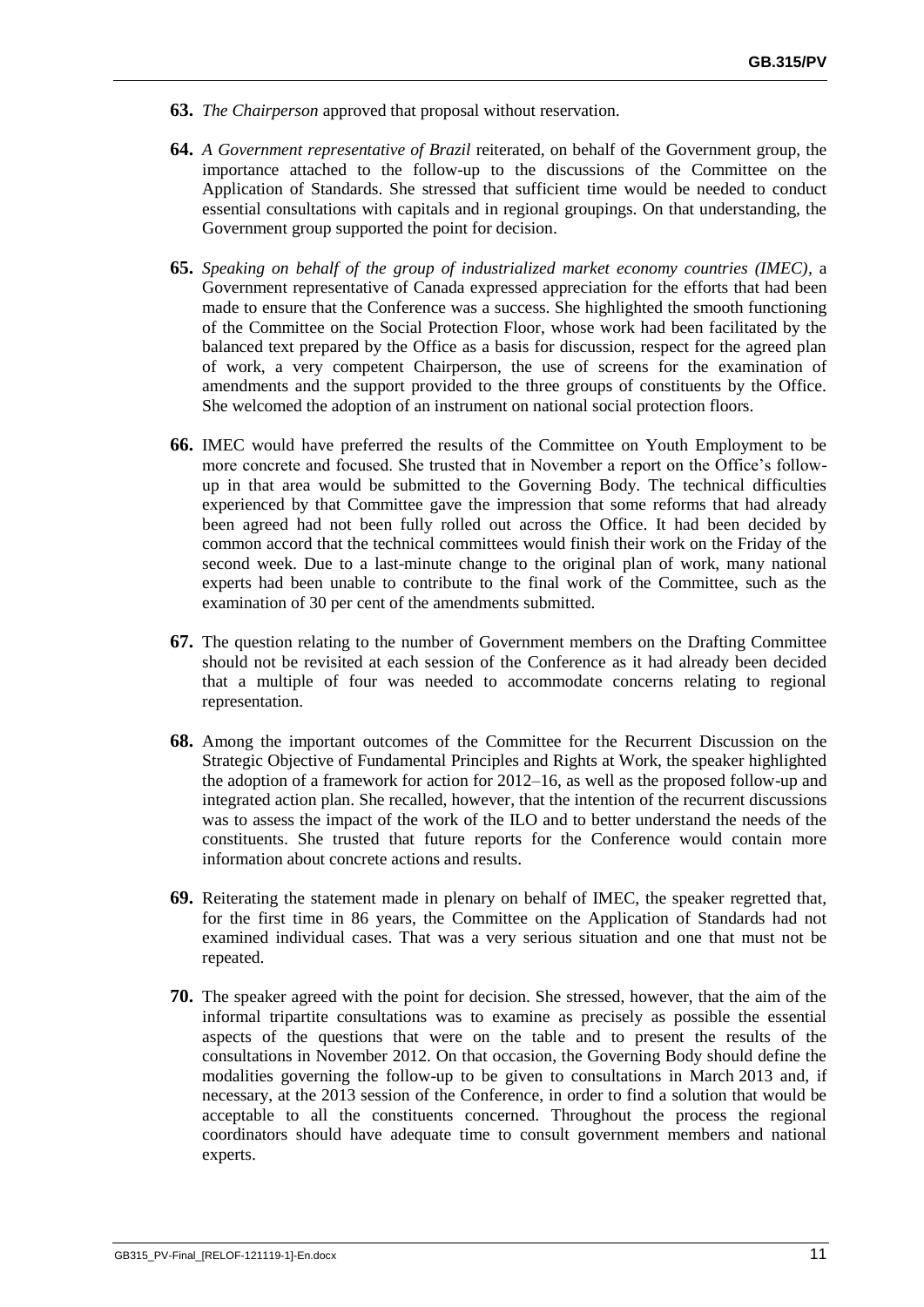- **71.** The speaker noted with satisfaction that the documents had been distributed on time and that the draft reports of the committees had been made available online. In order to reduce publication and distribution costs, constituents should be asked to indicate on a questionnaire whether they needed to receive advance hard copies of reports. It should be a priority to reduce the number of documents printed at the Conference. "D" documents and room documents should be published online. Committees should examine amendments using overhead projection screens. Votes should be scheduled at the beginning of the third week so that alternative methods could be used if the electronic voting system broke down; in future the lengthy roll-call vote experienced at the 101st Session should be ruled out. In the interests of simplifying the procedure, the names of the members of the Selection Committee should be submitted in writing during the opening sitting instead of being read out. The time saved would allow the committees to start their work earlier on the first day of the Conference. An exhaustive review should be undertaken of how procedural questions were resolved, and the Standing Orders of the Conference should be amended if necessary. The reason behind the decision to hold the plenary session in the third week was the need to reduce the cost of hiring the Assembly Hall and to ensure it did not coincide with committee sittings and unofficial events. Owing to the numerous guests of honour, at the 101st Session the plenary session had begun on the Wednesday of the second week, when the committees were still meeting. Many speakers, including guests of honour, had addressed a virtually empty Assembly Hall. The Conference should only invite one or two guests of honour each session and should organize just a few side events. A balance must be found between the number of guests and round tables, on the one hand, and completing the agenda of the Conference, including the adoption of committee reports, on the other. Scheduling the activities of the plenary for the last week would boost ministerial participation. Lastly, the fact that the Conference had completed its work on the Thursday was a positive development that should be repeated at future meetings.
- **72.** The speaker announced that IMEC was ready to participate actively in the meetings of the Working Party on the Functioning of the Governing Body and the International Labour Conference, not only in order to achieve greater efficiency, but also in order for the Conference to promote full tripartite participation and the achievement of significant results, and to offer to the whole world a forum for open dialogue on topical labour issues.
- **73.** *The Worker Vice-Chairperson* asked the Governing Body to put on the agenda of its November meeting an item on the complaint submitted by the Workers' group, under article 26 of the ILO Constitution, in relation to the failure by the Government of Guatemala to comply with the Freedom of Association and Protection of the Right to Organise Convention, 1948 (No. 87).
- **74.** *A Government representative of Guatemala* regretted the presentation of that complaint. She explained that if the Committee on the Application of Standards had proceeded with the examination of cases, the Ministry of Labour of Guatemala would have been able to provide information about how the Ministry had been strengthened and about the status of the investigation into cases relating to offences committed against trade unionists, following the establishment of a special investigation group. It could also have highlighted: the improved quality and frequency of the replies submitted to the Committee on Freedom of Association; the strengthening of labour inspection, as a result of a budgetary increase of 36 per cent; the active role played by the Tripartite Committee; and the draft legislation under examination. The speaker noted that although the Government had lost its right to be heard, the information had been submitted to the Office in writing. She announced that Guatemala would continue to collaborate with the supervisory bodies and to report to them regularly on the actions undertaken in the country.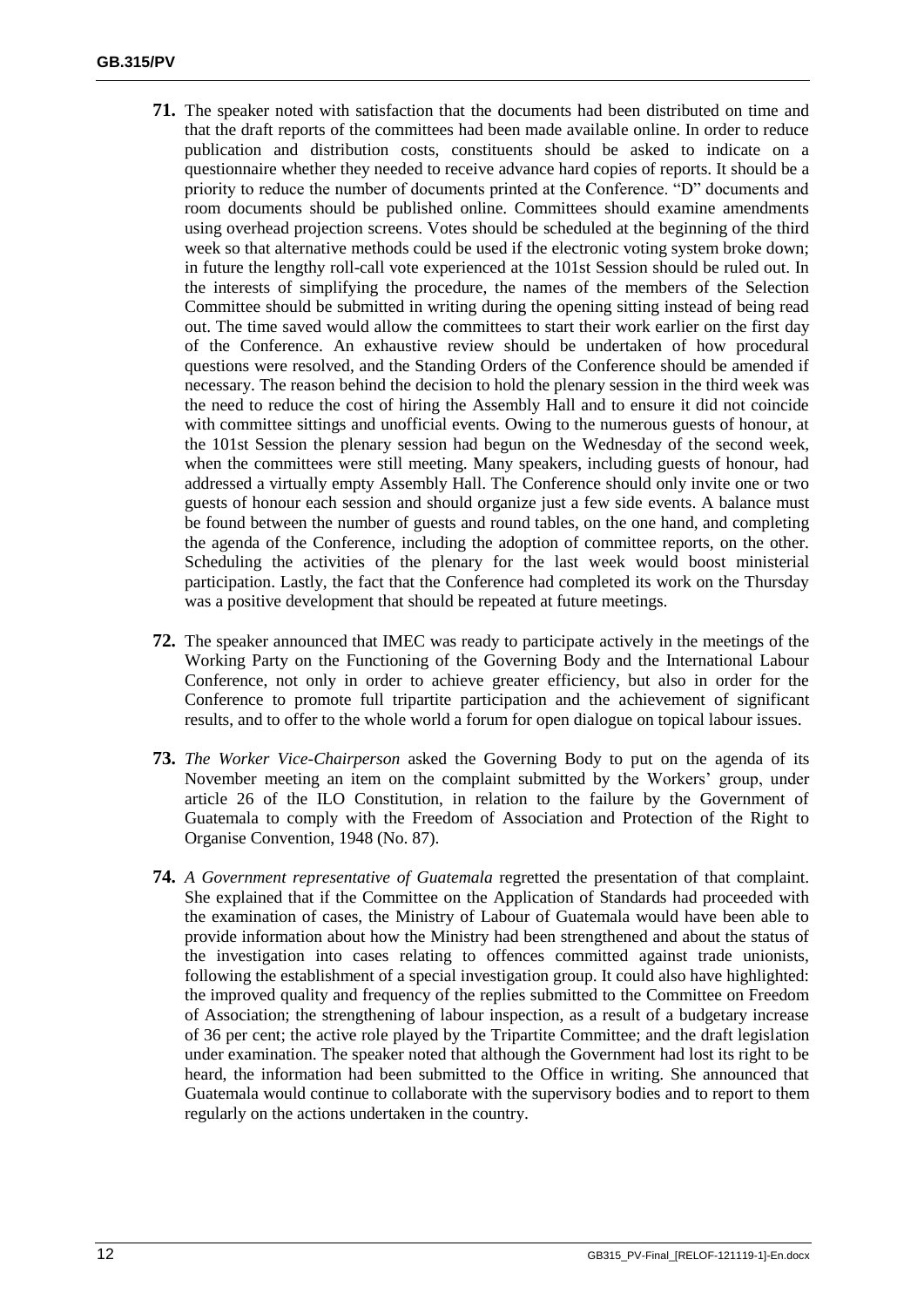### *Decision*

- **75.** *The Governing Body:*
	- *(a) decided to include on the agenda of its 316th Session (November 2012) the decision taken by the Conference, reproduced below, to refer to the Governing Body certain matters arising out of the report of the Committee on the Application of Standards:*

The Committee noted that different views were expressed on the functioning of the Committee in relation to the reports of the Committee of Experts which were submitted for its consideration as found in paragraphs  $21, 54, 81-89, 99-103$  and  $133-224$  of this report.

The Committee recommended that the Conference: (1) request the Director-General to communicate those views to the Governing Body; and (2) invite the Governing Body to take appropriate follow-up as a matter of urgency, including through informal tripartite consultations, prior to its November 2012 session.

*(b) authorized the Chairperson of the Governing Body, assisted by the two Vice-Chairpersons, to undertake informal tripartite consultations with the Government, Employers' and Workers' groups for consideration by the Governing Body at its 316th Session.*

(GB.315/INS/4, paragraph 4.)

# **Fifth item on the agenda**

# **Agenda of the 103rd Session (2014) of the International Labour Conference**

**76.** There was no discussion under the agenda item.

# **Sixth item on the agenda**

# **Report of the Director-General**

### **Obituaries**

(GB.315/INS/6 and GB.315/INS/6(Add.))

### *Tribute to Lord Brett, Chairperson of the Governing Body for 2002–03 and Director of the ILO London Office*

**77.** *The Worker Vice-Chairperson* recalled that Bill Brett, or, to use his full title, Baron Brett of Lydd, was a big man, both in his physical presence and in his contribution to the British and international trade union movement. Politics ran through his veins. Born in Lancashire in the north of England, of Irish parents, Lord Brett began work at a young age on the railways; practically from his first day, he became a union activist. His strong negotiating

<sup>1</sup> ILO: *Provisional Record* No. 19, Part One, International Labour Conference, 101st Session, Geneva, 2012, para. 207.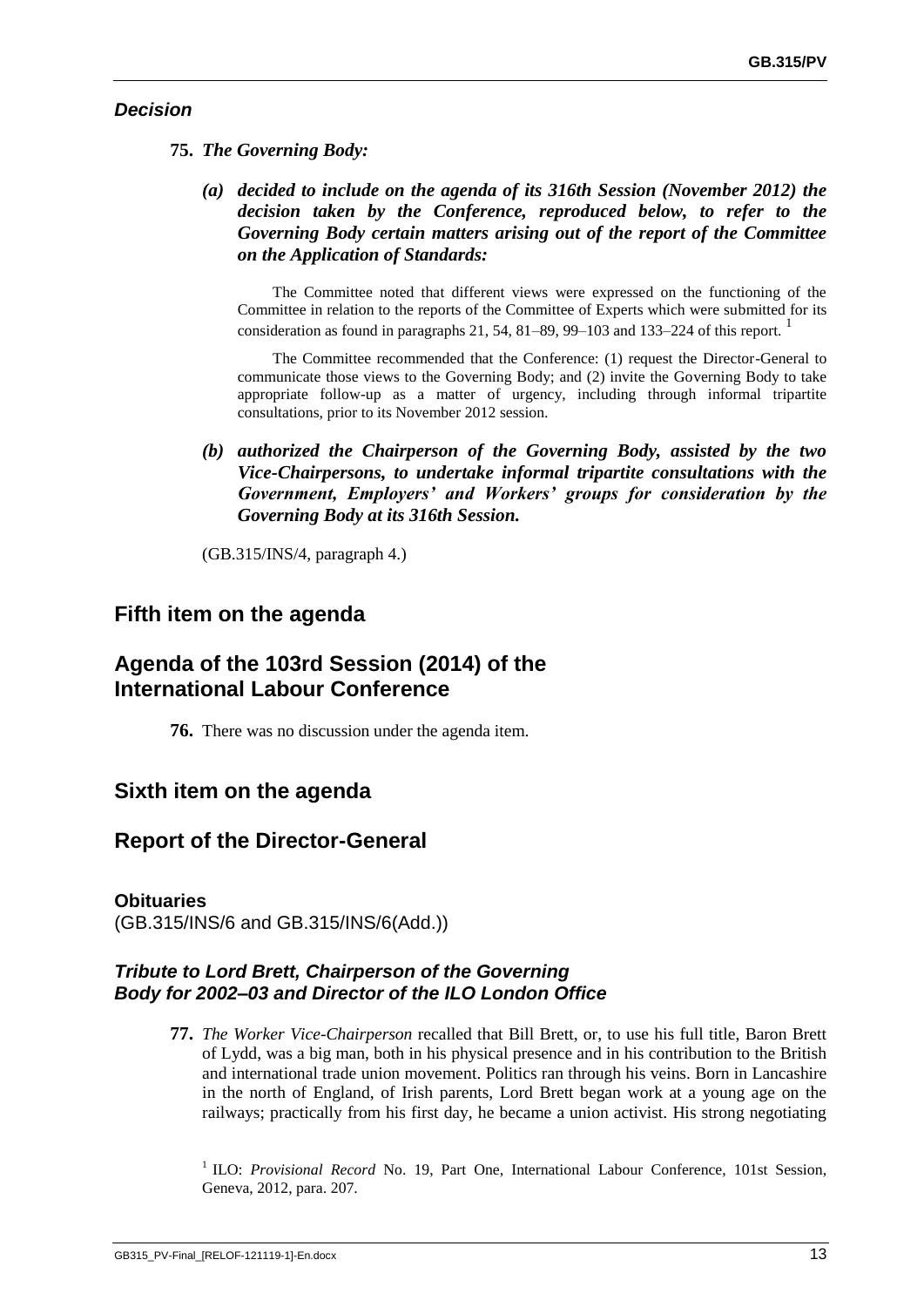skills saw him fill many union roles, notably as Secretary-General of the Association of Professionals, Managers and Specialists, one of the principal United Kingdom white collar unions. He also joined the General Council of the British Trades Union Congress (TUC) and the Executive of the Global Union Federation, Public Services International. His utter commitment to the international dimension of trade unionism found fertile ground at the ILO. As Chairperson of the Workers' group, he influenced the drafting of the Declaration on Fundamental Principles and Rights at Work of 1998, and the negotiations of the Worst Forms of Child Labour Convention, 1999 (No. 182). In 2002 he was elected Chairperson of the Governing Body, one of the very few Chairpersons not to come from the Government group.

- **78.** In the United Kingdom, he raised the profile of the ILO by highlighting the fact that the Government of Margaret Thatcher was breaching ILO Conventions when preventing civil servants from joining unions. In 1997, this decision was reversed by the Labour Government, under which he was appointed as a Home Office Minister.
- **79.** The speaker was certain that the Governing Body and the ILO staff would wish to join him in sending their deepest sympathy to the relatives of the deceased.
- **80.** The TUC and Prospect invited all members of the Governing Body to a tribute to Lord Brett that was celebrated at Congress House, TUC headquarters, in London, on Wednesday, 20 June, at 4 p.m.
- **81.** *The Employer Vice-Chairperson* much regretted Lord Brett's death. He recalled that he had had the opportunity of working with him in the Governing Body and in the preparatory work for the World Commission on the Social Dimension of Globalization.
- **82.** *A Government representative of the United Kingdom* recalled Lord Brett's intense political and unionist career, which led him to high positions in all his fields of activity. She stressed in particular Lord Brett's success in ensuring that the problems of British civil servants became known to the international trade union movement. At the ILO, Lord Brett had many acquaintances and friends. The speaker conveyed her sincere condolences to them and to Lord Brett's family.

### *Tribute to Mr Jean-Louis Cartier, former Chairperson of the Working Party on Policy regarding the Revision of Standards*

- **83.** *A Government representative of France* recalled that Mr Jean-Louis Cartier had been a senior French civil servant who had qualified at the National School of Administration (ENA), with a true passion for public service. His career was marked by his commitment to social affairs and by his predilection for the multicultural riches of international life. A jurist of lucidity, excellent analyst, gifted diplomat and writer, Mr Cartier disguised beneath his protestant culture a keen sense of humour, allowed occasionally to emerge from a personality full of talents.
- **84.** Between 1978 and 2002, Mr Cartier participated actively in the work of the principal organs of the ILO and was also a member of the French delegation. His activity scarcely ceased on retirement. His name has remained closely linked with the Working Party on Policy regarding the Revision of Standards, which he led and shaped, forging a consensus that is still valid. His vision made him a precursor of the integrated approach, of which the most notable example today is the Maritime Labour Convention, 2006.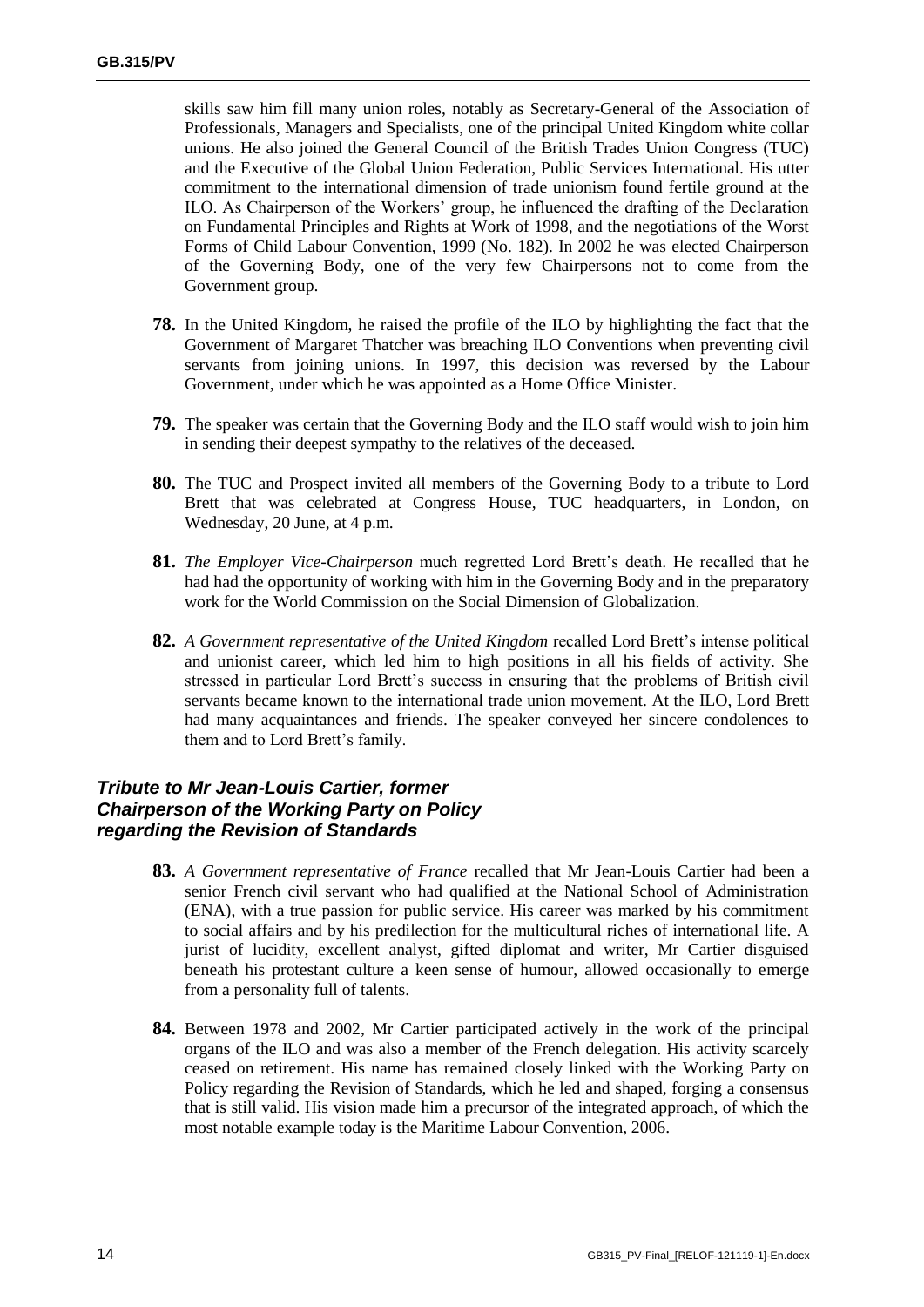- **85.** The speaker recalled that on last meeting Mr Cartier, at the French Association of Friends of the ILO, they had discussed the standards supervisory mechanism. On this occasion, Mr Cartier had shown concern, tempered by a firm optimism. This was the message the speaker wished to convey to the Governing Body today. He requested the Governing Body to convey his deep sympathy to the family of Mr Cartier.
- **86.** *The Employer Vice-Chairperson* recalled that he had been the Employer spokesperson in the Cartier Working Party. It had been an unprecedented experience, of great use to the Organization, and indeed the point of departure of all that had happened and would happen in respect of standards.
- **87.** *A Worker member from France* paid tribute to the memory of a man who had worked tirelessly so that international labour standards combined legitimacy and pertinence. Mr Cartier's name was today associated with the Working Group over which he had presided and with all the International Labour Organization's work for justice. From recent debates at the ILO it appeared that Mr Cartier's action remained topical. Effectively, Mr Cartier showed that sincerity and the will to build and reinforce ILO instruments, that is, to promote social progress and social justice, made it possible to face the most difficult issues and to present solutions that could obtain the broad support of governments, employers and workers. The greatest tribute that could be paid to Mr Cartier and to those who participated in his work would consist precisely in applying the conclusions of the Cartier Working Group.

### *Decision*

**88.** *The Governing Body paid tribute to the memory of Lord Brett, Chairperson of the Governing Body from 2002–03 and Director of the ILO London Office, and to Mr Jean-Louis Cartier, who chaired the ILO Working Party on Policy regarding the Revision of Standards, and requested that the Director-General convey its condolences to Lord Brett's family and to the President of the professionals' trade union, Prospect, as well as to Mr Cartier's family and to the Government of the French Republic.*

(GB.315/INS/6, paragraph 6, and GB.315/INS/6(Add.), paragraph 6.)

# **First Supplementary Report: Update on the headquarters building renovation project** (GB.315/INS/6/1)

- **89.** *The Chairperson* reminded the Governing Body that document GB.315/INS/6/1 on the headquarters building renovation project was submitted as a result of the request put forth by the Governing Body at the March session.
- **90.** *An Employer member* said that the recruitment of a project manager was of key importance and should be completed as soon as possible. The group supported the establishment of a joint technical working group with the Swiss authorities, and requested more information on the objectives, composition and working methods of the working group. While satisfied that the first contract of the project pilot had been awarded, albeit seven months late, it wanted to know if the second contract, covering the division of work related to the refurbishment of floors 1–11, was on track for the first half of 2013. He acknowledged the information provided on asbestos and hoped that regular updates would be provided to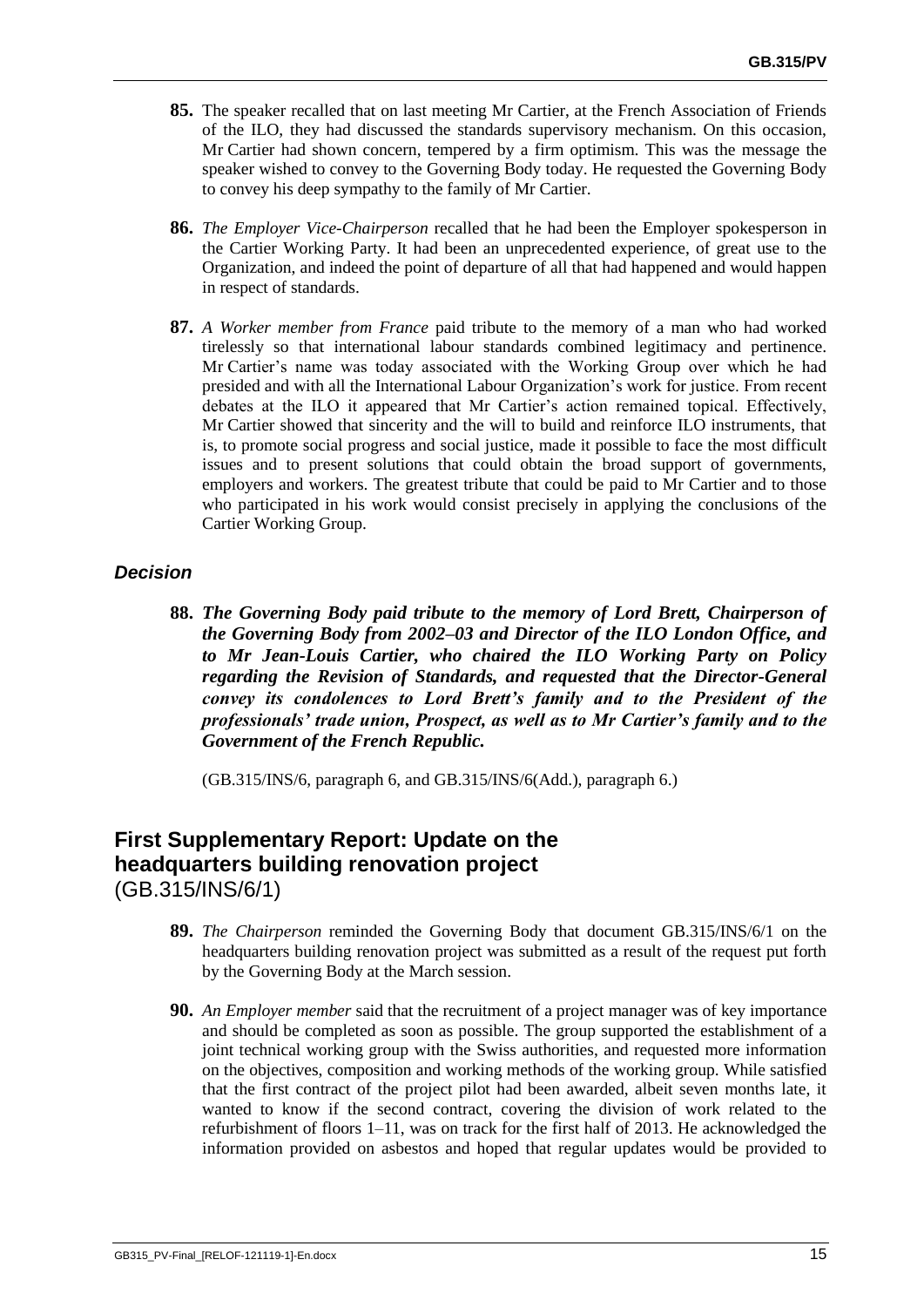both the Governing Body and the ILO staff. The group asked that a comprehensive workplan on the building project be submitted at the November 2012 session.

- **91.** *The Worker Vice-Chairperson* said that document GB.315/INS/6/1 was not extensive enough but was aware that the international bidding process for the project pilot had been taking place in conjunction with the writing of the paper. For the November 2012 session, the group requested additional information concerning the recruitment of the project manager as well as details on the comments and challenges that had been expressed during various information sessions. It regretted that the lack of overview of savings and costs, requested at the March session, had not been given. Appendices I and II were not detailed enough in this respect.
- **92.** *The representative of the Director-General* stated that since only two months had passed since the last report, there was not much to update the Governing Body on during this session. He informed the Governing Body that the final selection of the project manager would take place in early July. The Swiss–Italian consortium contracted for the project pilot had already begun work, studying the original building plans and gathering information for the *avant projet*. This phase was likely to take longer than foreseen but the execution of the refurbishment of floors 1–11 would still be completed by the end of 2016, as originally foreseen, assuming of course that funds would become available for the second phase of the project in due course. The composition of the working group set up with the Swiss Government had not yet been decided, but more information would be provided in November.

### *Outcome*

**93.** *The Governing Body took note of the report.*

# **Second Supplementary Report: Appointment of Assistant Directors-General** (GB.315/INS/6/2)

### *Outcome*

**94.** *The Governing Body noted that, following due consultations with the Officers of the Governing Body, the Director-General had promoted Ms Susanne Hoffmann to the Assistant Director-General level, with effect from 1 May 2012, and appointed Ms Sandra Polaski as Executive Director of the Social Dialogue Sector (DIALOGUE) at the Assistant Director-General level, with effect from 15 May 2012.*

(GB.315/INS/6/2.)

# **Third Supplementary Report: Documents submitted for information only**

(GB.315/INS/6/3)

### *Decision*

**95.** *The Governing Body took note of the information contained in the documents listed in the appendix to document GB.315/INS/6/3.*

(GB.315/INS/6/3, paragraph 4.)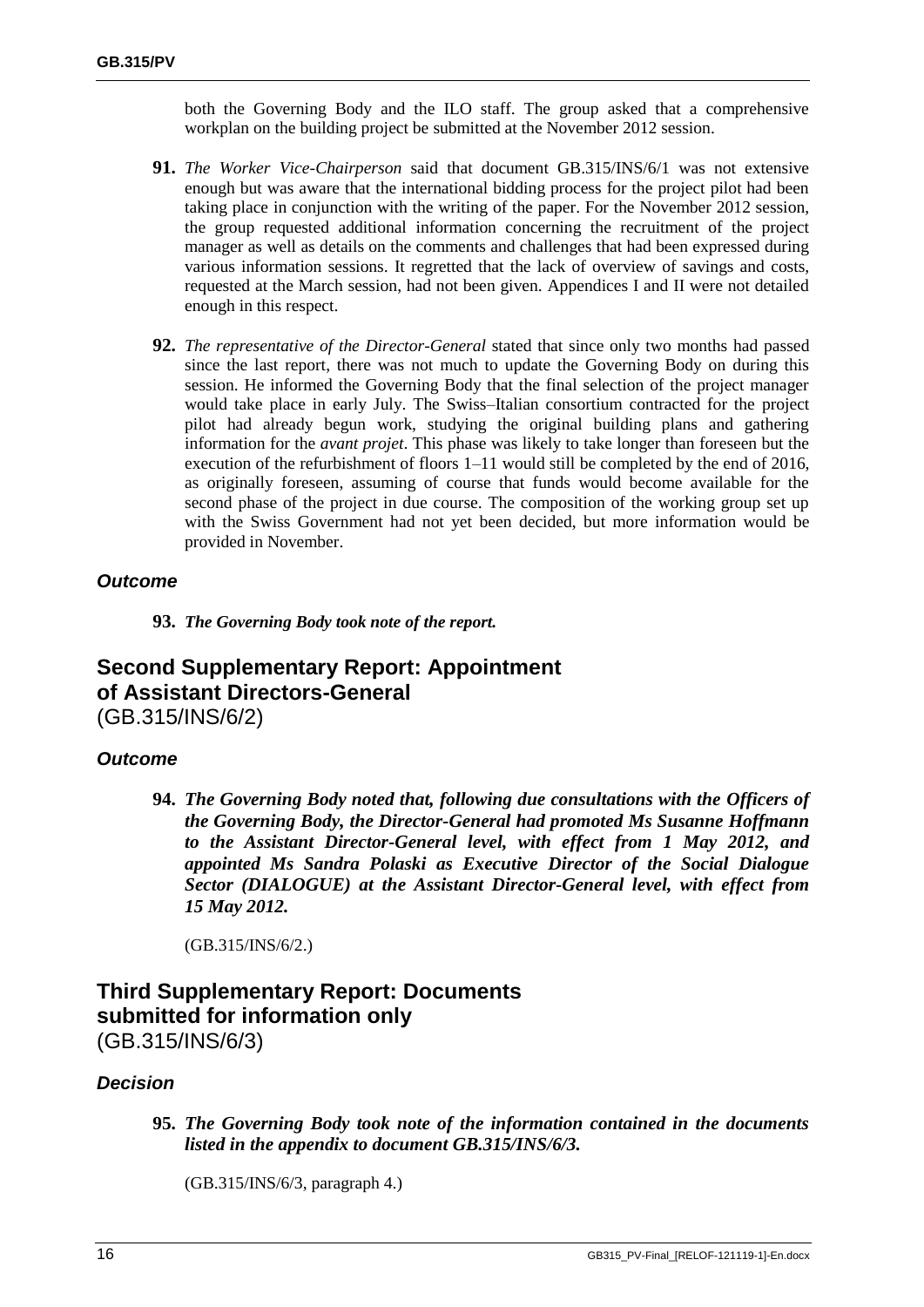# **Fourth Supplementary Report: Report form for preparing the General Survey on Convention No. 131 and Recommendation No. 135** (GB.315/INS/6/4)

**96.** *The Chairperson* reminded the Governing Body that during the March session, the Governing Body had decided that the 2014 session of the Conference would address Convention No. 131 and Recommendation No. 135 on minimum wage fixing. However, the Governing Body had requested additional time in order to reach an agreement on the format of the report form.

### *Decision*

**97.** *The Governing Body approved the report form concerning minimum wage fixing instruments contained in the appendix to document GB.315/INS/6/4.*

(GB.315/INS/6/4, paragraph 4.)

# **Seventh item on the agenda**

# **Timing of the Governing Body sessions**

(GB.315/INS/7)

**98.** *The Chairperson* said that because of the proximity of the November and March sessions, it was difficult for the Office to respect document submission deadlines introduced as part of the Governing Body reform. After studying the possibility of changing the dates of the sessions and reviewing the schedules of other UN system organizations, it was recommended to move the autumn session forward to October.

### *Decision*

**99.** *The Governing Body decided that, as from 2013, the autumn sessions of the Governing Body would be in October and that the 319th Session of the Governing Body would be held from 17 to 31 October 2013.* 

(GB.315/INS/7, paragraph 8.)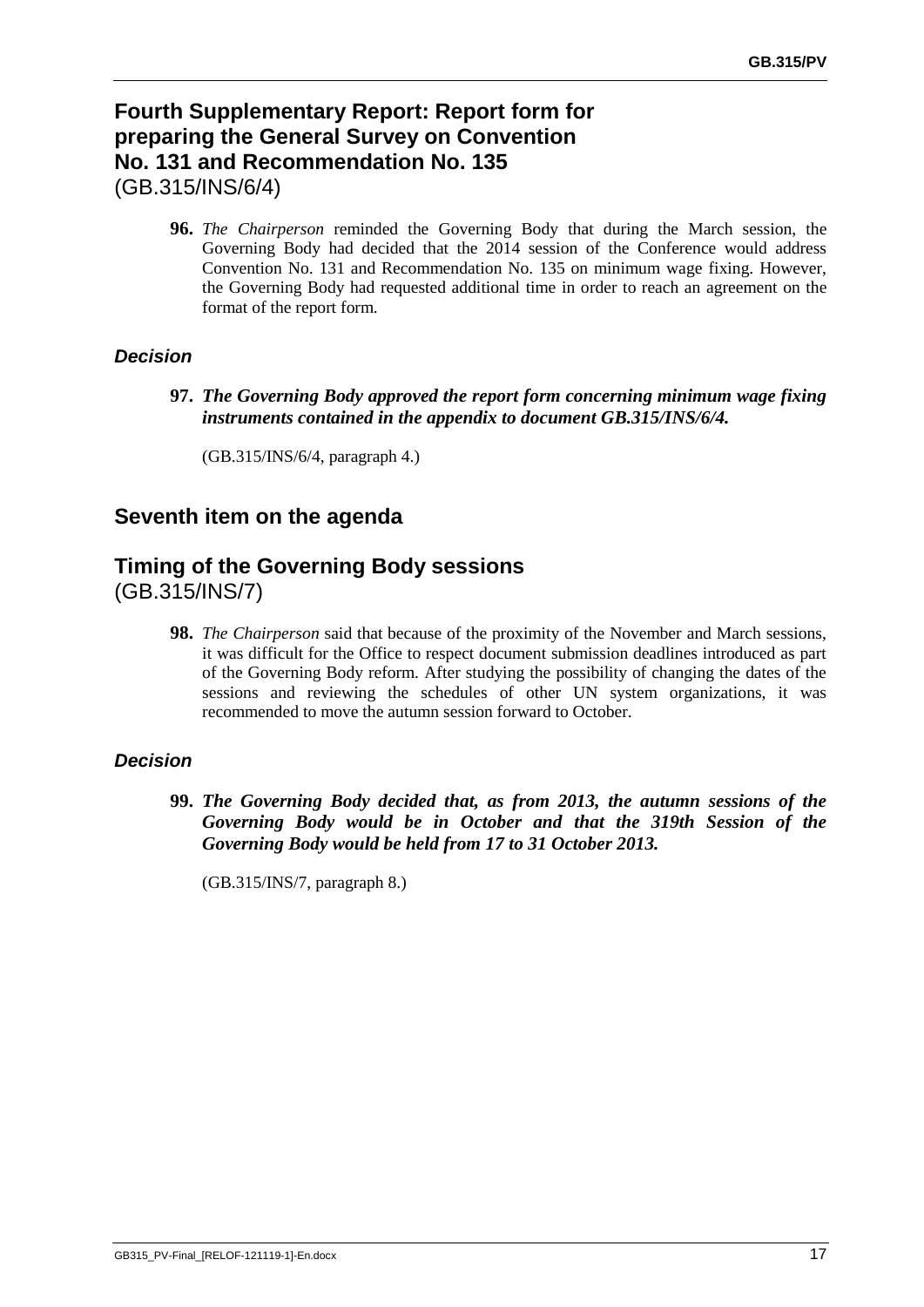# **Eighth item on the agenda**

**Composition and agenda of standing bodies and meetings** (GB.315/INS/8)

# **Committee of Experts on the Application of Conventions and Recommendations**

### **Reappointments**

### *Decision*

- **100.** *The Governing Body, on the recommendation of its Officers, reappointed, for a period of three years, the following members of the Committee of Experts on the Application of Conventions and Recommendations:*
	- *■ Mr James Brudney (United States);*
	- *■ Mr Halton Cheadle (South Africa);*
	- *■ Mr Pierre Lyon-Caen (France);*
	- *■ Ms Elena Machulskaya (Russian Federation);*
	- *■ Ms Rosemary Owens (Australia).*

(GB.315/INS/8, paragraph 1.)

# **Global Dialogue Forum on the Future Needs for Skills and Training in the Oil and Gas Industry**

(Geneva, 12–13 December 2012)

# **Composition**

### *Decision*

**101.** *The Governing Body, on the recommendation of its Officers, approved the proposal that the Global Dialogue Forum be attended by eight Employer experts, nominated after consultation with the Employers' group, and eight Worker experts, nominated after consultation with the Workers' group of the Governing Body. All interested governments will also be invited to attend, at their own cost.*

(GB.315/INS/8, paragraph 3.)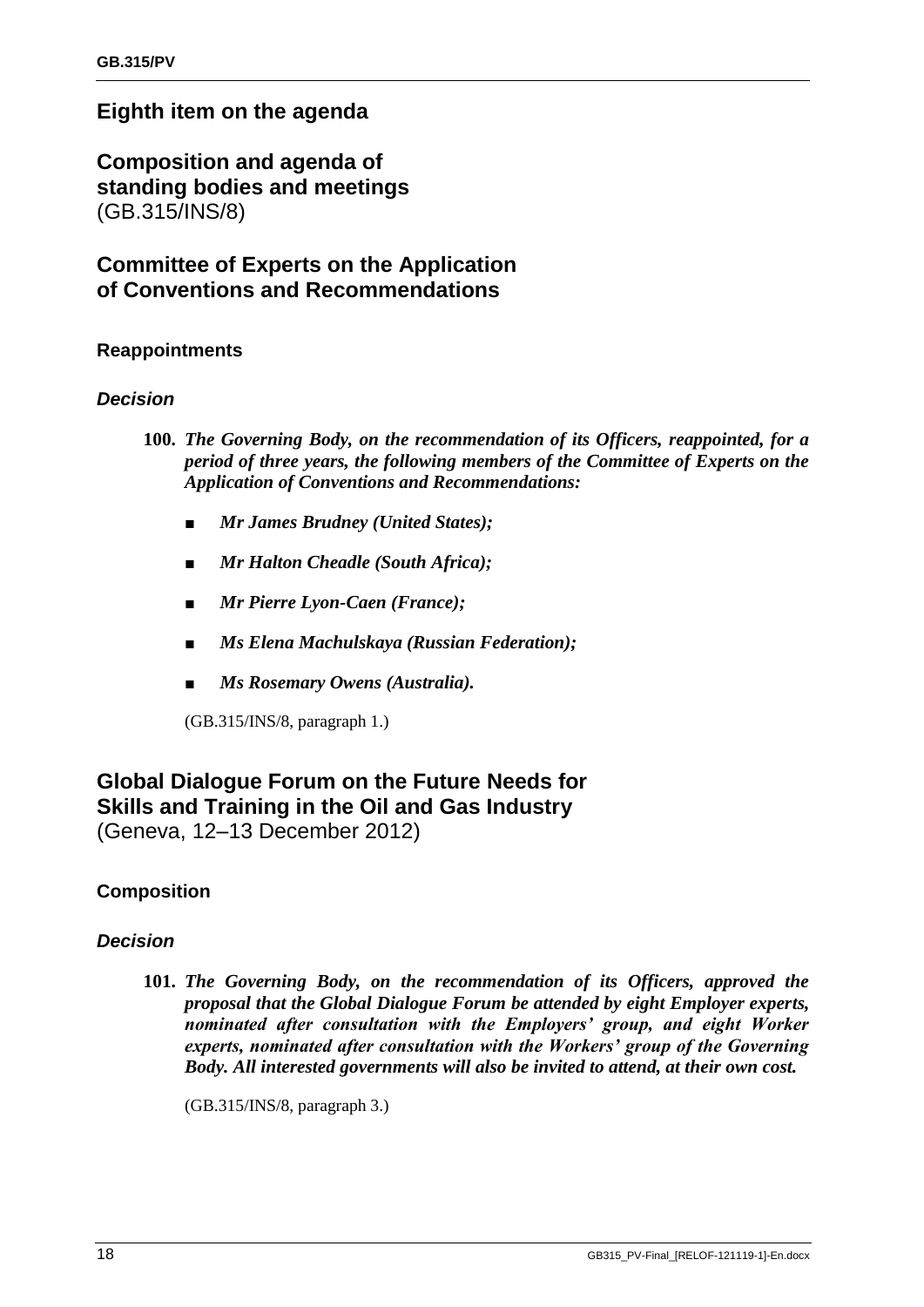### **Invitation of intergovernmental organizations**

- **102.** The Governing Body noted that its Officers had authorized the Director-General to invite the following intergovernmental organizations to be represented at the Global Dialogue Forum as observers:
	- United Nations Industrial Development Organization (UNIDO);
	- Organisation for Economic Co-operation and Development (OECD);
	- United Nations (UN) and specialized agencies:
		- United Nations Economic Commission for Europe (UNECE);
		- United Nations Conference on Trade and Development (UNCTAD);
		- UN Department of Economic and Social Affairs (UNDESA) as secretariat of UN Energy;
	- Other organizations:
		- African Development Bank (AfDB);
		- Asian Development Bank (ADB);
		- European Commission (Directorate-General for Energy);
		- Energy Community;
		- European Bank for Reconstruction and Development (EBRD);
		- Inter-American Development Bank (IDB);
		- International Energy Agency (IEA);
		- International Monetary Fund (IMF);
		- Organization of the Petroleum Exporting Countries (OPEC);
		- World Bank.

### **Invitation of international non-governmental organizations**

### *Decision*

- **103.** *The Governing Body, on the recommendation of its Officers, authorized the Director-General to invite the following international non-governmental organizations to be represented at the Global Dialogue Forum as observers:*
	- *■ International Association of Drilling Contractors (IADC);*
	- *■ International Association of Oil and Gas Producers (OGP);*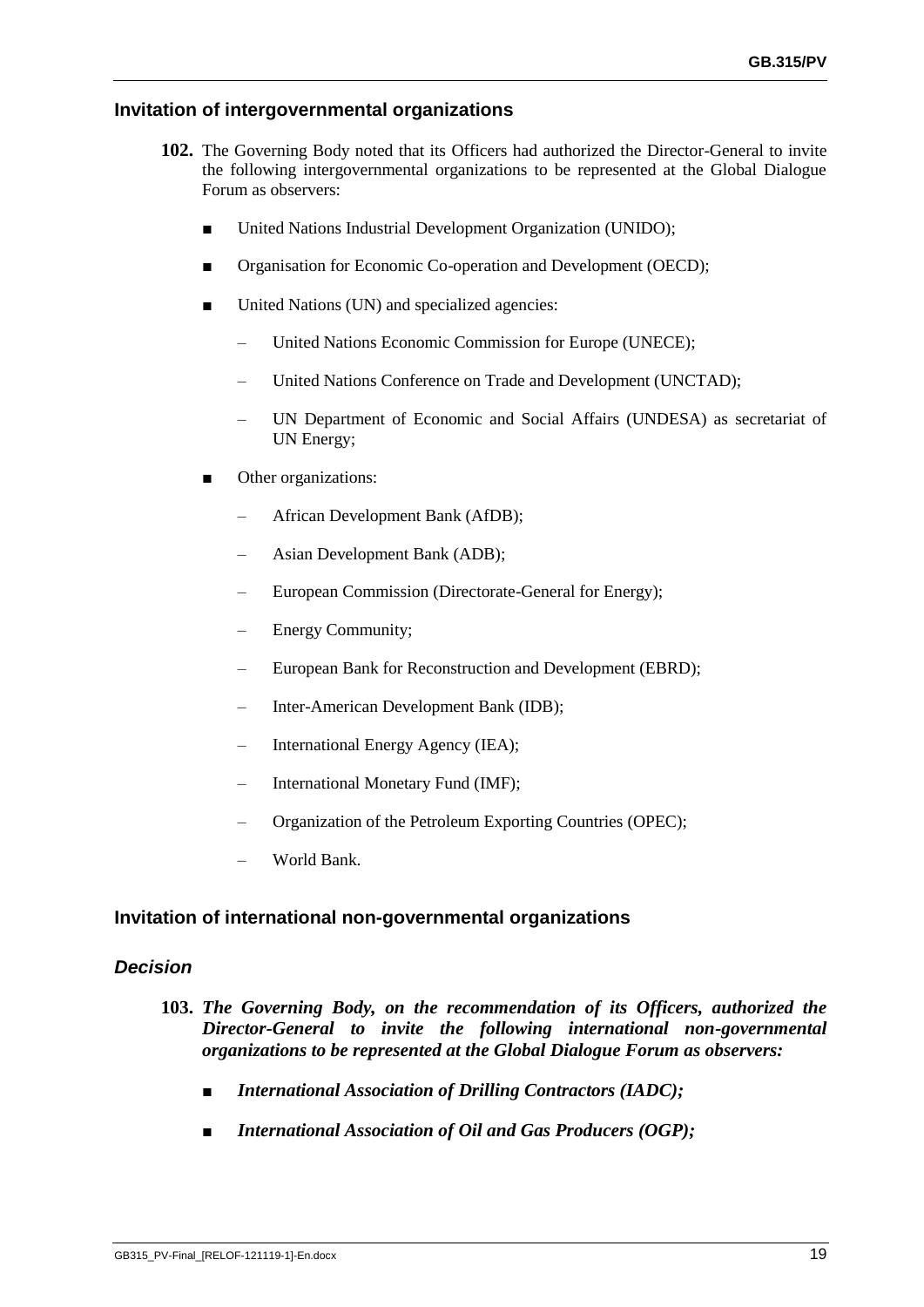- *■ International Federation of Chemical, Energy, Mine and General Workers' Unions (ICEM);*
- *■ International Transport Workers' Federation (ITF);*
- *■ International Petroleum Industry Environmental Conservation Association (IPIECA);*
- *■ The Oil Companies' European Association for Environment, Health and Safety in Refining and Distribution (CONCAWE);*
- *■ Society of Petroleum Engineers (SPE).*

(GB.315/INS/8, paragraph 6.)

# **Global Dialogue Forum on the Effects of the Global Economic Crisis on the Civil Aviation Industry**

(Geneva, 20–22 February 2013)

### **Composition**

### *Decision*

**104.** *The Governing Body, on the recommendation of its Officers, approved the proposal that the Global Dialogue Forum be attended by ten Employer experts, nominated after consultation with the Employers' group, and ten Worker experts, nominated after consultation with the Workers' group of the Governing Body. All interested governments will also be invited to attend, at their own cost.*

(GB.315/INS/8, paragraph 8.)

### **Invitation of intergovernmental organizations**

- **105.** The Governing Body noted that the Director-General intended to invite the following intergovernmental organizations and institutions to be represented at the Global Dialogue Forum as observers:
	- Arab Labour Organization (ALO);
	- Organisation for Economic Co-operation and Development (OECD);
	- World Trade Organization (WTO);
	- UN and specialized agencies:
		- United Nations Economic Commission for Africa;
		- United Nations Economic Commission for Latin America and the Caribbean;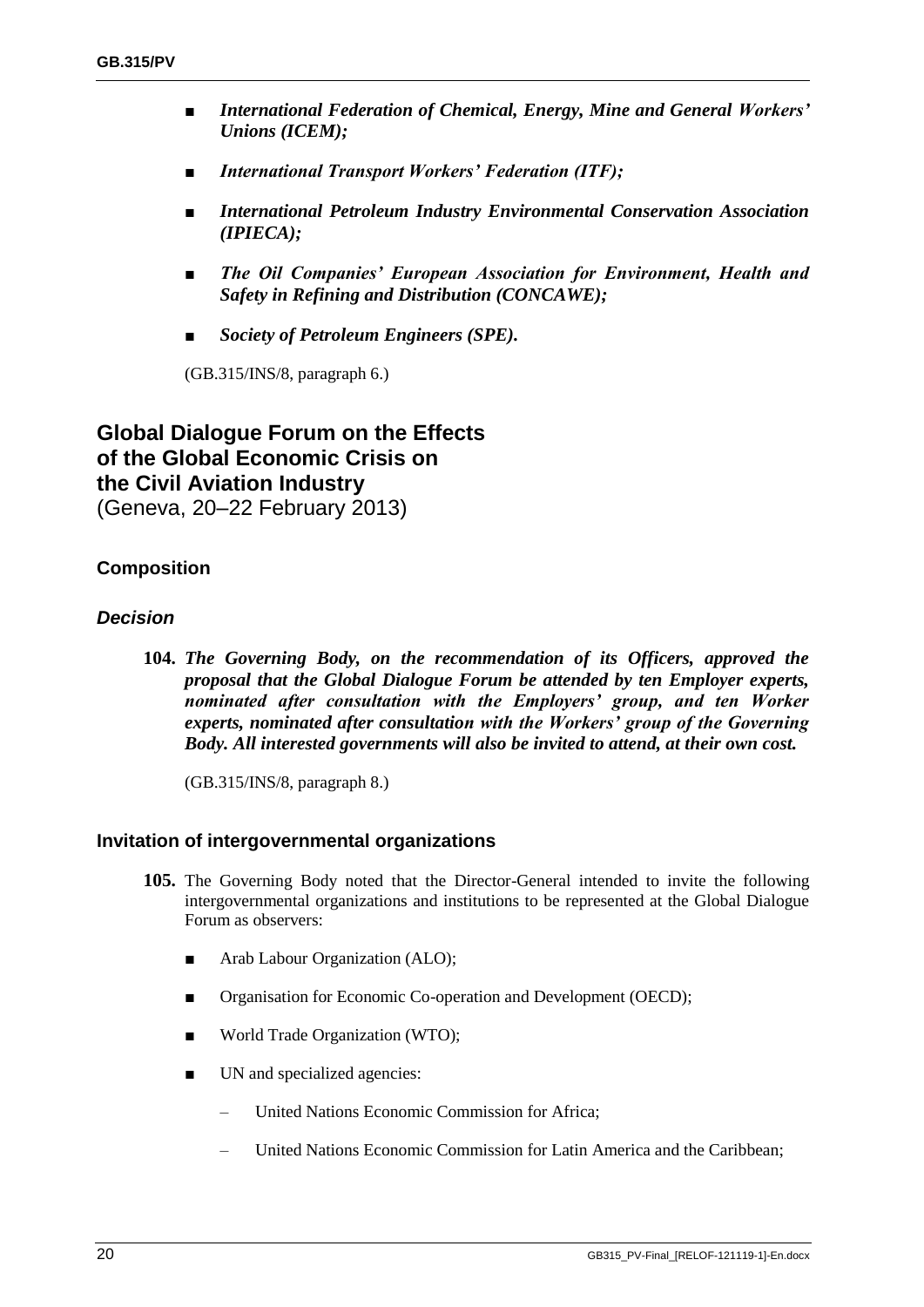- United Nations Economic and Social Commission for Asia and the Pacific;
- United Nations Economic Commission for Europe;
- United Nations Economic and Social Commission for Western Asia;
- United Nations World Tourism Organization (UNWTO);
- Other organizations:
	- European Civil Aviation Conference;
	- European Commission;
	- International Civil Aviation Organization.

### **Invitation of international non-governmental organizations**

### *Decision*

- **106.** *The Governing Body, on the recommendation of its Officers, authorized the Director-General to invite the following international non-governmental organizations to be represented at the Global Dialogue Forum as observers:*
	- *■ Aircraft Engineers International;*
	- *■ Airline Personnel Directors' Council;*
	- *■ Airports Council International;*
	- *■ Air Transport Action Group (ATAG);*
	- *■ Civil Air Navigation Services Organization;*
	- *■ International Air Cargo Association;*
	- *■ International Air Carrier Association;*
	- *■ International Air Transport Association;*
	- **International Federation of Airline Pilots' Associations (IFALPA);**
	- *■ International Federation of Air Traffic Controllers' Associations;*
	- **International Federation of Air Traffic Safety Electronic Associations;**
	- **International Federation of Business and Professional Women;**
	- **International Federation of University Women;**
	- *■ International Metalworkers' Federation;*
	- *■ International Transport Workers' Federation;*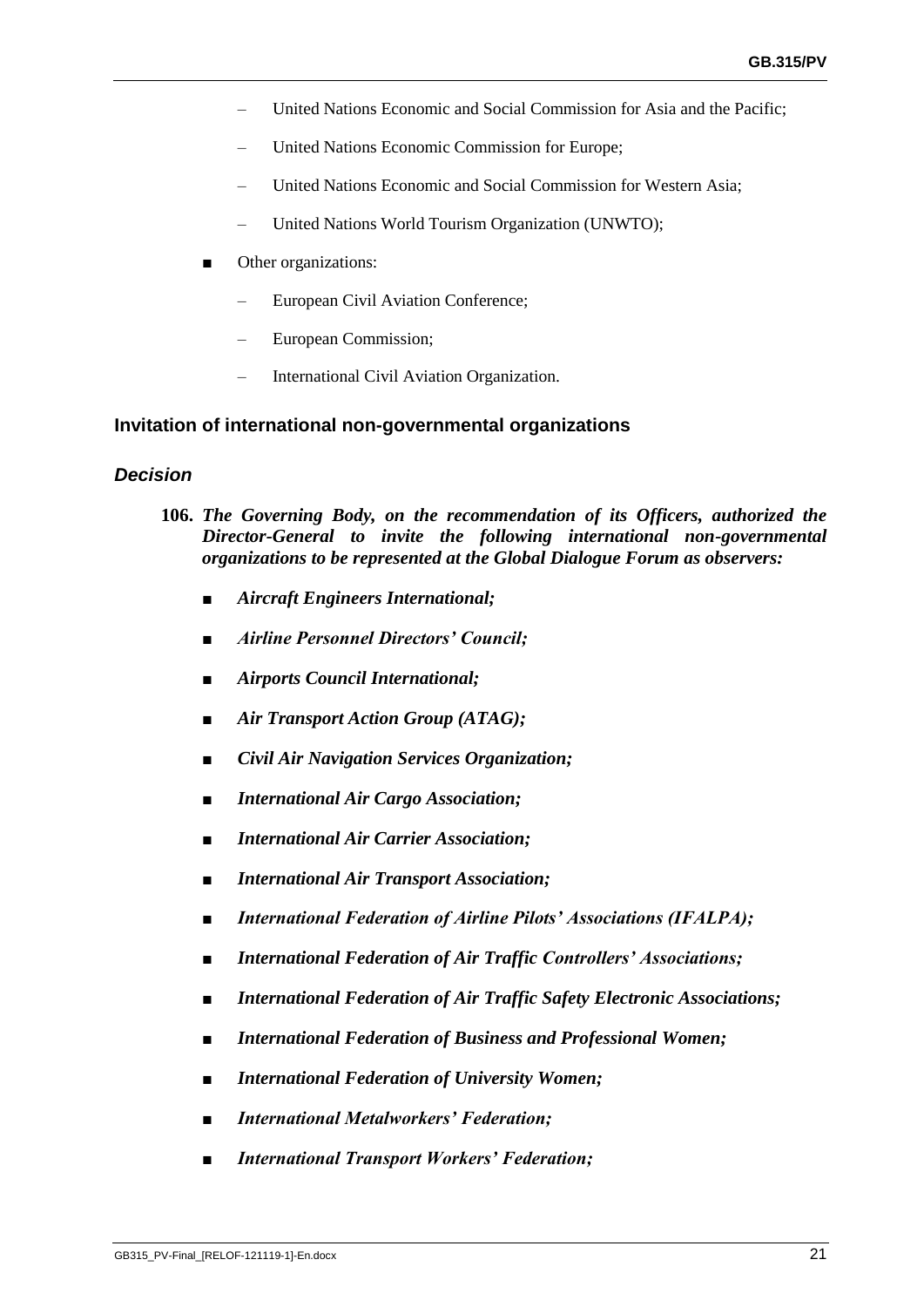- *■ International Union of Food, Agricultural, Hotel, Restaurant, Catering, Tobacco and Allied Workers' Associations;*
- *■ Public Services International;*
- *■ Trade Unions International of Transport Workers;*
- *■ Union Network International;*
- *■ World Travel & Tourism Council.*

(GB.315/INS/8, paragraph 11.)

# **Ninth European Regional Meeting**

(Oslo, 8–11 April 2013)

### **Invitation of intergovernmental organizations**

- **107.** The Governing Body took note of the invitation of the following intergovernmental organizations that have a standing arrangement of mutual representation with the ILO, to be represented at the meeting as observers:
	- United Nations Organization (UN):
		- United Nations Development Programme (UNDP);
		- United Nations High Commissioner for Refugees (UNHCR);
		- UN Women;
		- Office of the High Commissioner for Human Rights (OHCHR);
		- United Nations Children's Fund (UNICEF);
		- United Nations Economic Commission for Europe (UNECE);
		- United Nations Permanent Forum on Indigenous Issues;
	- Specialized agencies:
		- Food and Agricultural Organization (FAO);
		- United Nations Educational, Scientific and Cultural Organization (UNESCO);
		- World Health Organization (WHO);
	- Regional organizations:
		- Council of Europe;
		- European Bank for Reconstruction and Development;
		- European Union: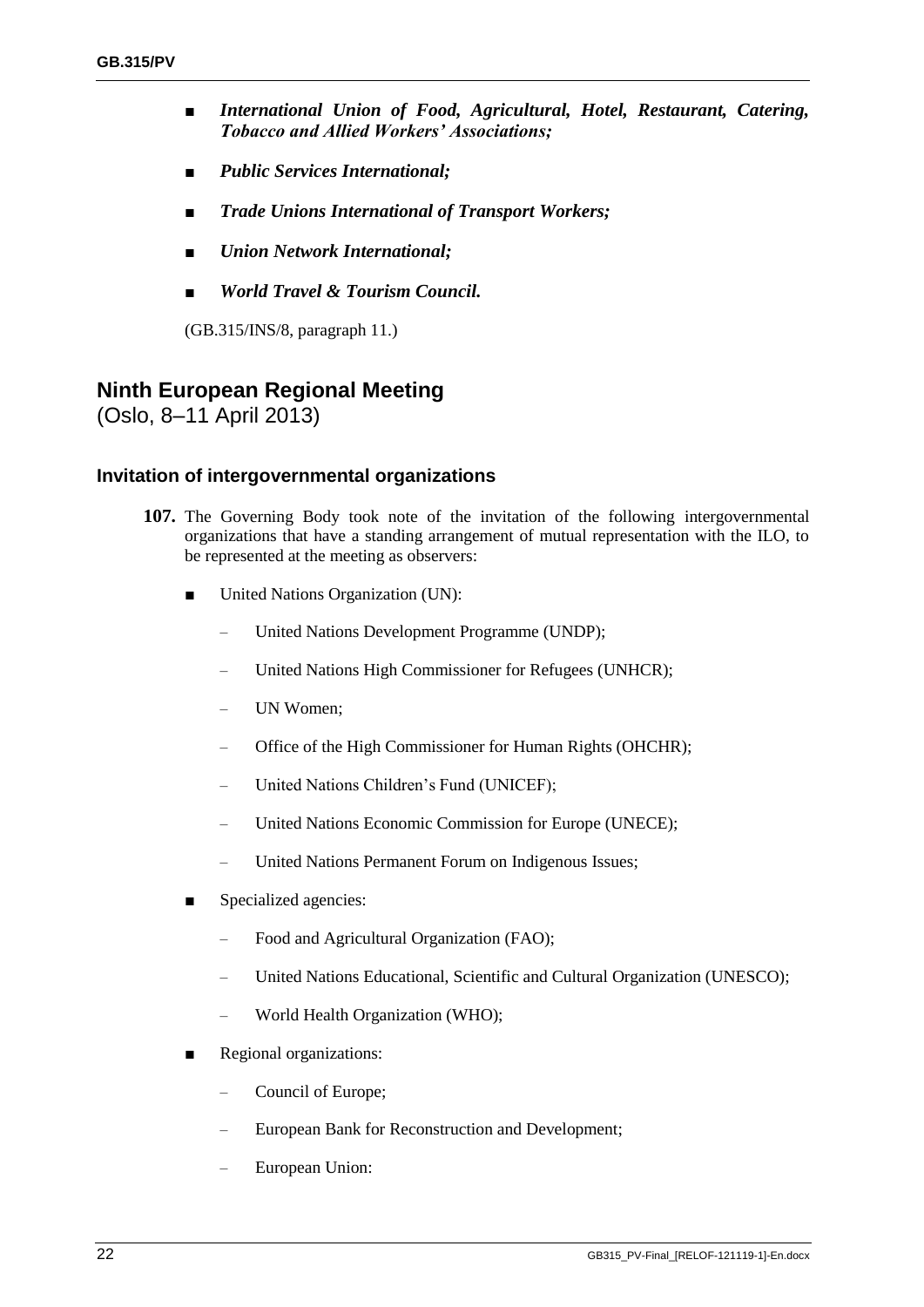- European Commission;
- European Parliament;
- Council of Ministers;
- European Economic and Social Committee;
- European Centre for the Development of Vocational Training (CEDEFOP);
- European Foundation for the Improvement of Living and Working Conditions;
- European External Action Service (EEAS);
- European Union Agency for Fundamental Rights;
- Other organizations:
	- Organisation for Economic Co-operation and Development (OECD);
	- International Organization for Migration (IOM).
- **108.** In addition to the above intergovernmental organizations, the Officers of the Governing Body authorized the Director-General to invite the following intergovernmental organizations and institutions:
	- Commonwealth of Independent States (CIS) (including Interparliamentary Assembly of CIS countries);
	- European Training Foundation;
	- International Monetary Fund (IMF);
	- Organization for Security and Co-operation in Europe (OSCE);
	- Regional Cooperation Council of South Eastern Europe;
	- World Bank;
	- World Trade Organization (WTO).

### **Invitation of international non-governmental organizations**

### *Decision*

- **109.** *The Governing Body, on the recommendation of its Officers, authorized the Director-General to invite the following international non-governmental organizations to be represented at the Meeting as observers:*
	- *■ European Trade Union Confederation;*
	- *■ General Confederation of Trade Unions;*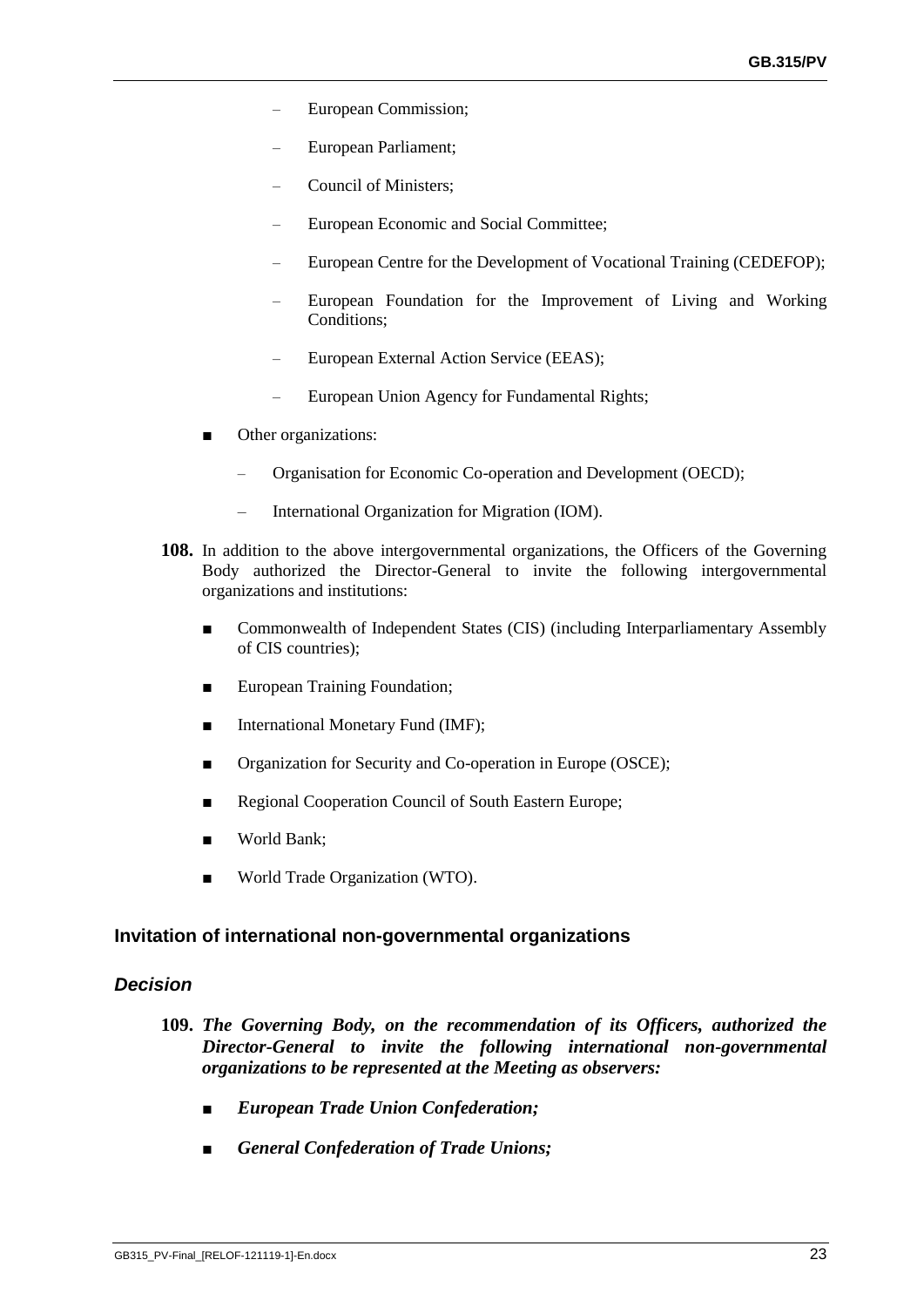- *■ Business Europe;*
- *■ Global March Against Child Labour;*
- *■ SOLIDAR;*
- *■ Network of European Environment and Sustainable Development Advisory Council (EEAC).*

(GB.315/INS/8, paragraph 16.)

# **Tunisia**

- **110.** *The Worker Vice-Chairperson* said that the Workers' group was closely following a situation taking place in Tunisia. According to the Vice-Chairperson, violence had been triggered by fundamentalist groups in an attempt to undermine the country's democratic values, targeting cultural and administrative centres, along with other institutions, including the Tunisian General Labour Union. The Workers' group aligned itself with the international trade union movement in condemning the attack on democracy in Tunisia and expressed great concern for the safety of trade union leaders in the country. It condemned the campaign led by extremists and fundamentalists, and called on the authorities to take measures to stop the violence forthwith.
- **111.** Furthermore, the Workers' group expressed solidarity with the Tunisian General Labour Union and the victims of these attacks. It called on the ILO to strongly condemn the violence and to take every measure within its competence to defend trade union rights and social justice and to promote a new social contract that guaranteed political stability and social and economic development within the framework of a democratic, political system.

# **Panama**

- **112.** *The Worker Vice-Chairperson* said that he had received information regarding a situation in Panama. According to this information, the Workers' delegates of Panama had encountered problems on return to their country. He stated that the Office should monitor the situation closely.
- **113.** *A Government representative of the Republic of Panama* expressed surprise at this statement. He was unaware of any action being taken in Panama against the Worker members. However, he pointed to the diffusion of misleading information via the media that had led to the belief that Panama was on the list of 25 cases that would be reviewed by the Committee on the Application of Standards. He continued by saying that, in the context of the technical assistance provided by the International Labour Standards Department in February 2012, a tripartite committee had been created to address complaints concerning freedom of association and collective bargaining; furthermore, another tripartite committee was established at the same time in order to address the issues commented on by the Committee of Experts. He thanked the Office, and in particular the International Labour Standards Department, for the technical assistance received. Furthermore, in line with the tripartite agreement signed in February 2012, bilateral meetings had been held, including two meetings with representatives of the Swiss Government, with the assistance of the International Labour Standards Department. The result of these meetings was an agreement that was being circulated for approval, which had already been signed by two Panamanian trade unions. A request had also been submitted to the International Labour Standards Department for further technical assistance. He underlined that the Government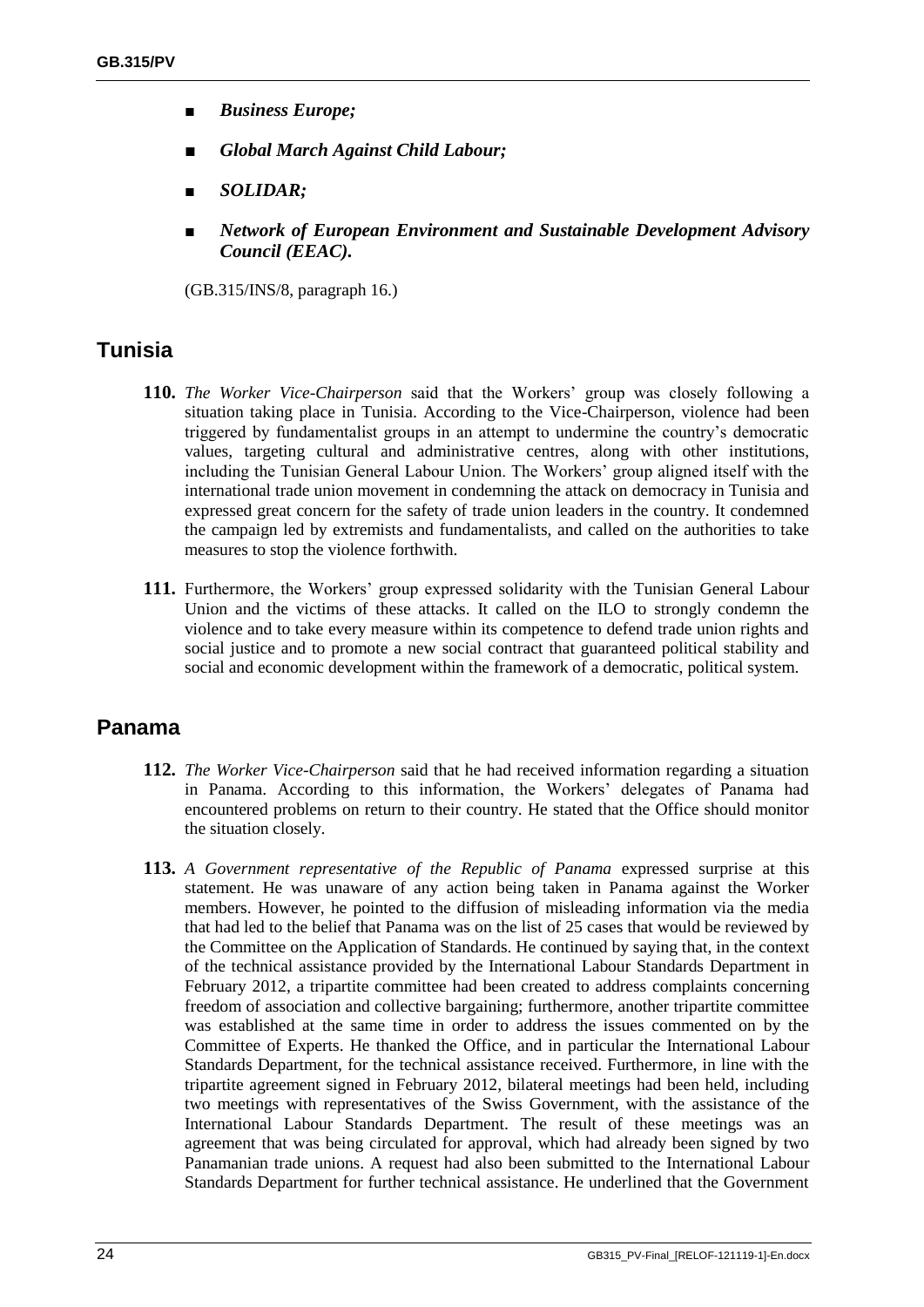was complying fully with the recommendations of the tripartite committee and wished to continue in this direction. Finally, he had met with the Panamanian Workers at the Conference and they had not voiced any complaints.

- **114.** *The Employer Vice-Chairperson* noted that the Employers' group had not been aware of the Workers' decision not to attend the special session of the President of Panama. He reiterated that official visits should provide a mechanism for communication and consideration, not retaliation.
- **115.** *An Employer member from Panama* supported the statement made by the Government representative of Panama. He confirmed that subsequent to ILO technical assistance, as determined by the Committee on the Application of Standards in 2011, two social dialogue forums had been created and were working together to find solutions. He drew attention to the bipartite organization called the Labour Foundation that had existed in Panama for over 18 years, which provided the basis for social dialogue in the country.
- **116.** He stated that he was in close contact with the Panamanian workers and that discussions had been held to determine what actions should be taken within the forum on social dialogue. These discussions had given form to the two documents mentioned previously by the Government representative of Panama: a document requesting that the International Labour Standards Department maintain its technical assistance in order for progress to continue and a second document related to the two meetings held with the Swiss authorities, where information was shared regarding the social dialogue progress being made and the expertise that the Swiss Government could provide. Both Employer and Worker representatives were present at the meetings.
- **117.** He was concerned at the misinformation that had been given to the Workers' group since none of the Workers had expressed any discontent when he met with them earlier. He also expressed concern that this information could distort and affect the dialogue taking place in Panama and that certain individuals within the Office might be responsible for diffusing it.
- **118.** *The Worker Vice-Chairperson* replied that the information that he had received concerned an apparent court summons as a result of the action taken by the Workers. He duly noted the Government's statement that there would be no reprisals. In response to the Employer Vice-Chairperson, he stated that he himself had signed a letter giving prior notice to the President of the Conference regarding the Workers' boycott of the special session.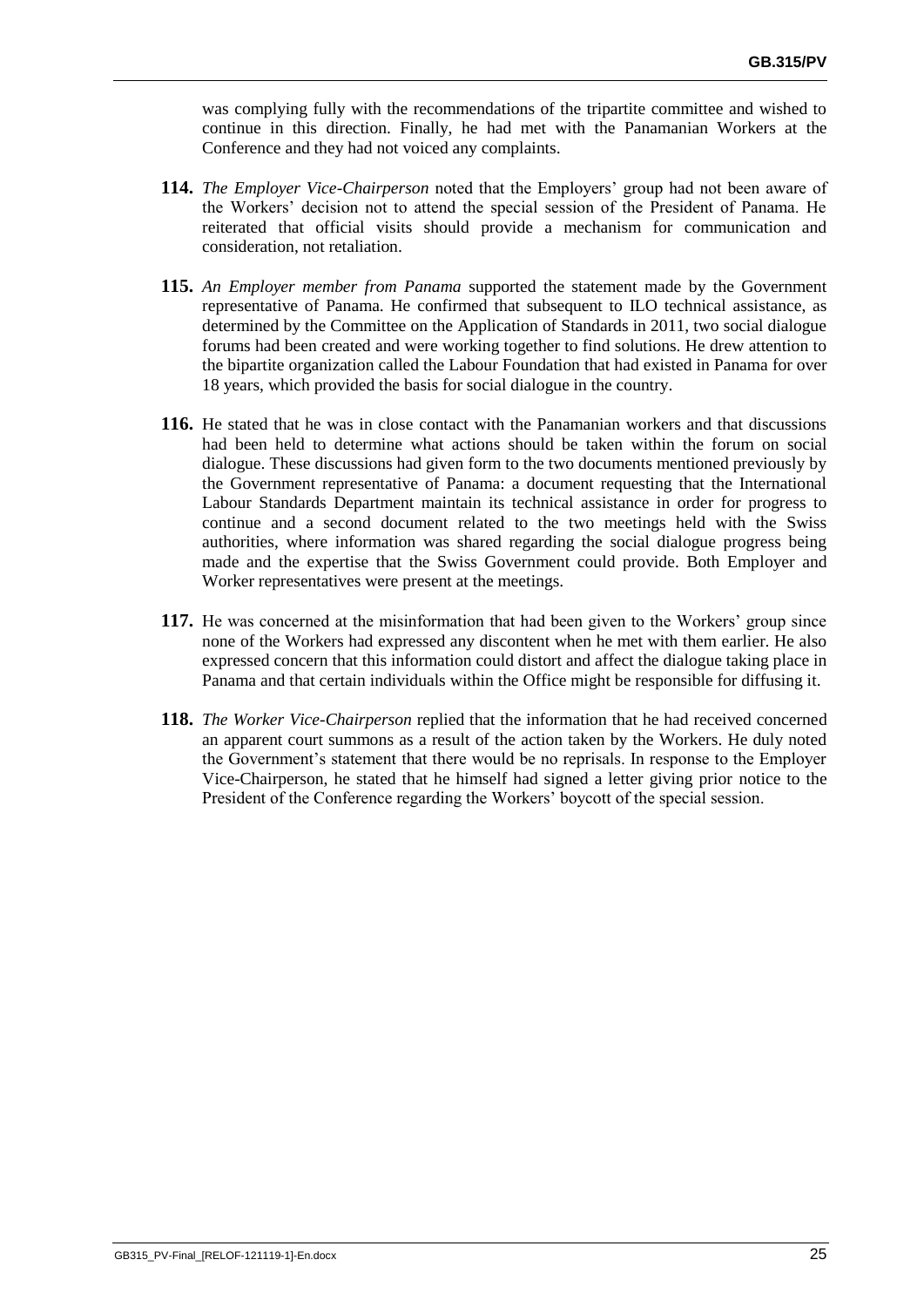# **Bureau international du Travail - Conseil d'administration International Labour Office - Governing Body Oficina Internacional del Trabajo - Consejo de Administración**

**315e session - Genève - 15 juin 2012 315th session -Geneva -15 June 2012 315.<sup>a</sup> reunión - Ginebra - 15 de junio de 2012** 

# **Liste finale des personnes assistant à la session Final list of persons attending the session Lista final de las personas presentes en la reunión**

| Membres gouvernementaux titulaires                               |                |  |  |  |
|------------------------------------------------------------------|----------------|--|--|--|
| Regular Government members                                       | $\overline{2}$ |  |  |  |
| Miembros gubernamentales titulares                               |                |  |  |  |
| Membres gouvernementaux adjoints                                 |                |  |  |  |
| Deputy Government members                                        | 8              |  |  |  |
| Miembros gubernamentales adjuntos                                |                |  |  |  |
| Membres employeurs titulaires                                    |                |  |  |  |
| <b>Regular Employer members</b>                                  | 13             |  |  |  |
| Miembros empleadores titulares                                   |                |  |  |  |
| Membres employeurs adjoints                                      |                |  |  |  |
| Deputy Employer members                                          | 14             |  |  |  |
| Miembros empleadores adjuntos                                    |                |  |  |  |
| Membres travailleurs titulaires                                  |                |  |  |  |
| <b>Regular Worker members</b>                                    | 15             |  |  |  |
| Miembros trabajadores titulares                                  |                |  |  |  |
| Membres travailleurs adjoints                                    |                |  |  |  |
| Deputy Worker members                                            | 16             |  |  |  |
| Miembros trabajadores adjuntos                                   |                |  |  |  |
| Représentants d'autres Etats Membres                             |                |  |  |  |
| Representatives of other member States                           | 17             |  |  |  |
| Representantes de otros Estados Miembros                         |                |  |  |  |
| Représentants d'Organisations internationales gouvernementales   | 19             |  |  |  |
| Representatives of international governmental organizations      |                |  |  |  |
| Representantes de organizaciones internacionales gubernamentales |                |  |  |  |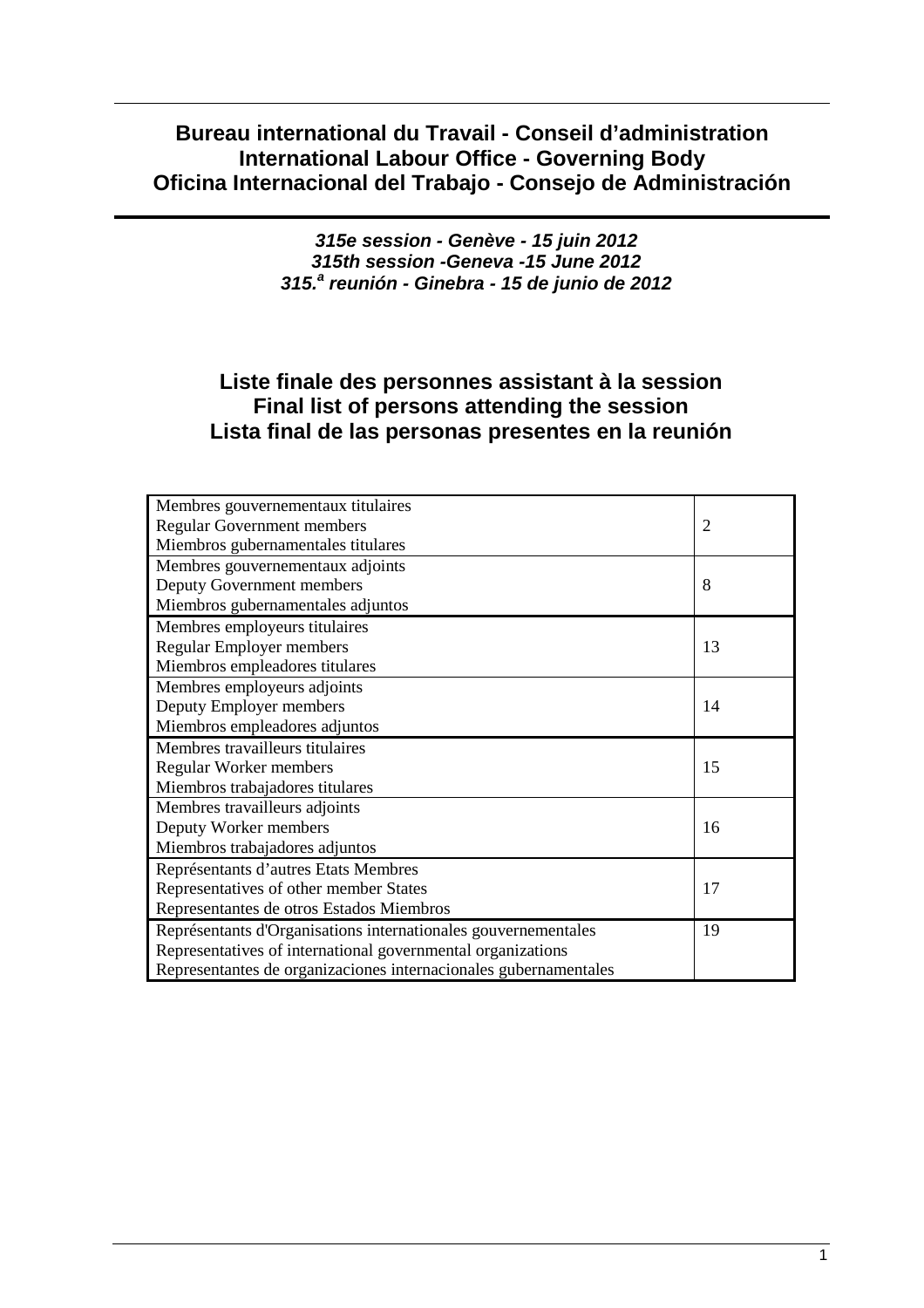**Président du Conseil d'Administration: Chairperson of the Governing Body: M. G. DE ROBIEN (France) Presidente del Consejo de Administración:**

# **Allemagne Germany Alemania**

Mr W. SCHOLZ, Counsellor, Permanent Mission, Geneva.

*substitute(s):* 

- Ms L. STAUBACH, Permanent Mission, Geneva.
- Ms C. GÖHLICH, Permanent Mission, Geneva.

# **Argentine Argentina**

Sr. J. ROSALES, Director de Asuntos Internacionales, Ministerio de Trabajo, Empleo y Seguridad Social.

*suplente(s):* 

- Sra. M. FOGANTE, Primer Secretario, Misión Permanente, Ginebra.
- Sr. M. ALVAREZ WAGNER, Segundo Secretario, Misión Permanente, Ginebra.

# **Australie Australia**

Mr G. VINES, Minister (Labour), Permanent Mission, Geneva.

*substitute(s):* 

- Mr D. GARNER, Senior Labour Adviser, Department of Education, Employment and Workplace Relations.
- Ms J. ANDERSON, Branch Manager, Balanced Work and International Labour Branch, Department of Education, Employment and Workplace Relations.
- Ms T. WILLIAMS, Director, International Labour Standards Section, Department of Education, Employment and Workplace Relations.

Ms K. LETTS, Director, International Labour Policy Section, Department of Education, Employment and Workplace Relations.

### **Brésil Brazil Brasil**

Ms M. FARANI AZEVÊDO, Ambassador, Permanent Representative, Permanent Mission, Geneva.

*substitute(s):* 

Ms M. ESCOREL DE MORAES, Minister Counsellor, Permanent Mission, Geneva.

*accompanied by:* 

- Mr R. LEME, Second Secretary, Permanent Mission, Geneva.
- Mr A. MISI, First Secretary, Permanent Mission, Geneva.
- Mr S. PAIXÃO PARDO, Coordinator for International Affairs, Ministry of Labour and Employment.

# **Canada Canadá**

Ms D. ROBINSON, Director, International Labour Affairs, Labour Program, Human Resources and Skills Development Canada.

#### *substitute(s):*

- Ms A. LECLAIRE CHRISTIE, Deputy Permanent Representative, Permanent Mission, Geneva.
- Ms S. ARMSTRONG, Counsellor, Permanent Mission, Geneva.
- Ms L. L'HEUREUX, Deputy Director, International Labour Affairs, Labour Program, Human Resources and Skills Development Canada.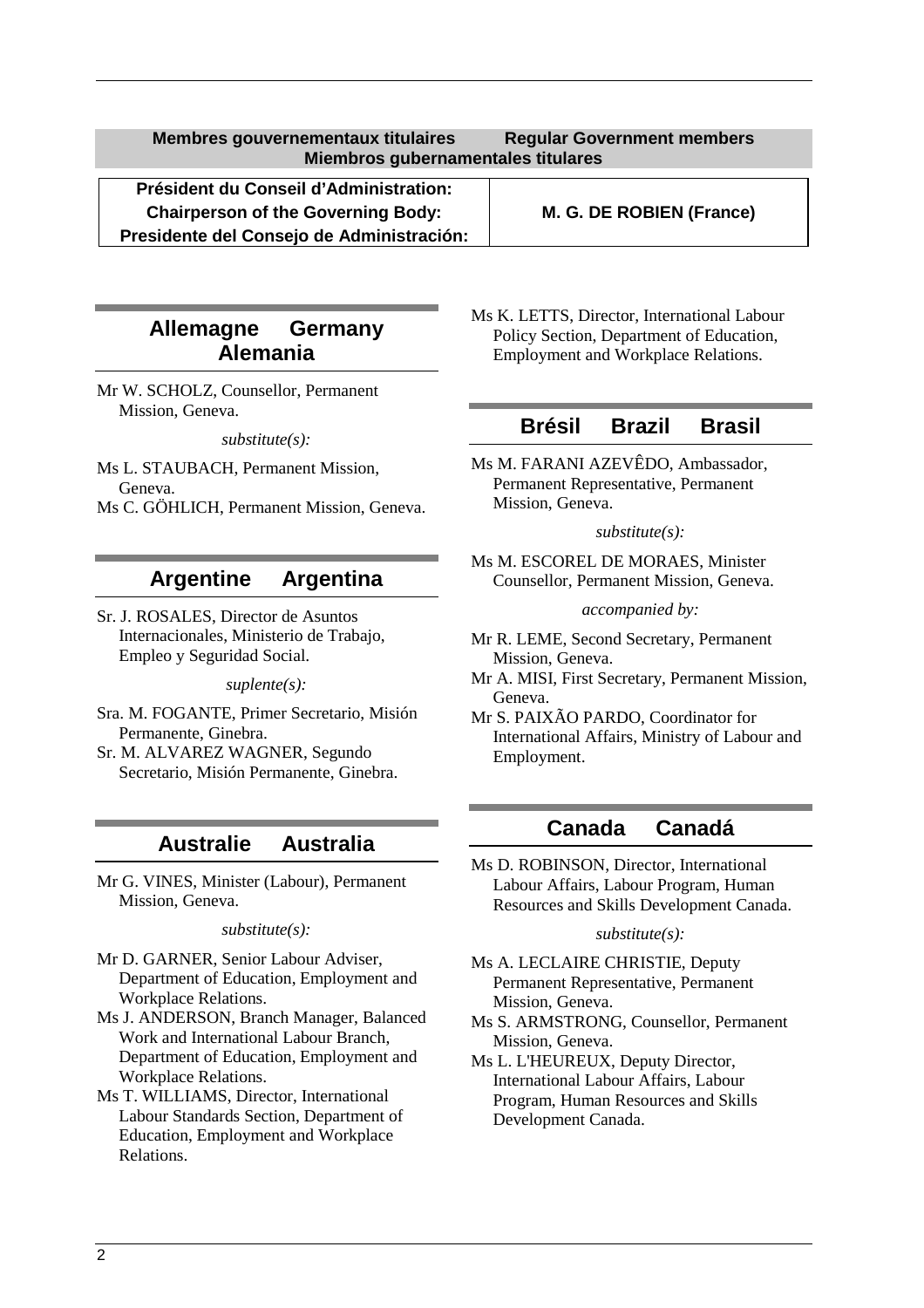#### *accompanied by:*

 Mr F. PORIRIER, Junior Policy Officer, Permanent Mission, Geneva.

### **Chine China**

Mr Z. LIU, Ambassador, Permanent Representative, Permanent Mission, Geneva.

*substitute(s):* 

- Ms Y. ZHANG, Director-General, Department of International Cooperation.
- Mr S. GAO, Counsellor, Permanent Mission, Geneva.
- Mr D. DUAN, Counsellor, Permanent Mission, Geneva.
- Mr L. ZHANG, Director, International Cooperation Department, Ministry of Human Resources and Social Security.

#### *accompanied by:*

- Mr S. RONG, Director, Department of International Cooperation, Ministry of Human Resources and Social Security.
- Ms H. ZHAO, First Secretary, Permanent Mission, Geneva.

### **Colombie Colombia**

Sra. A. ARANGO, Embajadora, Representante Permanente, Misión Permanente, Ginebra.

#### *suplente(s):*

- Sra. G. GAVIRIA, Jefe de la Oficina de Cooperación y Relaciones Internacionales del Trabajo, Ministerio del Trabajo.
- Sra. A. MENDOZA, Ministro Plenipotenciario, Misión Permanente, Ginebra.

*acompañado(s) de:* 

Sra. D. OJEDA, Procuradora Delegada, Procuraduría General de la Nación.

# **Congo**

M. B. MBEMBA, Conseiller d'Ambassade, Mission permanente du Congo.

#### *suppléant(s):*

- M. T. MADZOU, Conseiller au Travail, Ministère du Travail et de la Sécurité Sociale.
- M. J. ITOUA-YOCKA, Directeur général du Travail, Ministère du Travail et de la Sécurité Sociale.

#### *accompagné(s) de:*

- Mme F. MVILA, Conseiller d'Ambassade, Mission permanente, Genève.
- M. J. NKIAN, Attaché à la Sécurité sociale, Ministère du Travail et de la Sécurité Sociale.

# **Danemark Denmark Dinamarca**

Mr T. LORENTZEN, Counsellor, Ministry of Employment.

#### *substitute(s):*

Mr M. BERNER, Adviser, Permanent Mission, Geneva.

Mr J. BAVNSHOJ, Permanent Mission, Geneva.

### **Egypte Egypt Egipto**

Mr M. HASSAN, Undersecretary, Ministry of Manpower and Migration.

#### *substitute(s):*

Mr A. MOHAMED, Director-General, Organizations and Conferences Department, Ministry of Manpower and Migration.

#### *accompanied by:*

Mr A. NAZMY, Director of International Labour Standards Department, Ministry of Manpower and Migration.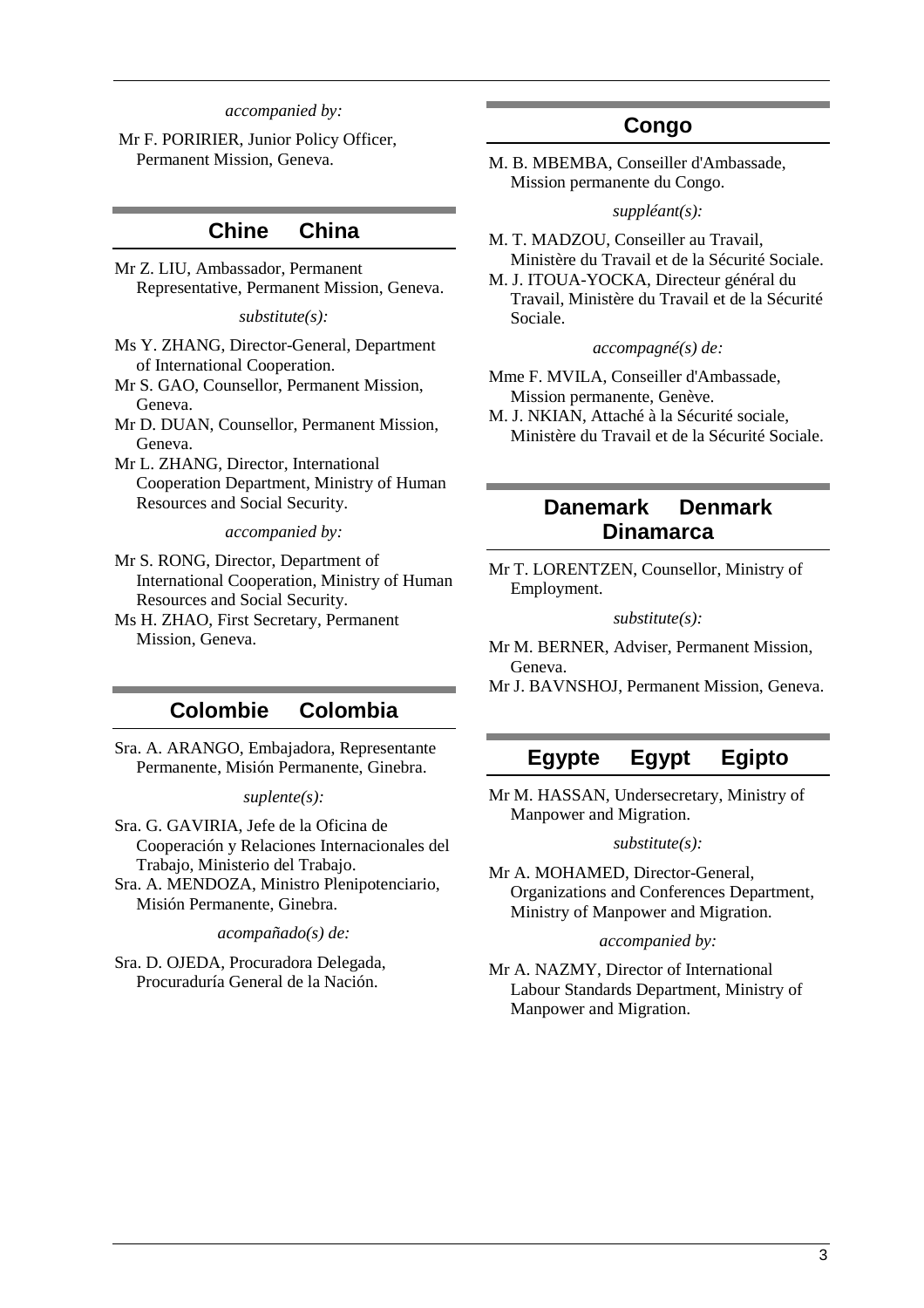# **El Salvador**

Sra. R. MENÉNDEZ ESPINOZA, Encargada de Negocios a.i., Misión Permanente, Ginebra.

# **Etats-Unis United States Estados Unidos**

Mr R. SHEPARD, Director, Office of International Relations, Bureau of International Labor Affairs, Department of Labor.

#### *substitute(s):*

Ms W. BARTON, Labor Officer, Permanent Mission, Geneva.

### **France Francia**

M. G. DE ROBIEN, Ambassadeur, Président du Conseil d'administration du BIT.

*suppléant(s):* 

- M. M. NIEMTCHINOW, Ambassadeur, Représentant permanent, Mission permanente, Genève.
- M. M. BOISNEL, Délégation aux Affaires européennes et internationales, Ministère du Travail, de l'Emploi, de la Formation professionnelle et du Dialogue sociale.

*accompagné(s) de:* 

- M. J. PELLET, Représentant permanent adjoint, Mission permanente, Genève.
- Mme F. AUER, Conseillère des Affaires étrangères, Ministère des Affaires étrangères.
- M. B. DUPUIS, Conseiller pour les Affaires sociales, Mission permanente, Genève.
- M. H. MARTIN, Mission permanente, Genève.

### **Hongrie Hungary Hungría**

Mr I. MAJOR, Ambassador, Permanent Mission, Geneva.

*substitute(s):* 

- Ms K. PELEI, Expert, Ministry of National Economy.
- Ms E. KÖSZEGI, First Secretary, Permanent Mission, Geneva.

# **Inde India**

Mr M. SARANGI, Secretary, Ministry of Labour and Employment.

#### *substitute(s):*

- Mr A.C. PANDEY, Joint Secretary, Ministry of Labour and Employment.
- Mr K.M.S. KHALSA, Under-Secretary, Ministry of Labour and Employment.

# **République islamique d'Iran Islamic Republic of Iran República Islámica del Irán**

Mr A. BAGHERPOUR ARDEKANI, Ambassador, Deputy Permanent Representative, Permanent Mission, Geneva.

#### *substitute(s):*

- Mr J. AGHAZADEH KHOEI, First Secretary, Permanent Mission, Geneva.
- Mr A. SHAHMIR, Labour Attaché, Permanent Mission, Geneva.

### **Italie Italy Italia**

M. G. TRIA, Scuola Superiore della Pubblica Amministrazione.

#### *suppléant(s):*

Mme L. MIRACHIAN, Ambassadeur, Représentant permanent, Mission permanente, Genève.

Mme M. ARMELLIN, Premier Conseiller, Permanent Mission, Geneva.

Mme R. MARGIOTTA, Directeur, Relations internationales, Direction générale pour la Tutelle des Conditions de Travail, Bureau des Relations internationales, Ministère du Travail et des Politiques sociales.

#### *Accompagné(s) par:*

Mme M. GORI, Mission permanente, Genève. Mme S. BAIOCCO, Mission permanente, Genève.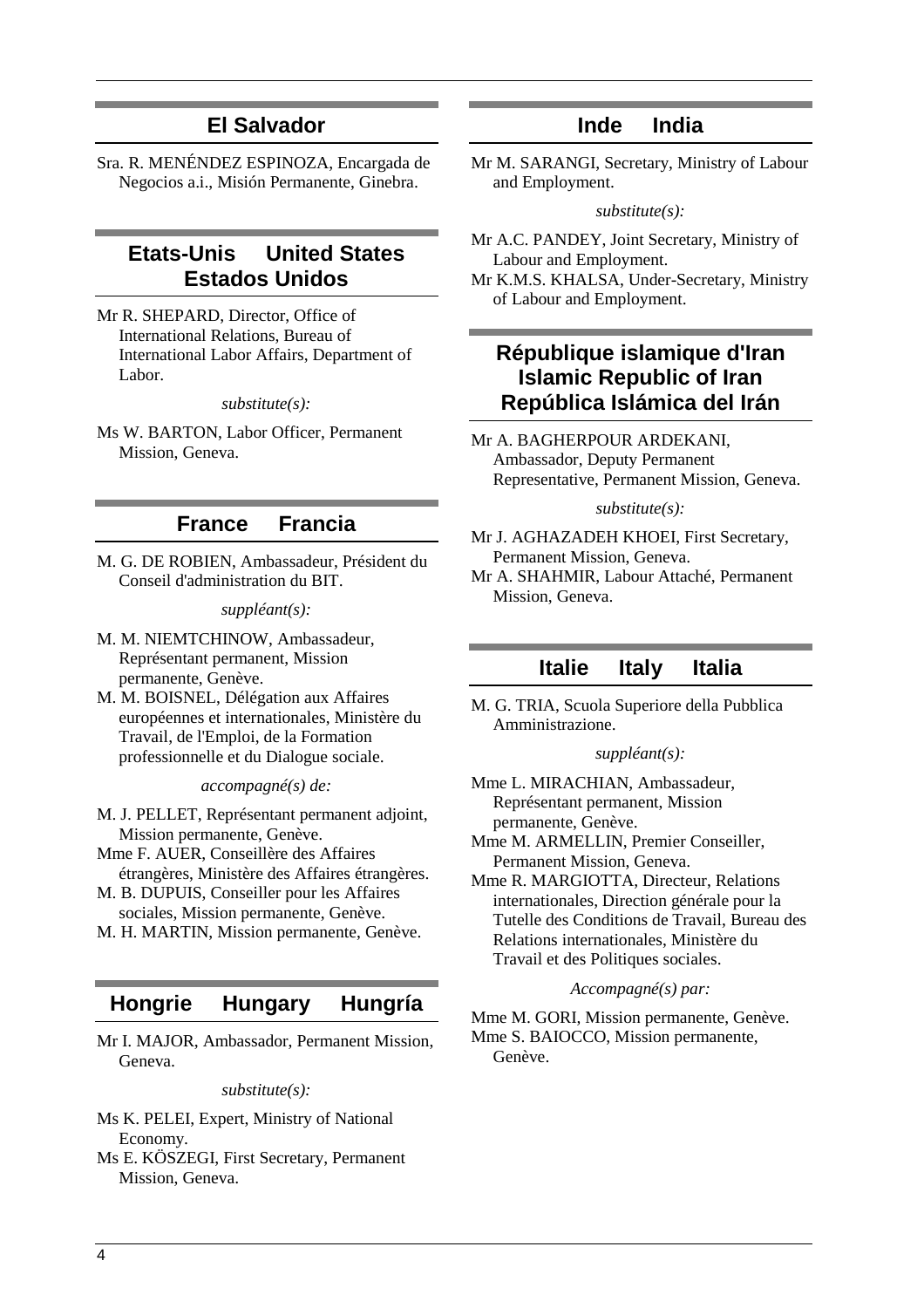### **Japon Japan Japón**

Mr Y. OTABE, Ambassador Extraordinary and Plenipotentiary, Permanent Representative, Permanent Mission, Geneva.

*substitute(s):* 

- Mr Y. SENOO, Assistant Minister for International Affairs, Minister's Secretariat, Ministry of Health, Labour and Welfare.
- Mr K. SUGANUMA, Ambassador, Deputy Permanent Representative, Permanent Mission, Geneva.
- Mr S. AKIYAMA, Counsellor, Permanent Mission, Geneva.

*accompanied by:* 

- Mr K. KIYONO, Deputy Director, International Affairs Division, Minister's Secretariat, Ministry of Health, Labour and Welfare.
- Mr T. OKI, Section Chief, International Affairs Division, Minister's Secretariat, Ministry of Health, Labour and Welfare.

### **Lituanie Lithuania Lituania**

Mr R. PAULAUSKAS, Ambassador, Permanent Representative, Permanent Mission, Geneva.

*substitute(s):* 

Mr A. GAILIUNAS, Minister Counsellor, Permanent Mission, Geneva.

### **Niger Níger**

Mme F. SABO, Ministre de la Fonction publique et du Travail.

*suppléant(s):* 

- M. A. ILLO, Ambassadeur, Représentant permanent, Permanent de la République du Niger auprès de l'Office des Nations Unies et des autres organisations internationales à Genève.
- M. H. SIDDO, Secrétaire général, Ministère de la Fonction publique et du Travail.

*accompagné(s) de:* 

M. D. ISSA, Conseiller technique du Ministre, Ministère de la Fonction publique et du Travail.

- M. D. ABDOU, Directeur général du Travail, Ministère de la Fonction publique et du Travail.
- M. M. CHÉGOU KOCHI, Directeur général, Agence nationale pour l'Emploi.
- M. A. BARINGAYE, Directeur général, Caisse nationale de Sécurité sociale.
- M. B. LIMAN, Directeur du Travail, Ministère de la Fonction publique et du Travail.
- Mme M. KOUNTCHÉ GAZIBO, Premier Secrétaire, Permanent de la République du Niger auprès de l'Office des Nations Unies et des autres organisations internationales à Genève.

### **Qatar**

Mr H. AL-MULLA, Undersecretary, Ministry of Labour.

#### *substitute(s):*

- Mr M. AL-OBEIDLY, Director, Legal Affairs Department, Ministry of Labour.
- Mr G. AL-MERRI, Chief, International Cooperation Unit, Ministry of Labour.
- Mr S. AL-MERRI, Director, Labour Relations Department, Ministry of Labour.
- Mr M. FALAMARZY, Legal Researcher, Ministry of Labour.

#### *accompanied by:*

- Mr A. AL-MULLA, First International Relations Specialist, International Cooperation Unit, Ministry of Labour.
- Mr I. AL-HAIL, Studies and Research Expert, Undersecretary's Office, Ministry of Labour.
- Mr A. AL-ABDULLA, Second Translator, International Cooperation Unit, Ministry of Labour.
- Ms E. MALALLAH, First Researcher Statistics, Unit of Research and Planning, Ministry of Labour.

# **Royaume-Uni United Kingdom Reino Unido**

Ms A. WARRICK, Programme Manager, International Institutions, International Unit, Department for Work and Pensions.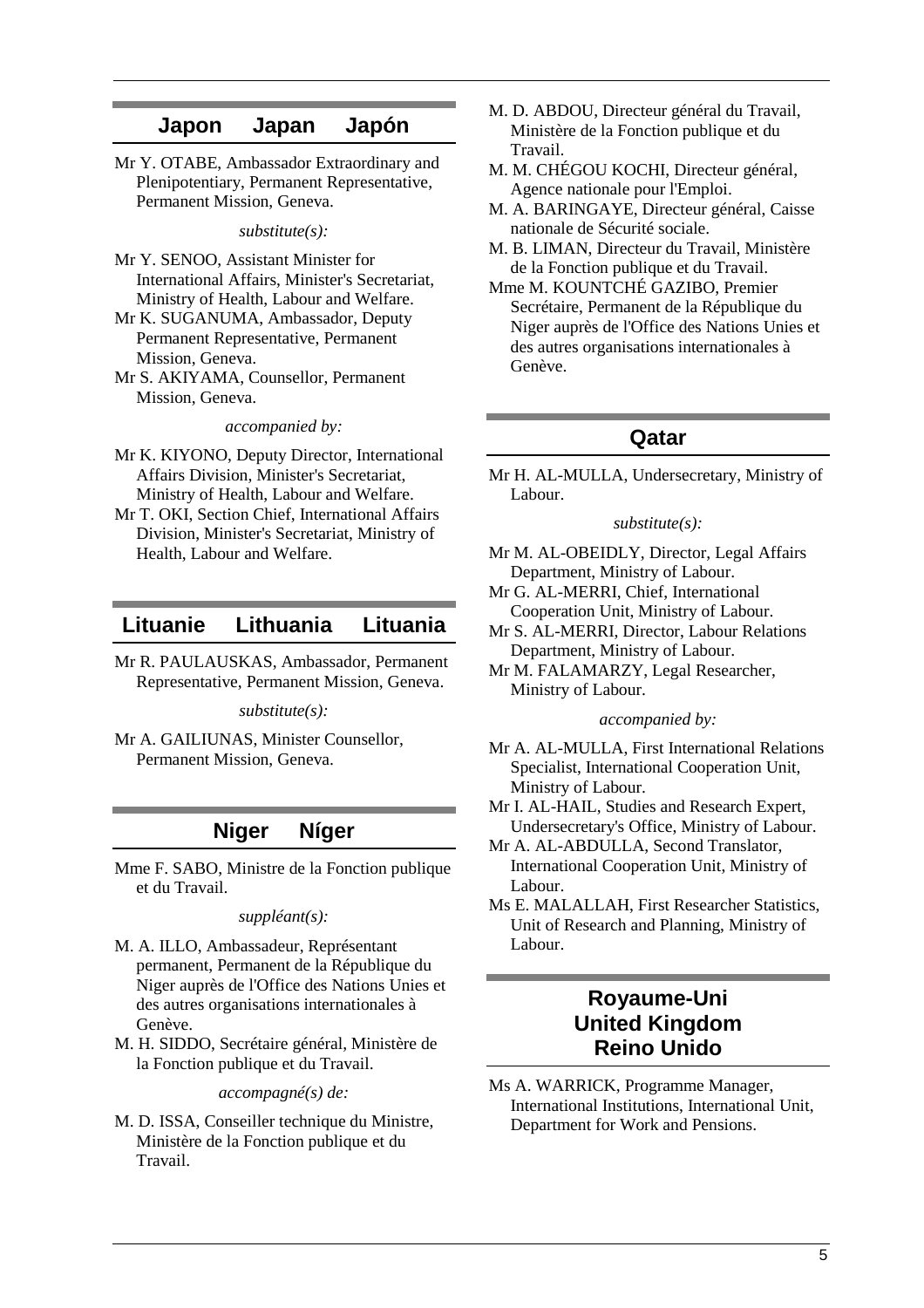#### *substitute(s):*

Mr S. DENNISON, Second Secretary, Permanent Mission, Geneva.

# **Fédération de Russie Russian Federation Federación de Rusia**

Mr M. LEBEDEV, Deputy Permanent Representative, Permanent Mission, Geneva.

#### *substitute(s):*

Mr V. STEPANOV, Head of Section, Department of International Cooperation, Ministry of Health and Social Development.

*accompanied by:* 

- Mr S. KUZMENKOV, Counsellor, Permanent Mission, Geneva.
- Mr A. BOGATYREV, Attaché, Permanent Mission, Geneva.

# **République-Unie de Tanzanie United Republic of Tanzania República Unida de Tanzanía**

Mr S. KINEMELA, Labour Commissioner, Ministry of Labour and Employment.

*substitute(s):* 

Ms M. MCHA, Director of Employment, Ministry of Labour and Employment. Mr K. SIMBA, Labour Commissioner, Ministry of Labour and Employment.

*accompanied by:* 

Mr M. AYUB, Labour Officer, Ministry of Labour and Employment.

### **Togo**

M. E. AMOUSSOU-KOUETETE, Directeur général du Travail, Ministère du Travail, de l'Emploi et de la Sécurité sociale.

#### *suppléant(s):*

- Mme N. POLO, Ambassadeur, Représentant permanent, Monsieur le Représentant permanent de la République togolaise auprès de l'Office des Nations Unies et des autres Organisations internationales à Genève.
- M. C. AMOUSSOU, Directeur général, Agence nationale pour l'Emploi, Ministère du Travail, de l'Emploi et de la Sécurité sociale.
- M. E. AMEGNIGNON, Directeur des Normes et des Relations internationales, Ministère du Travail, de l'Emploi et de la Sécurité sociale.

#### *accompagné(s) de:*

M. C. BATCHEY, Directeur, Politique de l'Emploi, Ministère du Travail, de l'Emploi et de la Sécurité sociale.

# **Trinité-et-Tobago Trinidad and Tobago Trinidad y Tabago**

Mr E. MCLEOD, Minister of Labour and Small and Micro Enterprise Development.

#### *substitute(s):*

Mr C. FRANCIS, Permanent Secretary, Ministry of Labour and Small and Micro Enterprise Development.

#### *accompanied by:*

- Mr S. YOUNG, Chargé d'Affaires, Permanent Mission, Geneva.
- Ms M. RAMPERSAD, Head, International Affairs Unit, Ministry of Labour and Small and Micro Enterprise Development.

# **Viet Nam**

Mr A. VU, Chargé d'Affaires, Permanent Mission, Geneva.

#### *substitute(s):*

Mr Q. DAO, Counsellor, Permanent Mission, Geneva.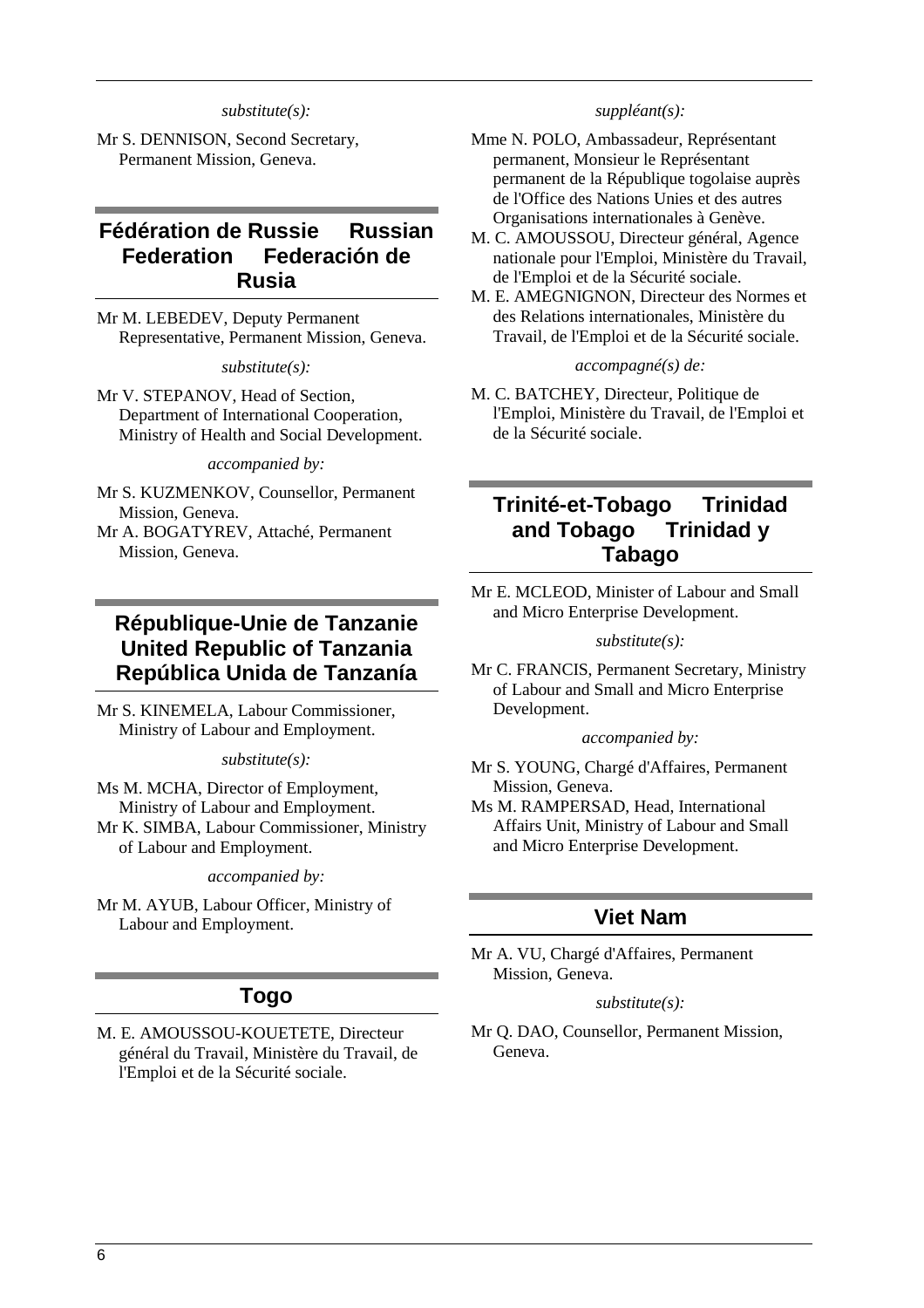# **Zambie Zambia**

Mr F. SHAMENDA, Minister of Information, Broadcasting and Labour.

*substitute(s):* 

- Ms M. MUNDALE, Acting Labour Commissioner, Ministry of Information, Broadcasting and Labour.
- Mr K. CHIVUNDA, Director, Occupational Safety and Health Services, Ministry of Information, Broadcasting and Labour.

*accompanied by:* 

Mr O. MGEMEZULU, Chief Planner, Ministry of Information, Broadcasting and Labour. Mr T. KAUNDA, Director, Social Security, Ministry of Information, Broadcasting and Labour.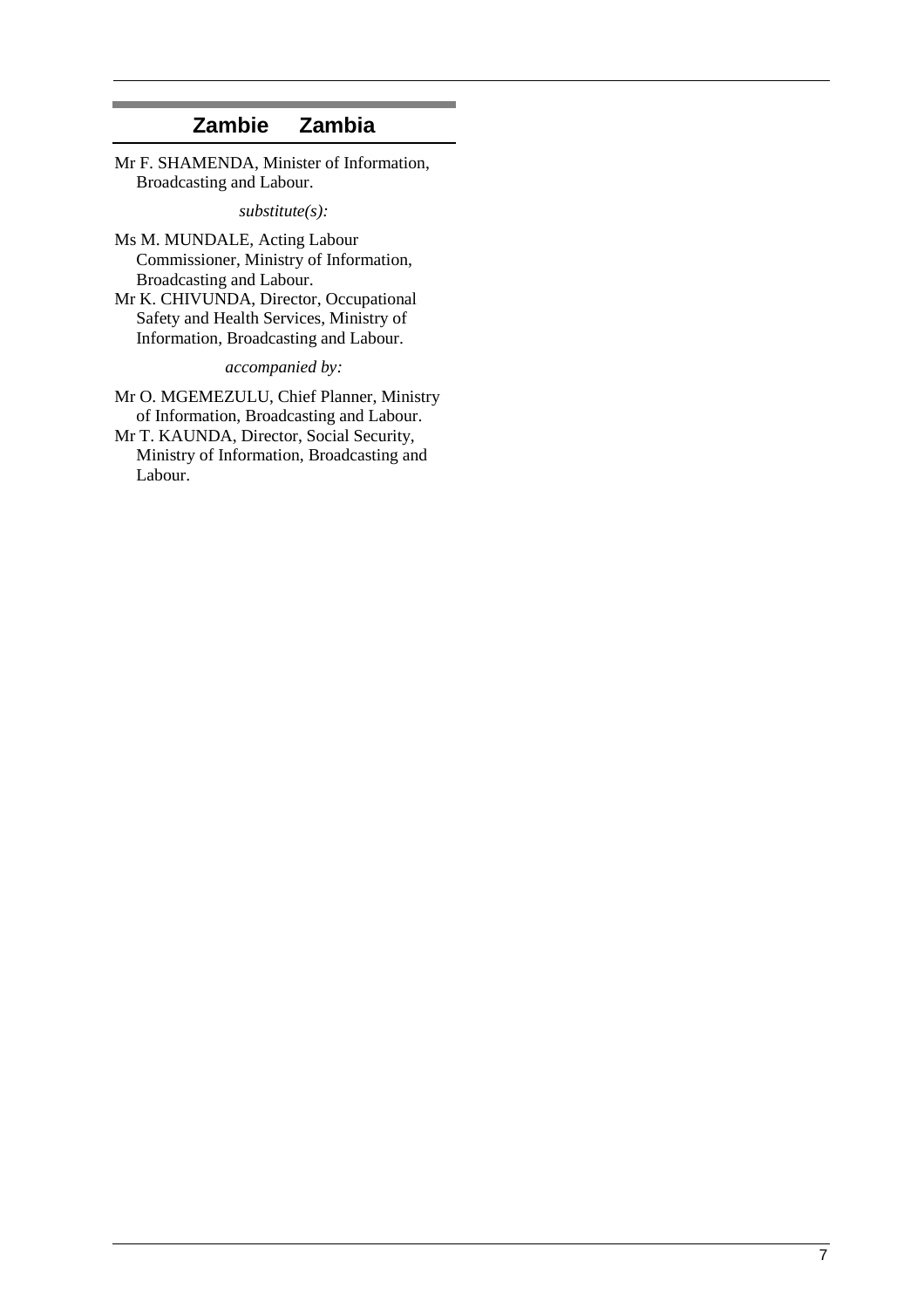### **Membres gouvernementaux adjoints Deputy Government members Miembros gubernamentales adjuntos**

# **Algérie Algeria Argelia**

M. F. ZAIDI, Directeur général de l'Emploi et de l'Insertion, Ministère du Travail, de l'Emploi et de la Sécurité sociale.

#### *suppléant(s):*

- M. A. BOURBIA, Directeur, Relations de Travail, Ministère du Travail, de l'Emploi et de la Sécurité sociale.
- M. M. BOUKADOUM, Conseiller, Mission permanente, Genève.
- Mme B. YEKKEN, Sous-Directeur, Coopération, Ministère du Travail, de l'Emploi et de la Sécurité sociale.
- M. M. MOUHOUBI, Directeur, Organismes de Sécurité sociale, Ministère du Travail, de l'Emploi et de la Sécurité sociale.

### **Angola**

M. A. CORREIA, Ambassadeur, Représentant permanent, Mission permanente, Genève.

*suppléant(s):* 

M. A. CADETE, Ministre conseiller, Mission permanente, Genève.

*accompagné(s) de:* 

M. G. DA SILVA, Conseiller, Mission permanente, Genève.

Mme. A. COSTA, Troisième Secrétaire, Mission permanente, Genève.

M. D. N'GOVE LUSSOKE, Directeur du Cabinet des Relations internationales, Ministère de l'Administration publique, de l'Emploi et de la Sécurité sociale.

M. T. GOURGEL, Attaché, Mission permanente, Genève.

### **Botswana**

Mr E. BATSHU, Minister of Labour and Home Affairs.

#### *substitute(s):*

Mr M. PALAI, Ambassador, Permanent Representative, Permanent Mission, Geneva. Mr C. MOJAFI, Deputy Permanent Secretary,

Ministry of Labour and Home Affairs.

#### *accompanied by:*

- Ms R. SENNANYANA, Commissioner of Labour, Ministry of Labour and Home Affairs.
- Ms S. SEEMULE, Labour Attaché, Permanent Mission, Geneva.

### **Bulgarie Bulgaria**

Mr I. PIPERKOV, Ambassador, Permanent Representative, Permanent Mission, Geneva.

#### *substitute(s):*

- Mr R. KAMENOV, Counsellor, Permanent Mission, Geneva.
- Mr D. ZAKOV, First Secretary, Permanent Mission, Geneva.

# **Cambodge Cambodia Camboya**

Mr V. HEANG, Director of International Cooperation Department, Ministry of Labour and Vocational Training.

#### *substitute(s):*

Mr K. IEM, Acting Director of National Competency Standards Department, Ministry of Labour and Vocational Training.

# **Chypre Cyprus Chipre**

Mr L. PANTELIDES, Ambassador, Permanent Representative, Permanent Mission, Geneva.

#### *substitute(s):*

Ms M. SPATHI, Second Secretary, Permanent Mission, Geneva.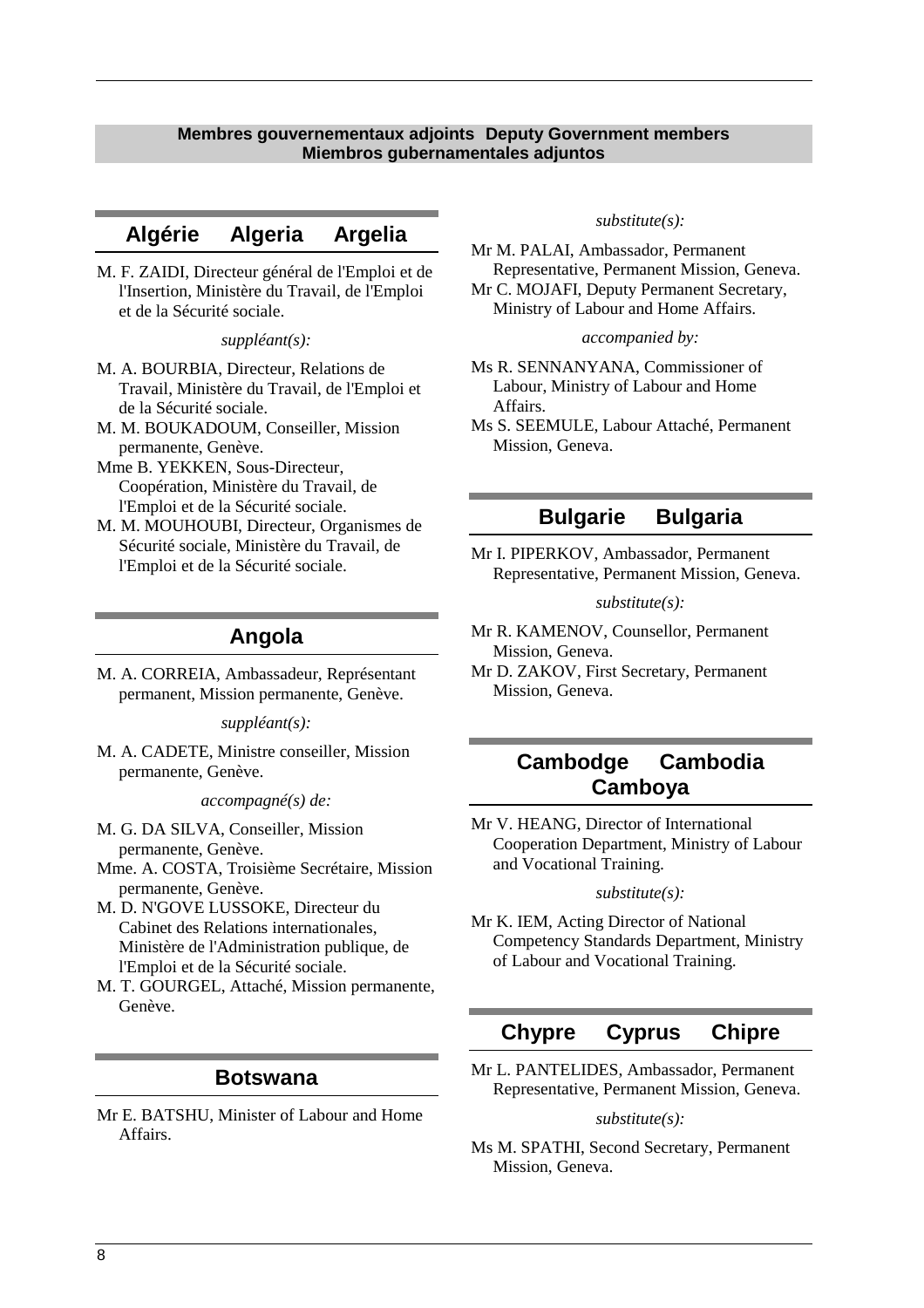Ms N. ANDREOU PANAYIOTOU, Officer of International Affairs, Ministry of Labour and Social Insurance.

# **République de Corée Republic of Korea República de Corea**

Mr S. PARK, Ambassador, Permanent Representative, Permanent Mission, Geneva.

*substitute(s):* 

- Mr H. KWON, Ambassador, Deputy Permanent Representative, Permanent Mission, Geneva.
- Mr J. KIM, Labour Attaché, Permanent Mission, Geneva.
- Ms K. CHO, Deputy Director, International Labour Affairs Division, Ministry of Employment and Labour.

# **Costa Rica**

Sr. C. GUILLERMET-FERNÁNDEZ, Encargado de Negocios a.i., Embajador, Represente Permanente Alterno, Misión Permanente, Ginebra.

*suplente(s):* 

- Sr. N. LIZANO, Ministro Consejero, Misión Permanente, Ginebra.
- Sr. M. VEGA, Ministro Consejero, Misión Permanente, Ginebra.
- Sra. R. TINOCO, Consejera, Misión Permanente, Ginebra.

*acompañado(s) de:* 

Sra. G. GAMBOA ACUÑA, Ministerio de Trabajo y Seguridad Social.

# **Cuba**

Sr. R. REYES RODRÍGUEZ, Embajador, Misión Permanente, Ginebra.

*suplente(s):* 

Sra. J. ROMÁN ARREDONDO, Segundo Secretario, Misión Permanente, Ginebra.

*acompañado(s) de:* 

Sr. J. QUINTANILLA ROMÁN, Primer Secretario, Misión Permanente, Ginebra.

# **Emirats arabes unis United Arab Emirates Emiratos Arabes Unidos**

Mr H. BIN DEEMAS, Assistant Undersecretary, Ministry of Labour.

*substitute(s):* 

Mr M. BIN DEKHAIN, Director of Communication and Director a.i. of International Relations, Ministry of Labour.

# **Ghana**

Ms N. DZAH, Chief Director, Ministry of Employment.

#### *substitute(s):*

Ms E. NEE-WHANG, Ambassador, Permanent Representative, Permanent Mission, Geneva.

*accompanied by:* 

Ms E. HAGAN, Chief Labour Officer, Labour Department, Ministry of Employment and Social Welfare.

Ms V. ASEMPAPA, Minister Counsellor, Permanent Mission, Geneva.

# **Indonésie Indonesia**

Mr D. DJANI, Ambassador and Permanent Representative, Permanent Mission, Geneva.

### *substitute(s):*

Mr G. WIJAKSONO, Official, Ministry of Manpower and Transmigration.

Mr D. KOMAR, Minister Counsellor, Permanent Mission, Geneva.

Mr A. HABIB, Counsellor, Permanent Mission, Geneva.

### *accompanied by:*

- Ms S. ERMINA, Official, Ministry of Manpower and Transmigration.
- Mr R. SOEMIRAT, First Secretary, Permanent Mission, Geneva.
- Ms E. YUSTISIANINGRUM, Third Secretary, Permanent Mission, Geneva.

Ms M. DHANUTIRTO, Third Secretary, Permanent Mission, Geneva.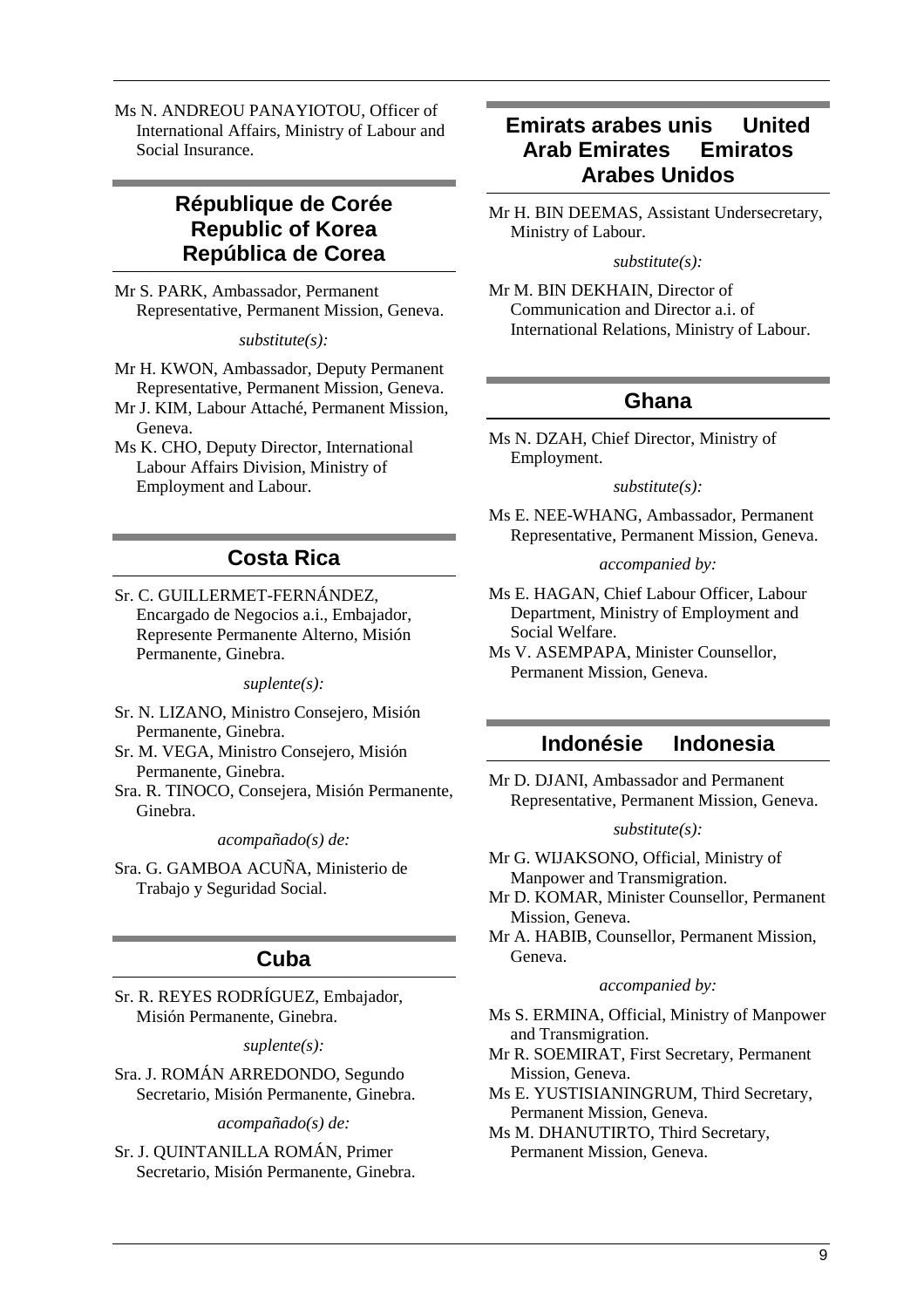# **Kazakhstan Kazakhstán**

 Mr M. IBRAYEV, Second Secretary, Permanent Mission, Geneva.

### **Kenya**

Ms B. KITUYI, Permanent Secretary, Ministry of Labour.

*substitute(s):* 

Dr S. NYAMBARI, Labour Commissioner, Ministry of Labour.

Ms E. ONUKO, Deputy Labour Commissioner, Ministry of Labour.

*accompanied by:* 

Mr P. WAMOTO, Labour Attache, Permanent Mission, Geneva.

# **Liban Lebanon Líbano**

Mme D. DAHROUJ, Chef des Relations internationales, Ministère du Travail.

# **Malte Malta**

Ms A. CUTAJAR, Chargé d'Affaires a.i., Permanent Mission, Geneva.

### *substitute(s):*

- Mr N. VELLA, Director, Department of Industrial and Employment Relations, Ministry of Labour, Family and Social Affairs.
- Mr A. AZZOPARDI, Assistant Director, Department of Industrial and Employment Relations, Ministry of Labour, Family and Social Affairs.

### **Mexique Mexico México**

Sr. J. GÓMEZ CAMACHO, Embajador, Representante Permanente, Misión Permanente, Ginebra.

#### *suplente(s):*

- Sra. C. AMERO COUTIGNO, Ministro de Asuntos Laborales en Europa, Misión Permanente, Ginebra.
- Sr. A. ROSAS RODRÍGUEZ, Director para la OIT, Secretaría del Trabajo y Previsión Social.
- Sra. S. CASADO GARCÍA, Directora de Asuntos Jurídicos Internacionales, Secretaría del Trabajo y Previsión Social.

### **Pakistan Pakistán**

Mr M. KHAN, First Secretary, Permanent Mission, Geneva.

### **Panama Panamá**

 Sra. A. CORTÉS AGUILAR, Ministra de Trabajo y Desarrollo Laboral.

*suplente(s):* 

- Sr. A. NAVARRO BRIN, Embajador, Representante Permanente, Misión Permanente, Ginebra.
- Sr. A. MENDOZA GANTES, Consejero, Misión Permanente, Ginebra.

# **Pays-Bas Netherlands Países Bajos**

Mr L. BEETS, Director for International Affairs, Ministry of Social Affairs and Employment.

### *substitute(s):*

- Mr R. VAN SCHREVEN, Ambassador and Permanent Representative, Permanent Mission, Geneva.
- Mr J. VAN DER VELDEN, Acting Head of International Affairs, Ministry of Social Affairs and Employment.
- Mr M. VISSER, Head of Economic Affairs, Minister Plenipotentiary, Permanent Mission, Geneva.
- Mr E. DRIESSEN, First Secretary, Permanent Mission, Geneva.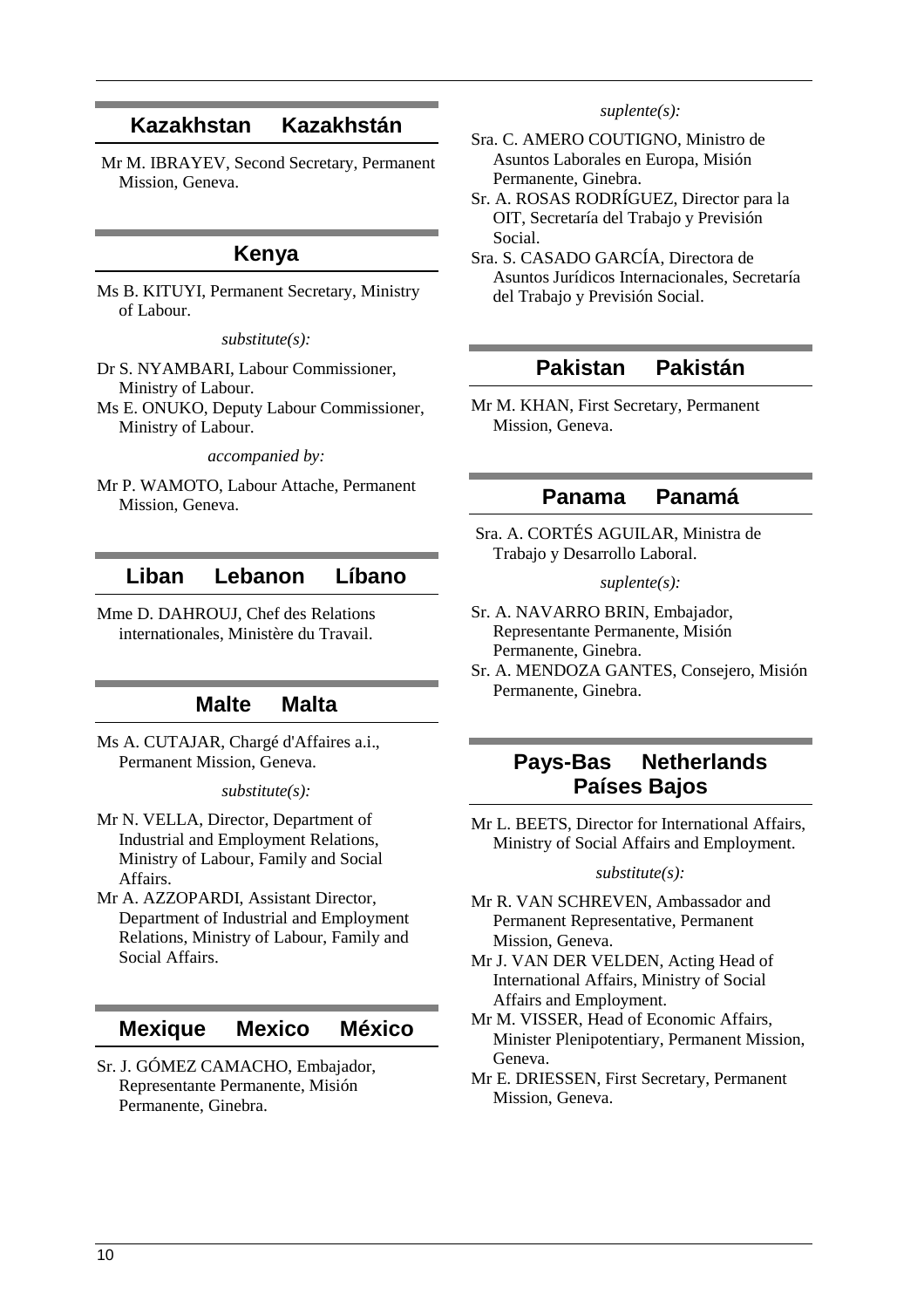# **Roumanie Romania Rumania**

Mme A. SPANU, Deuxième Secrétaire, Mission permanente, Genève.

### **Soudan Sudan Sudán**

Mr S. BABELKHAIR, Under-Secretary of Labour, Ministry of Labour.

*substitute(s):* 

- Mr A. DHIRAR, Ambassador and Permanent Representative, Permanent Mission, Geneva.
- Mr M. MOHAMED AHMED, Director-General of External Relations Department, Ministry of Labour.
- Mr A. MOHAMED, Second Secretary, Permanent Mission, Geneva.

# **Sri Lanka**

Mr R.P.A. WIMALAWEERA, Senior Assistant Secretary, Ministry of Labour and Labour Relations.

### **Suisse Switzerland Suiza**

M. J. ELMIGER, Ambassadeur, Secrétariat d'Etat à l'économie (SECO), Affaires internationales du Travail.

*suppléant(s):* 

- Mme V. BERSET BIRCHER, Secrétariat d'Etat à l'économie (SECO), Affaires internationales du Travail.
- Mme A. RUPPEN, Deuxième secrétaire, Mission permanente, Genève.
- Mme L. CALDER, Mission permanente, Genève.

# **Thaïlande Thailand Tailandia**

Mr P. AMORNCHEWIN, Inspector General, Ministry of Labour.

*substitute(s):* 

- Mr A. NUALSRI, Minister Counsellor (Labour), Permanent Mission, Geneva.
- Ms S. TUPPASOOT, Senior Labour Specialist, International Affairs Division, Office of the Permanent Secretary, Ministry of Labour.

# **Uruguay**

Sr. G. WINTER, Consejero, Misión Permanente, Ginebra.

# **Venezuela (Rép. bolivarienne) Venezuela (Bolivarian Rep.) Venezuela (Rep. bolivariana)**

Sr. J. ARIAS PALACIO, Embajador, Representante Permanente Alterno, Misión Permanente, Ginebra.

*suplente(s):* 

Sr. C. FLORES, Agregado Laboral, Misión Permanente, Ginebra.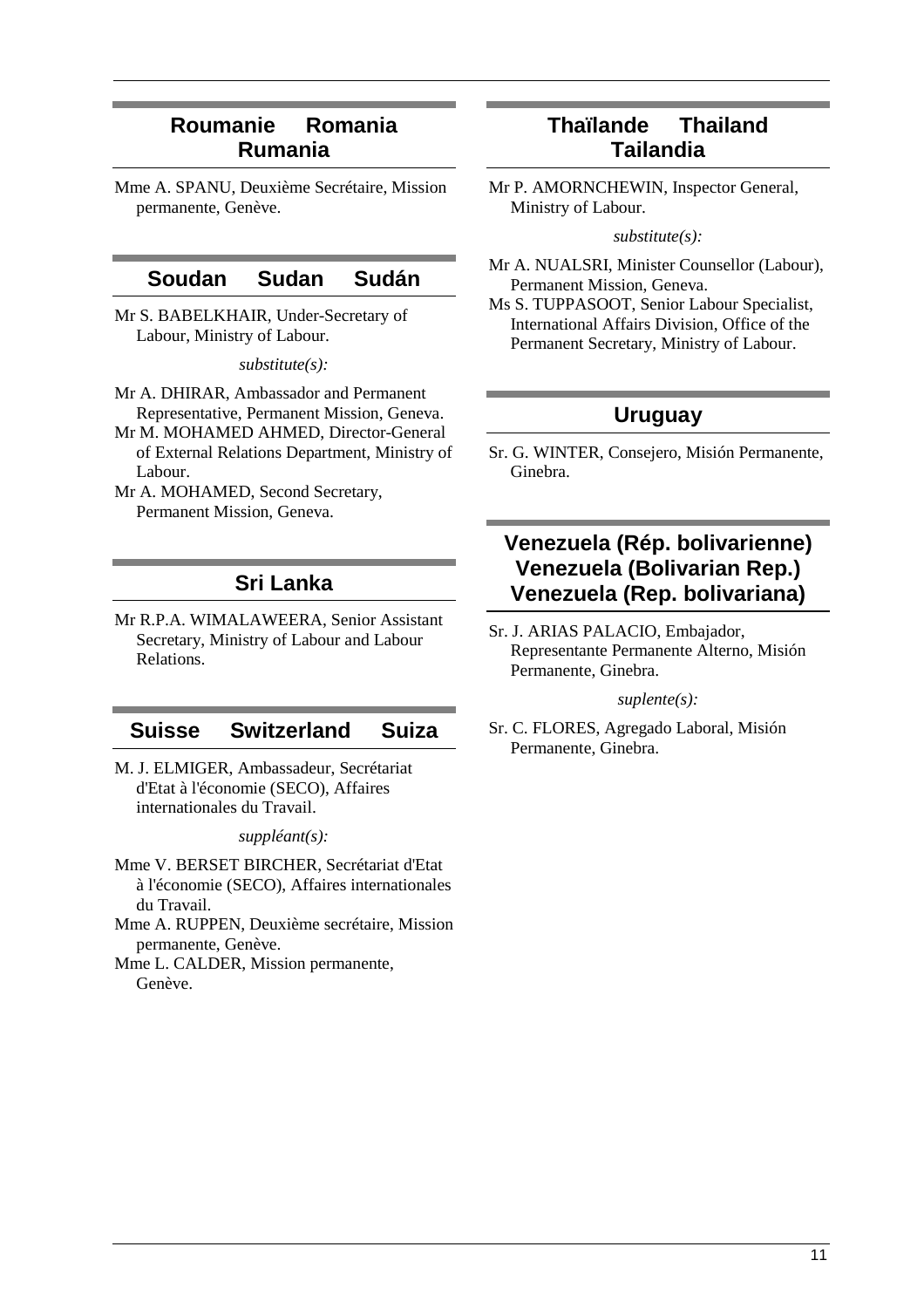### **Zimbabwe**

Ms P. MPARIWA, Minister of Labour and Social Services.

*substitute(s):* 

Mr L. MUSEKA, Permanent Secretary for Labour and Social Services, Ministry of Labour and Social Services.

Mr J. MANZOU, Ambassador, Permanent Representative, Permanent Mission, Geneva.

Mr P. DZVITI, Director, Labour Administration, Ministry of Labour and Social Services.

Mr P. MUDYAWABIKWA, Deputy Director, International Relations, Ministry of Labour and Social Services.

*accompanied by:* 

Mr L. NGORIMA, Chief Labour Officer, International Relations, Ministry of Labour and Social Services.

Mr M. PARAKOKWA, Principal Labour Officer, Ministry of Labour and Social Services.

Mr T. JONGWE, Principal Labour Officer, Ministry of Labour and Social Services.

 Ms S. NCUBE, Ministry of Labour and Social Services.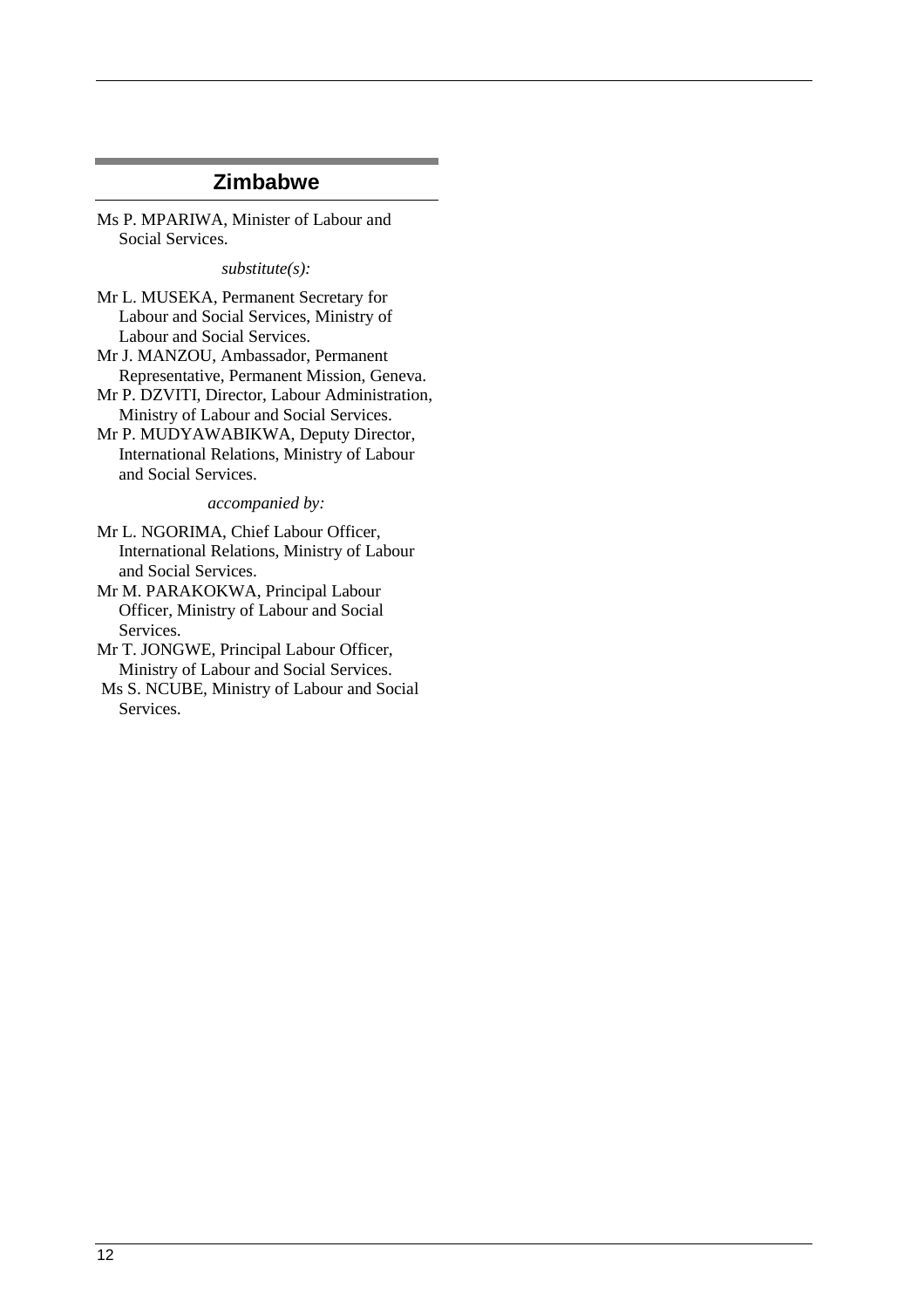### **Membres employeurs titulaires Regular Employer members Miembros empleadores titulares**

| Vice-président du Conseil d'administration:   |                                   |  |
|-----------------------------------------------|-----------------------------------|--|
| Vice-Chairperson of the Governing Body:       | Sr. D. FUNES DE RIOJA (Argentina) |  |
| Vicepresidente del Consejo de Administración: |                                   |  |
| Secrétaire du groupe des employeurs:          |                                   |  |
| Secretary of the Employers' group:            | Mr B. WILTON                      |  |
| Secretario del Grupo de los Empleadores:      |                                   |  |

- Sr. J. DE REGIL (México), Vicepresidente, Comisión Laboral, Confederación de Cámaras Industriales de los Estados Unidos Mexicanos.
- Sr. D. FUNES DE RIOJA (Argentina), Presidente del Departamento Política Social y Vicepresidente del Consejo de Administración de la OIT, Funes de Rioja y Asociados.
- Mr A. JEETUN (Mauritius), Director General, Mauritius Employers' Federation.
- M. E. JULIEN (France), Directeur adjoint, Affaires sociales, européennes et internationales, Mouvement des Entreprises de France (MEDEF).
- Sr D. LIMA GODOY (Brasil), Director y Presidente de las Relaciones Laborales, Confederación Nacional de la Industria (CNI).
- Ms H. LIU (China), Deputy Director, China Enterprise Confederation (CEC).
- Mr H. MATSUI (Japan), Co-Director, Nippon Keidanren.
- Mr M. MDWABA (South Africa), Chairman and CEO, Tzoro Industries.
- M. M. MEGATELI (Algérie), Secrétaire général, Confédération générale des Entreprises algériennes.
- Ms J. MUGO (Kenya), Executive Director, Federation of Kenya Employers.
- Mr K. RAHMAN (Bangladesh), Former President, Bangladesh Employers' Federation.
- Mr C. SYDER (United Kingdom), Davies Arnold Cooper LLP.
- M. L. TRAORE (Mali), Secrétaire permanent, Conseil national du Patronat du Mali.

Mr P. WOOLFORD (Canada), President, Clairmark Consulting Ltd.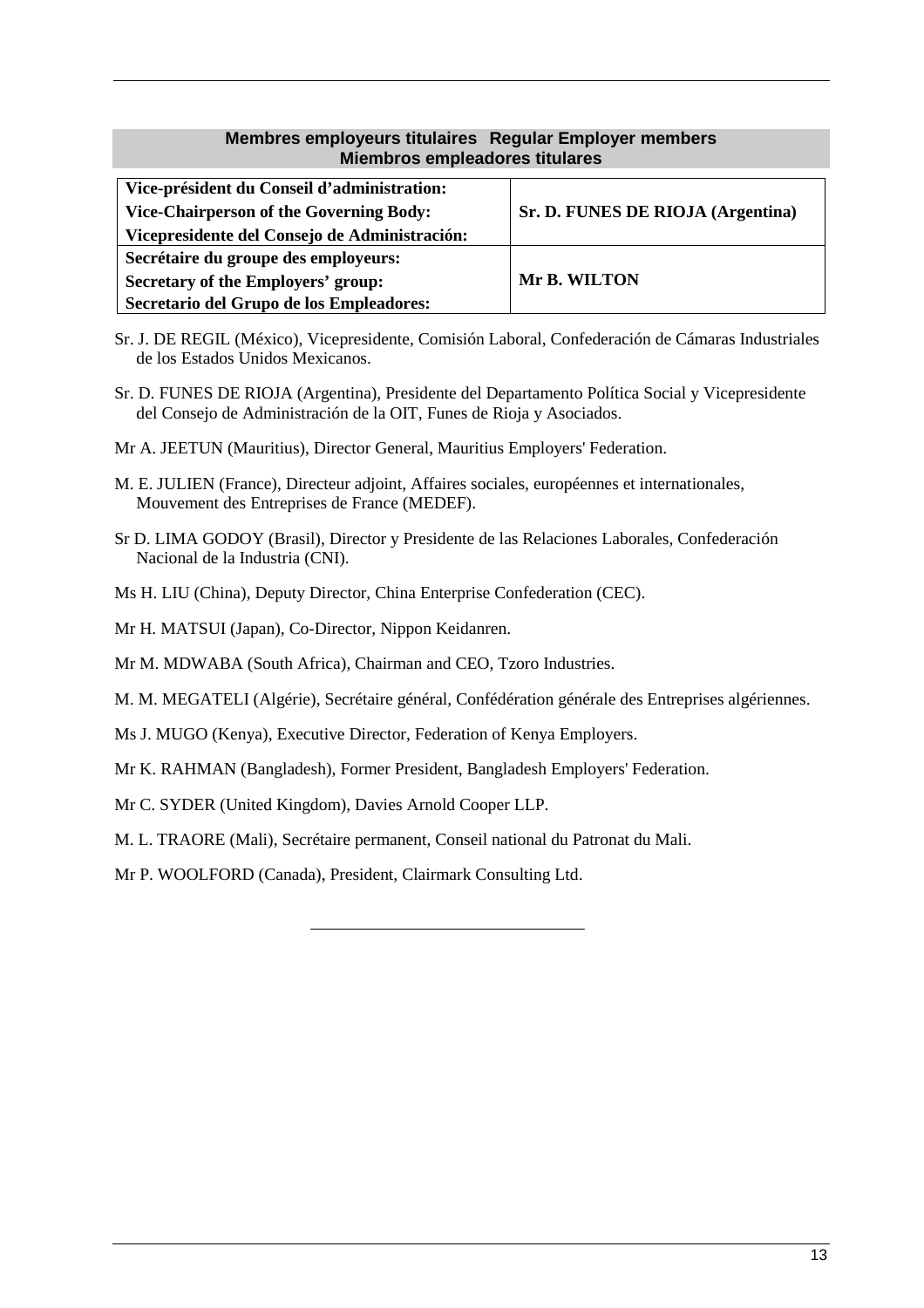### **Membres employeurs adjoints Deputy Employer members Miembros empleadores adjuntos**

- Mr A. ABU AL RAGHEB (Jordan), Administrative Council, Jordan Chamber of Industry.
- Mr O. ALRAYES (Bahrain), Bahrain Chamber of Commerce and Industry.
- Sr. G. ARTHUR ERRÁZURIZ (Chile), Presidente, Asociación Gremial de Administradoras de Fondos de Pensiones.
- M. F. BALBOUL (Liban), Association des Industriels libanais.
- M. O. DIALLO (Côte d'Ivoire), Conseiller du Président, Confédération générale des Entreprises de Côte d'Ivoire.
- Mr D. DJIMANTO (Indonesia), Deputy Chairman, The Employers' Association of Indonesia.
- Sr. A. LINERO (Panamá), Consejo Nacional de la Empresa Privada (CONEP).
- M. B. MATTHEY (Suisse), Directeur général, Fédération des Entreprises romandes Genève (FER-GE).
- Sra. A. MUÑOZ (Venezuela (Rep. bolivariana)), Ex Presidenta, Federación de Cámaras y Asociaciones de Comercio y Producción de Venezuela.
- Mr M. OTAREDIAN (Islamic Republic of Iran), President and Secretary General, Iran Confederation of Employers Association (ICEA).
- M. A. SAVANÉ (Guinée), Secrétaire général, Conseil national du Patronat guinéen (CNP-Guinée).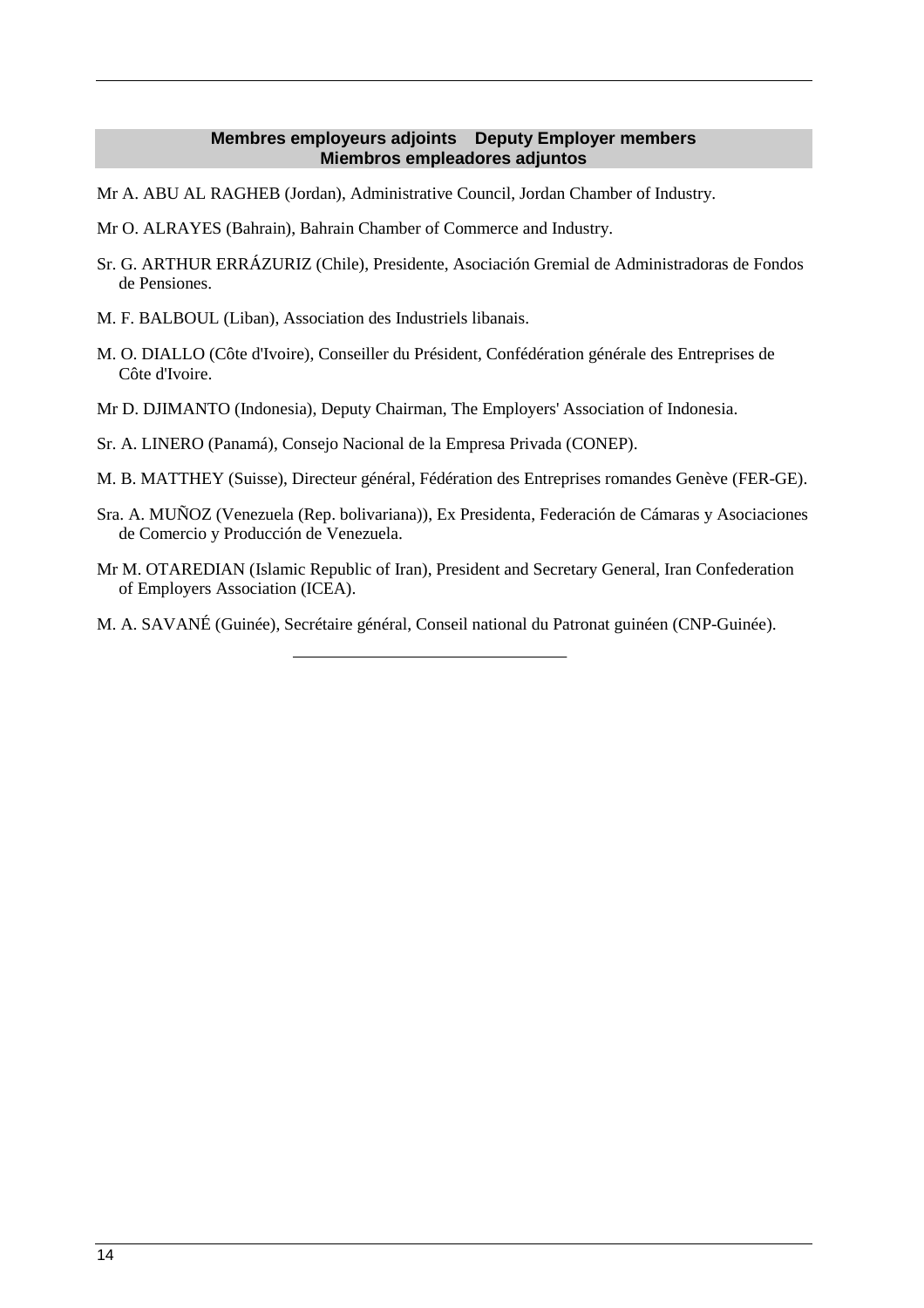### **Membres travailleurs titulaires Regular Worker members Miembros trabajadores titulares**

| Vice-président du Conseil d'administration:<br><b>Vice-Chairperson of the Governing Body:</b> | M. L. CORTEBEECK (Belgique) |  |
|-----------------------------------------------------------------------------------------------|-----------------------------|--|
| Vicepresidente del Consejo de Administración:                                                 |                             |  |
| Secrétaire du groupe des travailleurs:                                                        |                             |  |
| Secretary of the Workers' group:                                                              | Sra. R. GONZÁLEZ (ITUC)     |  |
| Secretario del Grupo de los Trabajadores:                                                     |                             |  |
| Secrétaire adjoint du groupe des travailleurs:                                                |                             |  |
| Deputy Secretary of the Workers' group:                                                       | Ms E. BUSSER (ITUC)         |  |
| Secretario adjunto del Grupo de los Trabajadores:                                             |                             |  |

- M. L. CORTEBEECK (Belgique), Vice-président du Conseil d'administration du BIT, Président, Confédération des Syndicats Chrétiens.
- Mme R. DIALLO SERAH (Guinée), Présidente d'honneur, Confédération nationale des Travailleurs de Guinée (CNTG).
- Mr G. JIANG (China), Executive Committee Member, All China Federation of Trade Unions.
- Mme H. KADDOUS (Algérie), Membre de la Commission exécutive nationale, Union générale des travailleurs algériens (UGTA).
- Ms H. KELLY (New Zealand), President, New Zealand Council of Trade Unions (NZCTU).
- Mr M. SHMAKOV (Russian Federation), President, Federation of Independent Trade Unions of Russia.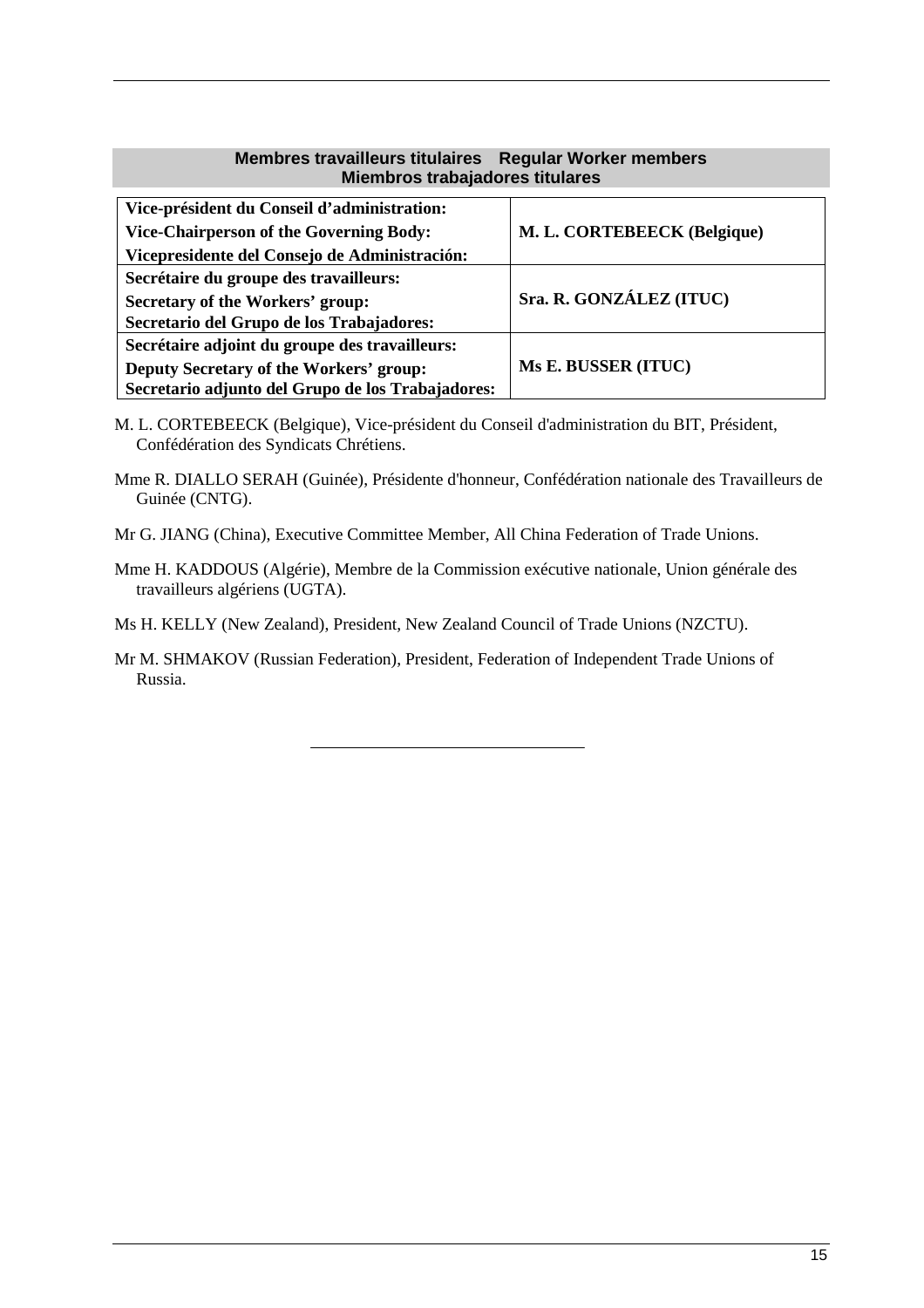### **Membres travailleurs adjoints Deputy Worker members Miembros trabajadores adjuntos**

Mr F. ATWOLI (Kenya), General Secretary, Central Organization of Trade Unions (COTU).

Ms C. DEL RIO (Italy), Head of the International Department, Unione Italiana del Lavoro (UIL).

- Sra. M. FRANCISCO (Angola), Secretaria, Relaciones Internacionales, Unión Nacional de los Trabajadores, Confederación Sindical (UNTA-CS).
- Mr A. HUSSAIN (Bahrain), Assistant General Secretary for Arab and International Relations, General Federation of Bahrain Trade Unions (GFBTU).
- Mr B. NTSHALINTSHALI (South Africa), Deputy General-Secretary, Congress of South African Trade Unions (COSATU).

Ms B. PANDEY (Nepal), General Federation of Nepalese Trade Unions.

M. Y. VEYRIER (France), Secrétaire confédéral, Confédération générale du travail - Force ouvrière.

**Membres suppléants assistant à la session: Substitute members attending the session: Miembros suplentes presentes en la reunión:** 

Ms T. MOORE (Barbados), Senior Assistant General, Barbados Workers Union (BWU). Sr. P. PARRA GAONA (Paraguay), Secretario General Adjunto, Central Nacional de Trabajadores.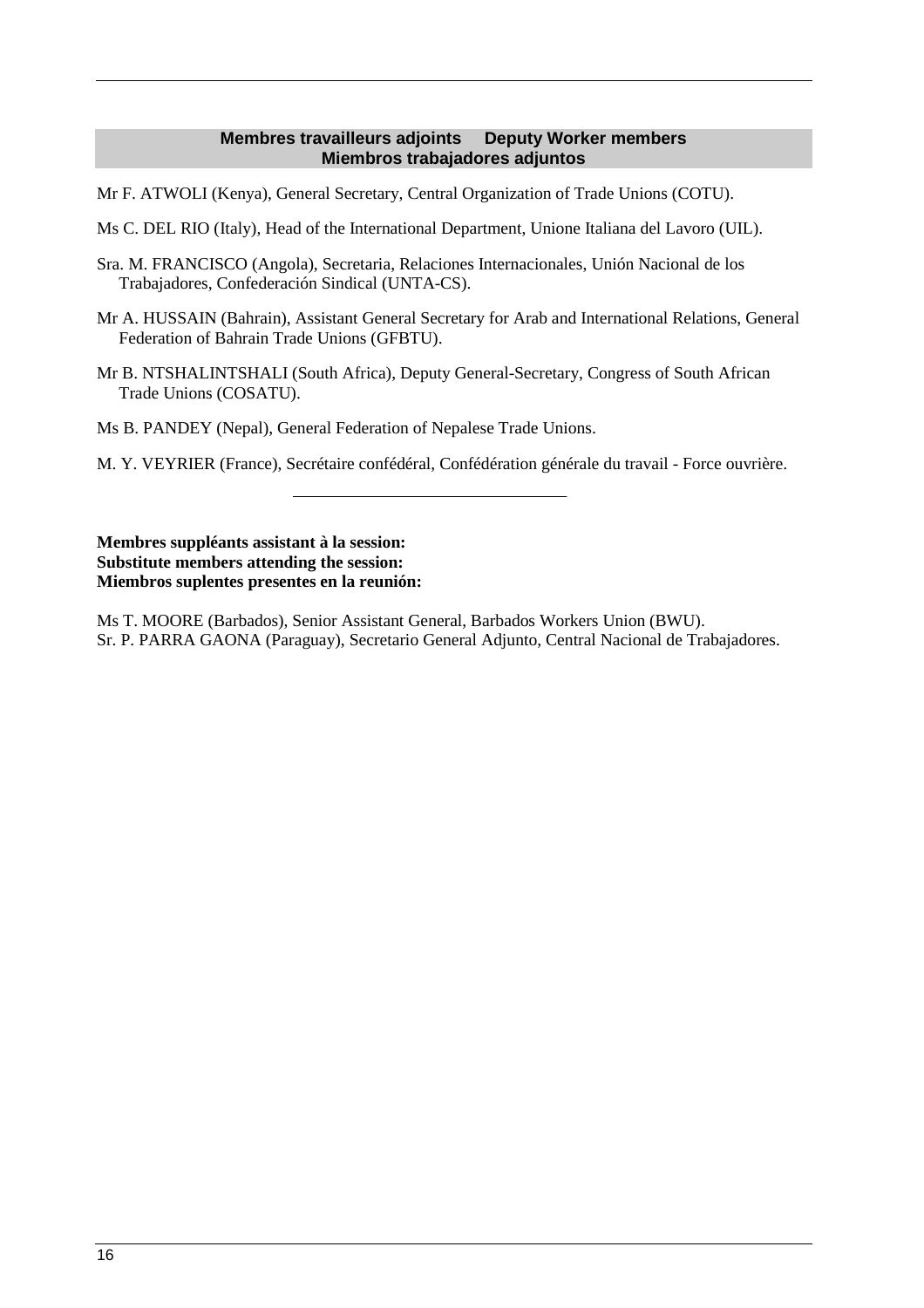**Représentants d'autres Etats Membres de l'Organisation assistant à la session Representatives of other member States of the Organization present at the session Representantes de otros Estados Miembros de la Organización presentes en la reunión** 

# **Arabie saoudite Saudi Arabia Arabia Saudita**

- Mr W. ALORAINAN, Adviser, Ministry of Labour.
- Mr A. KHALIL, Legal Expert, Ministry of Labour.

### **Autriche Austria**

Ms I. DEMBSHER, Head of International Social Policy Unit, Federal Ministry of Labour, Social Affairs and Consumer Protection.

# **Bahreïn Bahrain Bahrein**

Mr A. SAMET, Legal Advisor, Ministry of Labour.

### **Espagne Spain España**

- Sr. B. MONTESINO, Embajador, Representante Permanente Adjunto, Misión Permanente, Ginebra.
- Sr. J. MEMBRADO, Agregado, Misión Permanente, Ginebra.
- Sra. N. MARTÍ NIKLEWITZ, Asistente, Misión Permanente, Ginebra.
- Sr. M. VECINO, Consejero, Misión Permanente, Ginebra.

# **Ethiopie Ethiopia Etiopía**

- Mr A. HASSAN, Minister of Labour and Social Affairs, Ministry of Labour and Social Affairs.
- Mr G. KASSAYE, Minister Counsellor, Permanent Mission, Geneva.
- Mr A. HAILE, Director, Employment Service Promotion, Ministry of Labour and Social Affairs.

Mr S. DEMISSIE, Director, Harmonious Industrial Relations, Ministry of Labour and Social Affairs.

### **Gabon Gabón**

- M. D. MOULOMBA NZIENGUI, Secrétaire général adjoint du Ministre du Travail.
- M. M. DOUMINGOU, Directeur général du Travail.
- M. F. MAGONGO, Conseiller, Mission permanente, Genève.

### **Grèce Greece Grecia**

Mr G. PAPADATOS, Minister Counsellor, Permanent Mission, Geneva.

### **Guatemala**

Sr. C. MARTINEZ ALVARADO, Representante Permanente, Misión Permanente, Ginebra. Sra. A. CHÁVEZ BIETTI, Representante Alterno, Misión Permanente, Ginebra.

### **Haïti Haiti Haití**

M. J. ALEXANDRE, Ministre Conseiller, Mission permanente, Genève.

# **Honduras**

- Sr. R. FLORES BERMÚDEZ, Embajador, Representante Permanente, Misión Permanente, Ginebra.
- Sra. M. BENNATON, Embajadora, Representante Permanente Alterna, Misión Permanente, Ginebra.
- Sr. M. PÉREZ , Consejero, Misión Permanente, Ginebra.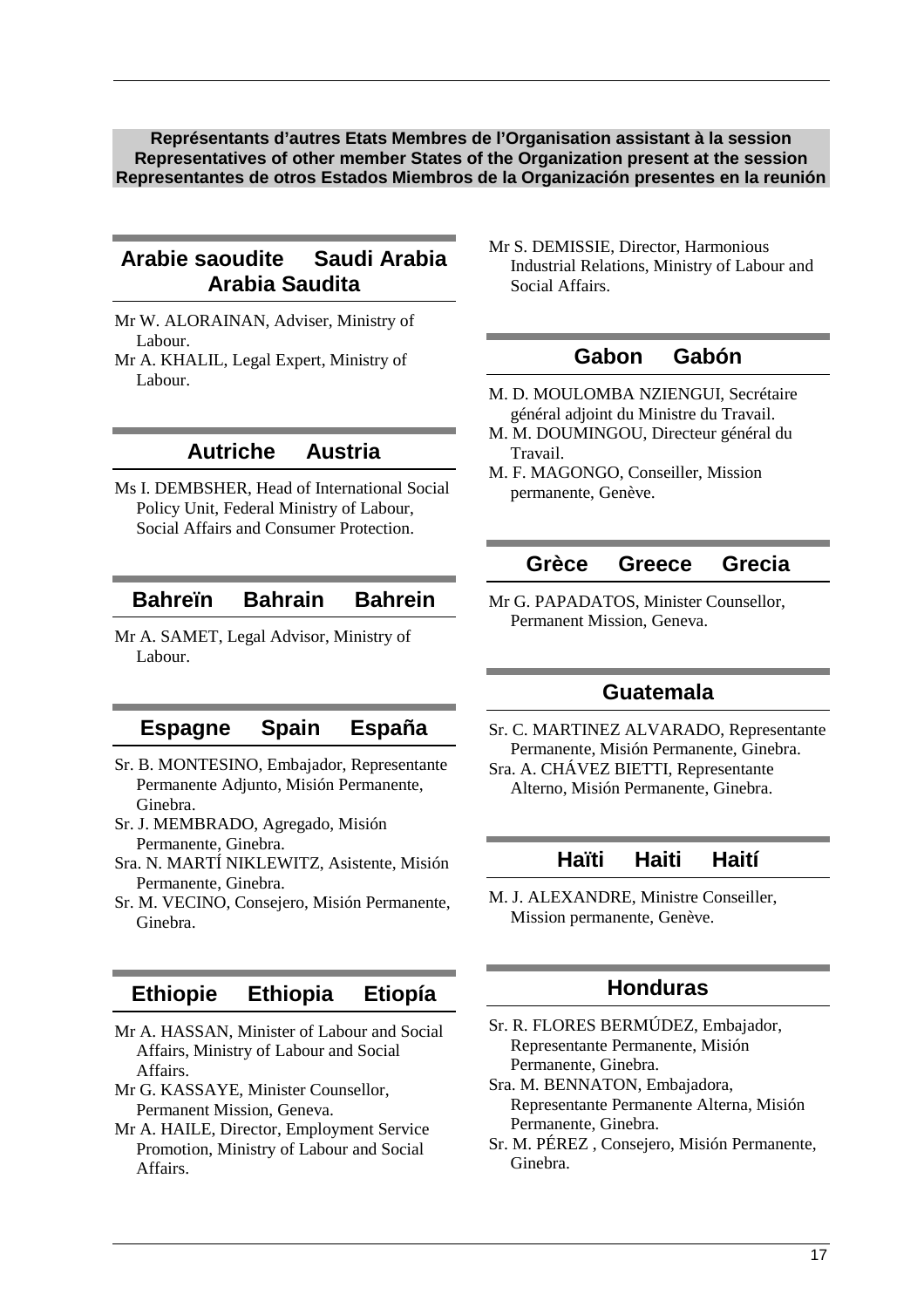# **Irlande Ireland Irlanda**

 Ms E. O'CARROLL, Assistant Principal, Permanent Mission, Geneva.

### **Jordanie Jordan Jordania**

Mr R. SUKAYRI, Ambassador, Permanent Representative, Permanent Mission, Geneva. Mr S. DAJANI, Counsellor for ILO Affairs, Permanent Mission, Geneva.

### **Norvège Norway Noruega**

Ms G. YTTERDAL, Senior Adviser, Ministry of Labour.

# **Nouvelle-Zélande New Zealand Nueva Zelandia**

Mr M. HOBBY, Principal Adviser, International, Department of Labour.

### **Mozambique**

M. J. DENGO, Premier Secrétaire, Mission permanente, Genève.

# **Nigéria Nigeria**

- Mr P. AJUZIE, Labour Attaché, Permanent Mission, Geneva.
- Ms U. OKPUNOH, Deputy Director (E &W), Ministry of Labour and Productivity.
- Ms T. BRAIMAH, Deputy Director (Productivity Measurement), Federal Ministry of Labour and Productivity.
- Mr A. ESSAH, Chief Labour Officer, Federal Ministry of Labour.
- Mr D. NEBURAGHO, Assistant Director, Federal Ministry of Labour.
- Mr E. ENAREGHA, Personal Assistant to Minister of Labour and Productivity.

# **Pérou Peru Perú**

Sra. S. ALVARADO SALAMANCA, Segunda Secretaria, Misión Permanente, Ginebra.